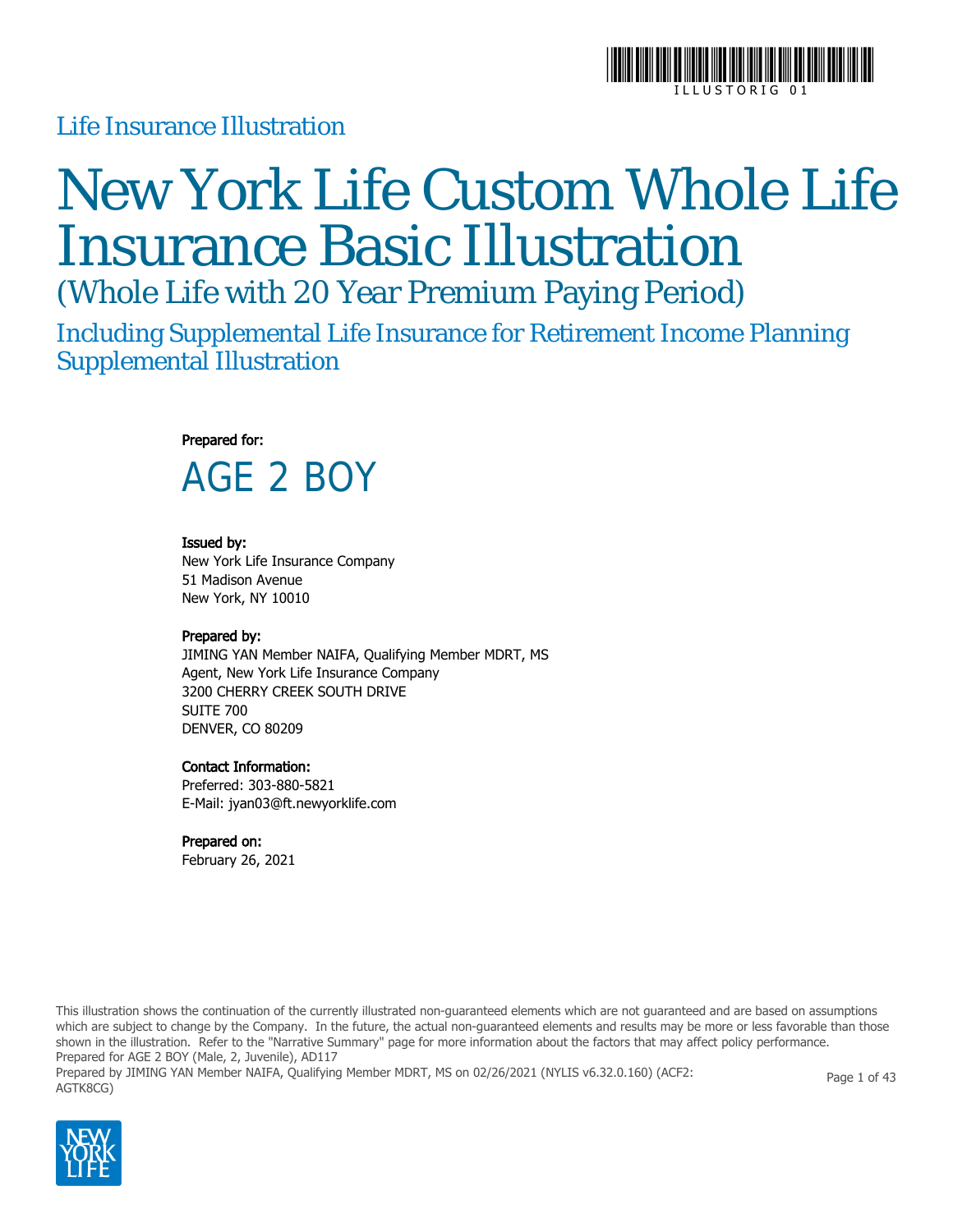

## Supplemental Life Insurance for Retirement Income Planning

### Permanent Life Insurance

First and foremost life insurance is a means of protecting your loved ones. However, in addition to a Death Benefit, permanent life insurance also accumulates cash value which can be used as a living benefit to provide income.

### Life Insurance as a Living Benefit – Retirement Income Planning1

If you are like most people you are probably concerned about whether or not you will have adequate income in retirement. Permanent life insurance can be a way of providing a supplemental income during your retirement years, and in the meantime provide financial protection to your family or business in the event of your death.



<sup>1</sup>This material includes a discussion of one or more tax-related topics. This tax-related discussion was prepared to assist in the promotion or marketing of the transactions or matters addressed in this material. The tax-related discussion is not intended (and cannot be used by any taxpayer) for the purpose of avoiding any IRS penalties which may be imposed upon the taxpayer. Taxpayers should always seek and rely on the advice of their own independent tax professionals. New York Life Insurance Company, its affiliates and subsidiaries, and Agents and employees may not provide legal or tax advice. <sup>2</sup>When taking a withdrawal (surrender), you are surrendering any available Paid-Up Additional Insurance for its Cash Surrender Value. This means your policy's Cash Value, available Cash Surrender Value, and Death Benefit will be reduced by the amount of the withdrawal. Unlike a policy loan, bank loan, or bank account withdrawal, once funds have been withdrawn, they cannot be repaid into the policy.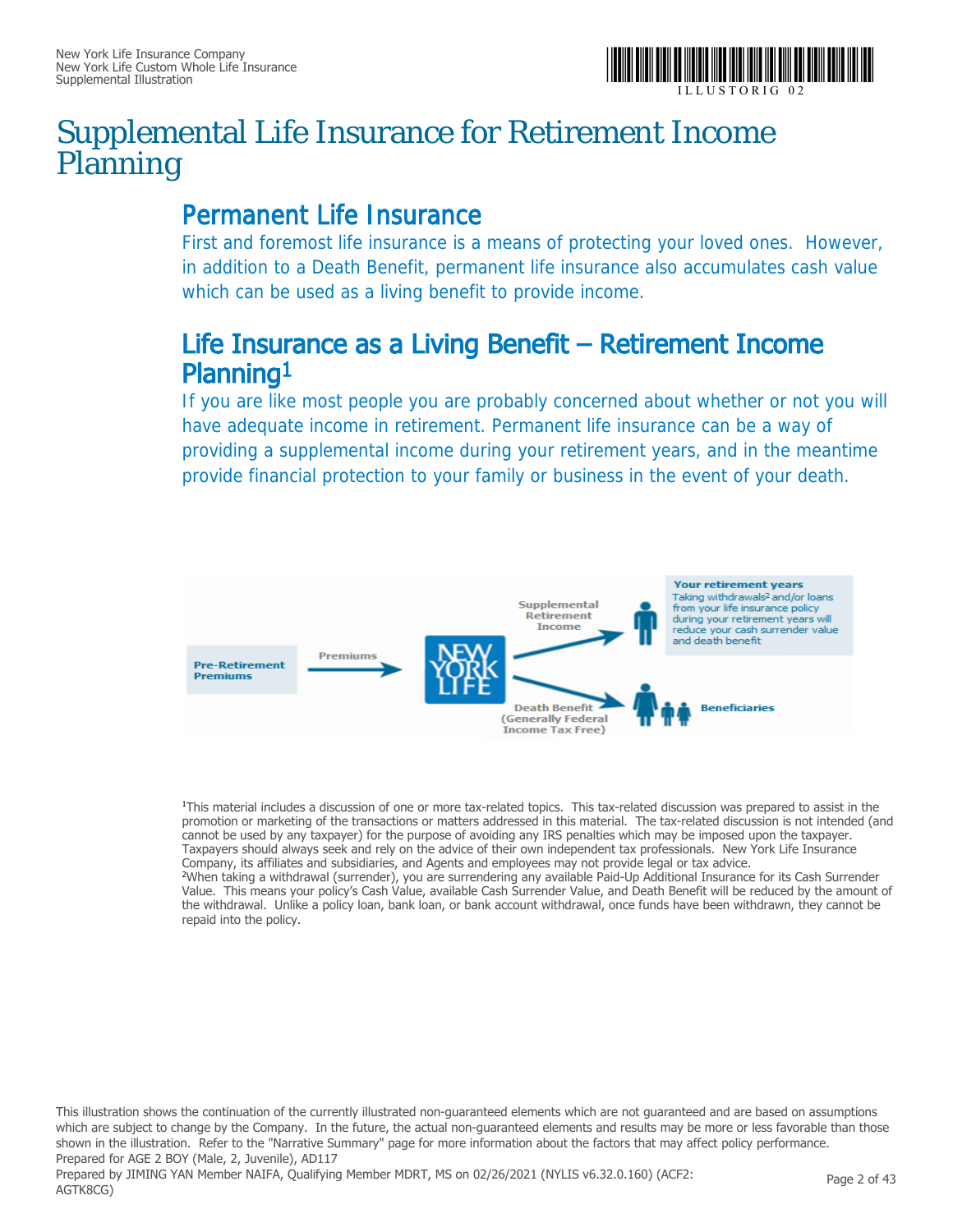

## Supplemental Life Insurance for Retirement Income Planning (cont.)

# What this can mean for you\*.

Cumulative premium through age 64:

\$81,811

Gross retirement income from loans and surrenders: \$38,965 for 20 years

Total cumulative after tax retirement income:

\$779,300 (\$38,965 for 20 years)

Remaining death benefit after loans and surrenders\*\*: \$943,848

Think about it. If you've already made smart decisions like saving and investing, consider how your permanent life insurance can potentially supplement your future retirement income and may give you more control over your future. If you're ready to get started, we are too.

\*These values are based upon the information and assumptions contained in the Supplemental Life Insurance for Retirement Income Planning Input Summary and Illustration.

\*\*This is the net amount of death benefit that is still remaining after receiving the retirement income from the policy.

#### Key things to consider.

- Your policy's death benefit is generally paid to your beneficiary income tax-free.
- The cash value accumulation in your permanent life insurance policy grows taxdeferred.
- You generally have tax-free access to your policy cash value, and can use withdrawals\* and policy loans to supplement your retirement income<sup> $\wedge$ </sup>.

\*When taking a withdrawal (surrender), you are surrendering any available Paid-Up Additional Insurance for its Cash Surrender Value. This means your policy's Cash Value, available Cash Surrender Value, and Death Benefit will be reduced by the amount of the withdrawal. Unlike a policy loan, bank loan, or bank account withdrawal, once funds have been withdrawn, they cannot be repaid into the policy.

^See Important Notes and Disclosures page for important tax assumptions and considerations.

This illustration shows the continuation of the currently illustrated non-guaranteed elements which are not guaranteed and are based on assumptions which are subject to change by the Company. In the future, the actual non-guaranteed elements and results may be more or less favorable than those shown in the illustration. Refer to the "Narrative Summary" page for more information about the factors that may affect policy performance. Prepared for AGE 2 BOY (Male, 2, Juvenile), AD117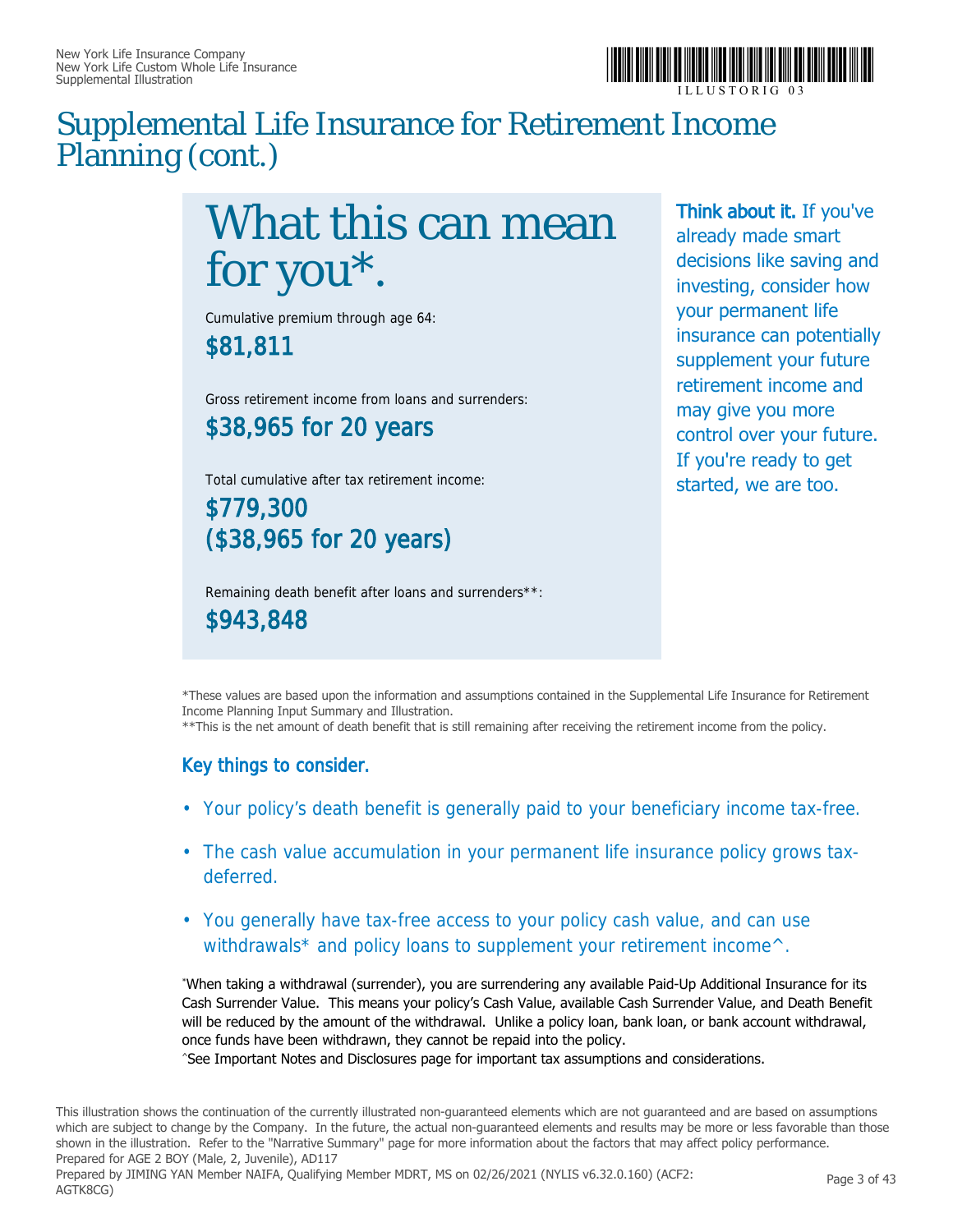

## Supplemental Life Insurance for Retirement Income Planning (cont.)

#### Important Notes and Disclosures

- This material includes a discussion of one or more tax-related topics. This tax related discussion was prepared to assist in the promotion or marketing of the transactions or matters addressed in this material. The taxrelated discussion is not intended (and cannot be used by any taxpayer) for the purpose of avoiding any IRS penalties which may be imposed upon the taxpayer. Taxpayers should always seek and rely on the advice of their own independent tax professionals. New York Life Insurance Company, its affiliates and subsidiaries, and Agents and employees may not provide legal or tax advice.
- When too much premium is contributed to a life insurance policy, a policy may be characterized as a MEC under applicable federal tax rules. Under these rules, loans and withdrawals from a MEC are taxed to the extent of any gain in the policy. In addition, a 10 percent penalty tax may apply if you are under age 59 and ½. For this reason, if you anticipate using your policy to provide an income stream in the future, you should ensure that your payment of premiums and any other transactions with respect to your policy do not cause your policy to become a MEC. Talk to your tax advisor for further details.
- If a policy is not a Modified Endowment Contract (MEC), then loans generally are not taxable and a withdrawal from the policy generally is taxable only to the extent that it exceeds the total investment in the policy. However, certain withdrawals made within the first 15 years after a policy is issued may be fully or partially taxable. If a policy is a MEC, then withdrawals and loans are taxable to the extent of the gain in the policy and, if the policyowner is under age 59 ½, may also be subject to a 10% penalty tax. Taxable distributions from a policy would be taxed as ordinary income.
- You can access the cash value in your policy via withdrawals and policy loans which reduce the policy's cash value and death benefit. Loans also accrue interest.
- Assuming your policy is not a MEC, once the distributions you've received from withdrawals equal your policy's cost basis, further income can be generated by taking loans against the policy's remaining cash value. Interest will be at current rates and added to the amount of the loan if not paid. Taking loans may provide for a federal income tax-free income stream but will reduce the death benefit and cash value of the policy. Since these policy values include non-guaranteed elements, the income stream funded by these policy values is not guaranteed. Any outstanding loans (including interest) on a policy that has lapsed or is surrendered prior to death will be considered income to the extent of gain in your policy and will be taxable to you. This is an important consideration in deciding whether to take policy loans. Talk to your tax advisor.

This illustration shows the continuation of the currently illustrated non-guaranteed elements which are not guaranteed and are based on assumptions which are subject to change by the Company. In the future, the actual non-guaranteed elements and results may be more or less favorable than those shown in the illustration. Refer to the "Narrative Summary" page for more information about the factors that may affect policy performance. Prepared for AGE 2 BOY (Male, 2, Juvenile), AD117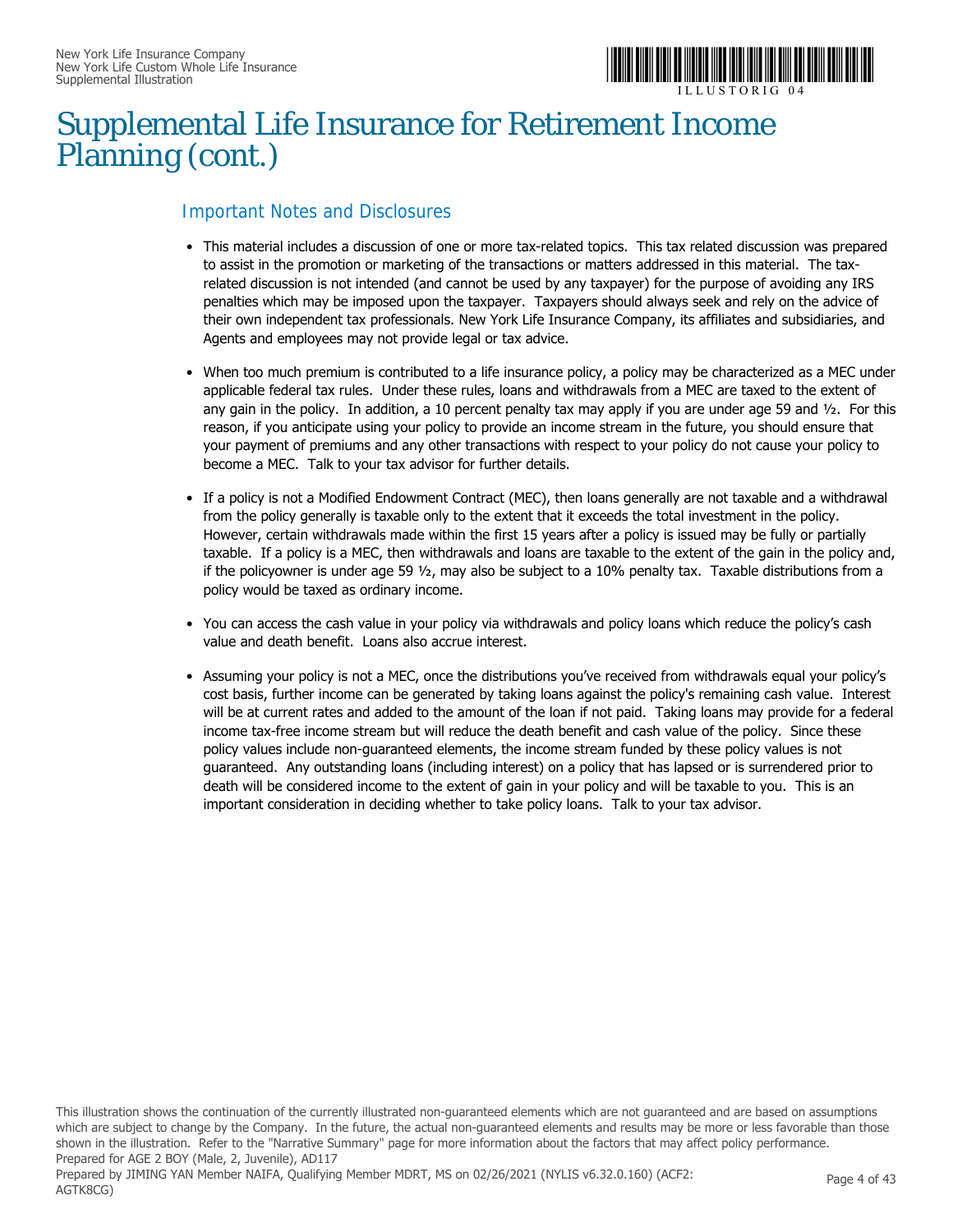

### Supplemental Life Insurance for Retirement Income Planning Input Summary

#### RETIREMENT INFORMATION

Retirement Age: 65 Pre-Retirement Tax Rate: 28.00% Post-Retirement Tax Rate: 28.00%

#### WITHDRAWAL INFORMATION\*

Cash Value of Withdrawal: Calculated Withdrawal Mode: Annual Age at First Withdrawal: 65

#### POLICY LOAN INFORMATION\*

Loan Amount: Calculated

Loan Withdrawal Mode: Annual

Loan Interest Rate: 5.00% until the policy anniversary on which the insured reaches age 100, 4.00% thereafter

Loan Interest Option: Accrue Interest

Age at First Loan: 67

\*When taking a withdrawal (surrender), you are surrendering any available Paid-Up Additional Insurance for its Cash Surrender Value. This means your policy's Cash Value, available Cash Surrender Value, and Death Benefit will be reduced by the amount of the withdrawal. Unlike a policy loan, bank loan, or bank account withdrawal, once funds have been withdrawn, they cannot be repaid into the policy. Refer to the "Access to Policy Values" section of the Narrative Summary page for more information, and to the "Supplemental Illustration of Cash Flows" page for illustrative details.

#### KEY TERMS

Please refer to the Narrative Summary for general information and key terms. Additional Column definitions unique to the Supplemental Life Insurance for Retirement Income Planning ledger:

Surrenders and Loans for Income: The sum of any amount resulting from the surrender of paid up additional insurance from the policy plus any amount loaned from the policy to provide retirement income.

Income Tax Payable: The federal income tax payable, if applicable, on the amount withdrawn or loaned each year, assuming an initial post-retirement federal income tax rate of 28.00%. This is based on tax rate assumptions you have provided. At the time of your distributions, your individual circumstances may vary from these assumptions. Please talk to your tax advisor for further details and analysis.

After Tax Retirement Income: The net amount available after tax, of any withdrawal or loan, to provide retirement income.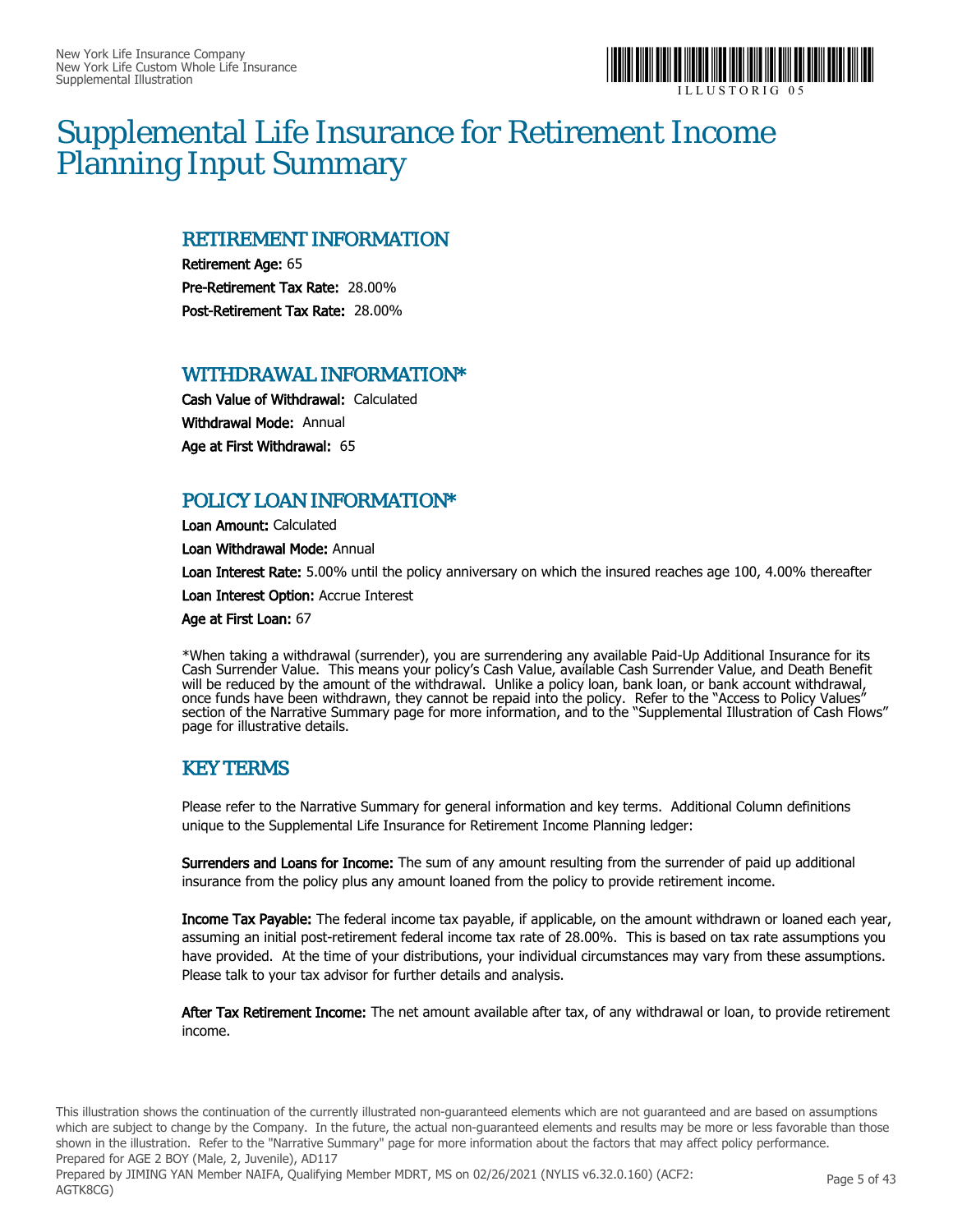

## Supplemental Life Insurance for Retirement Income Planning Input Summary (cont.)

Cumulative After Tax Retirement Income: The sum of the current year's After Tax Retirement Income amount, plus all prior year's After Tax Retirement Income amounts.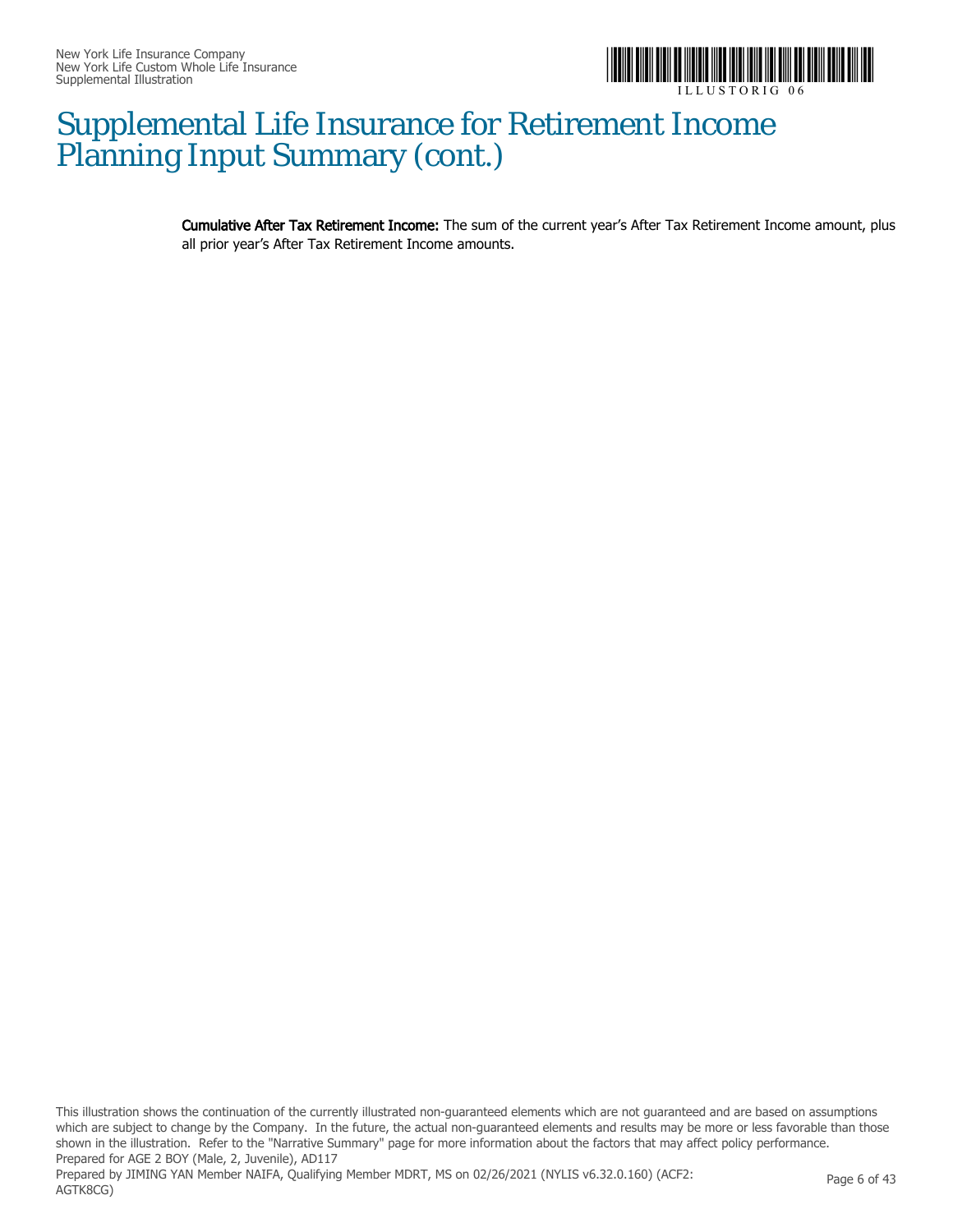

### Supplemental Life Insurance for Retirement Income Planning Supplemental Illustration

Base Policy Face Amount: \$500,000 Premium Mode: Check-O-Matic Initial Death Benefit Amount: \$500,000 Dividend Option: Paid Up Additions Premium Paying Period: 20 years

| <b>Policy Costs</b>     |        | <b>Policy Values</b><br><b>Non-Guaranteed Current</b> |                                                      | Supplemental Life Insurance for Retirement Income<br><b>Non-Guaranteed Current</b> |                                         |                                                     |                                 |                                                        |                                                                             |
|-------------------------|--------|-------------------------------------------------------|------------------------------------------------------|------------------------------------------------------------------------------------|-----------------------------------------|-----------------------------------------------------|---------------------------------|--------------------------------------------------------|-----------------------------------------------------------------------------|
| End of<br>Year          | Age    | Premium<br>Outlay                                     | <b>Cumulative</b><br><b>Premium</b><br><b>Outlay</b> | Cash<br><b>Surrender</b><br>Value                                                  | <b>Death</b><br><b>Benefit</b><br>(BOY) | <b>Surrenders</b><br>and Loans for<br><b>Income</b> | <b>Income</b><br>Tax<br>Payable | <b>After Tax</b><br><b>Retirement</b><br><b>Income</b> | <b>Cumulative</b><br><b>After Tax</b><br><b>Retirement</b><br><b>Income</b> |
| 1                       | 3      | 4.091                                                 | 4.091                                                | $\mathbf 0$                                                                        | 500,000                                 | 0                                                   | $\mathbf{0}$                    | 0                                                      | 0                                                                           |
| $\overline{2}$          | 4      | 4,091                                                 | 8,181                                                | 15                                                                                 | 500,000                                 | 0                                                   | $\mathbf 0$                     | 0                                                      | 0                                                                           |
| 3                       | 5      | 4,091                                                 | 12,272                                               | 541                                                                                | 500,233                                 | $\mathbf 0$                                         | $\mathbf 0$                     | $\pmb{0}$                                              | 0                                                                           |
| $\overline{\mathbf{4}}$ | 6      | 4,091                                                 | 16,362                                               | 3,053                                                                              | 500,610                                 | 0                                                   | 0                               | 0                                                      | 0                                                                           |
| 5                       | 7      | 4,091                                                 | 20,453                                               | 6,492                                                                              | 501,193                                 | 0                                                   | 0                               | $\pmb{0}$                                              | $\pmb{0}$                                                                   |
|                         |        |                                                       |                                                      |                                                                                    |                                         |                                                     |                                 |                                                        |                                                                             |
| 6                       | 8      | 4,091                                                 | 24,543                                               | 10,199                                                                             | 503,356                                 | $\mathbf 0$                                         | 0                               | 0                                                      | 0                                                                           |
| $\overline{7}$          | 9      | 4,091                                                 | 28,634                                               | 14,202                                                                             | 507,267                                 | $\mathbf 0$                                         | 0                               | $\pmb{0}$                                              | 0                                                                           |
| 8                       | 10     | 4,091                                                 | 32,724                                               | 18,525                                                                             | 513,199                                 | $\mathbf 0$                                         | $\mathbf 0$                     | $\pmb{0}$                                              | 0                                                                           |
| 9                       | $11\,$ | 4,091                                                 | 36,815                                               | 23,167                                                                             | 521,084                                 | 0                                                   | $\mathbf 0$                     | $\pmb{0}$                                              | 0                                                                           |
| 10                      | 12     | 4,091                                                 | 40,906                                               | 27,989                                                                             | 530,675                                 | 0                                                   | $\mathbf 0$                     | $\pmb{0}$                                              | 0                                                                           |
|                         |        |                                                       |                                                      |                                                                                    |                                         |                                                     |                                 |                                                        |                                                                             |
| $11\,$                  | 13     | 4,091                                                 | 44,996                                               | 32,393                                                                             | 540,030                                 | 0                                                   | 0                               | $\pmb{0}$                                              | 0                                                                           |
| 12                      | 14     | 4,091                                                 | 49,087                                               | 37,167                                                                             | 550,819                                 | 0                                                   | $\mathbf 0$                     | $\pmb{0}$                                              | 0                                                                           |
| 13                      | 15     | 4,091                                                 | 53,177                                               | 42,319                                                                             | 563,537                                 | 0                                                   | $\mathbf 0$                     | $\pmb{0}$                                              | $\pmb{0}$                                                                   |
| 14                      | 16     | 4,091                                                 | 57,268                                               | 47,845                                                                             | 578,134                                 | 0                                                   | $\pmb{0}$                       | $\pmb{0}$                                              | $\pmb{0}$                                                                   |
| 15                      | 17     | 4,091                                                 | 61,358                                               | 53,799                                                                             | 594,481                                 | 0                                                   | 0                               | $\pmb{0}$                                              | 0                                                                           |
|                         |        |                                                       |                                                      |                                                                                    |                                         |                                                     |                                 |                                                        |                                                                             |
| 16                      | 18     | 4,091                                                 | 65,449                                               | 60,033                                                                             | 613,105                                 | 0                                                   | 0                               | 0                                                      | 0                                                                           |
| 17                      | 19     | 4,091                                                 | 69,540                                               | 66,709                                                                             | 632,581                                 | $\pmb{0}$                                           | $\pmb{0}$                       | $\pmb{0}$                                              | 0                                                                           |
| 18                      | 20     | 4,091                                                 | 73,630                                               | 73,789                                                                             | 653,905                                 | 0                                                   | $\mathbf 0$                     | $\mathbf 0$                                            | 0                                                                           |
| 19                      | 21     | 4,091                                                 | 77,721                                               | 81,287                                                                             | 676,034                                 | 0                                                   | $\pmb{0}$                       | 0                                                      | 0                                                                           |
| 20                      | 22     | 4,091                                                 | 81,811                                               | 89,564                                                                             | 698,916                                 | $\mathbf 0$                                         | 0                               | 0                                                      | 0                                                                           |
|                         |        |                                                       |                                                      |                                                                                    |                                         |                                                     |                                 |                                                        |                                                                             |
| 21                      | 23     | 0                                                     | 81,811                                               | 95,825                                                                             | 725,158                                 | 0                                                   | $\pmb{0}$                       | 0                                                      | 0                                                                           |
| 22                      | 24     | 0                                                     | 81,811                                               | 102,369                                                                            | 751,042                                 | 0                                                   | $\pmb{0}$                       | $\pmb{0}$                                              | $\pmb{0}$                                                                   |
| 23                      | 25     | 0                                                     | 81,811                                               | 109,200                                                                            | 776,584                                 | 0                                                   | $\pmb{0}$                       | $\pmb{0}$                                              | 0                                                                           |
| 24                      | 26     | 0                                                     | 81,811                                               | 116,332                                                                            | 801,822                                 | $\pmb{0}$                                           | $\pmb{0}$                       | $\pmb{0}$                                              | 0                                                                           |
| 25                      | 27     | 0                                                     | 81,811                                               | 123,801                                                                            | 826,751                                 | 0                                                   | $\mathbf{0}$                    | $\mathbf 0$                                            | 0                                                                           |
|                         |        |                                                       |                                                      |                                                                                    |                                         |                                                     |                                 |                                                        |                                                                             |
| 26                      | 28     | 0                                                     | 81,811                                               | 131,634                                                                            | 851,332                                 | 0                                                   | 0                               | 0                                                      | 0                                                                           |
| 27                      | 29     | 0                                                     | 81,811                                               | 139,837                                                                            | 875,518                                 | 0                                                   | $\pmb{0}$                       | $\pmb{0}$                                              | 0                                                                           |
| 28                      | 30     | 0                                                     | 81,811                                               | 148,427                                                                            | 899,329                                 | $\mathbf 0$                                         | $\mathbf 0$                     | 0                                                      | 0                                                                           |
| 29                      | 31     | 0                                                     | 81,811                                               | 157,418                                                                            | 922,764                                 | $\pmb{0}$                                           | 0                               | $\pmb{0}$                                              | $\pmb{0}$                                                                   |
| 30                      | 32     | 0                                                     | 81,811                                               | 166,805                                                                            | 945,849                                 | $\mathbf 0$                                         | 0                               | 0                                                      | 0                                                                           |

Reflects non-guaranteed values and benefits which are based on assumptions that are subject to change by the insurer; therefore, actual results may be more or less favorable.

This is a supplemental illustration which is not valid without the attached basic illustration. Refer to the basic illustration for guaranteed values and benefits and other important information.

#### Please see the End Notes at the end of this ledger for important information.

This illustration shows the continuation of the currently illustrated non-guaranteed elements which are not guaranteed and are based on assumptions which are subject to change by the Company. In the future, the actual non-guaranteed elements and results may be more or less favorable than those shown in the illustration. Refer to the "Narrative Summary" page for more information about the factors that may affect policy performance. Prepared for AGE 2 BOY (Male, 2, Juvenile), AD117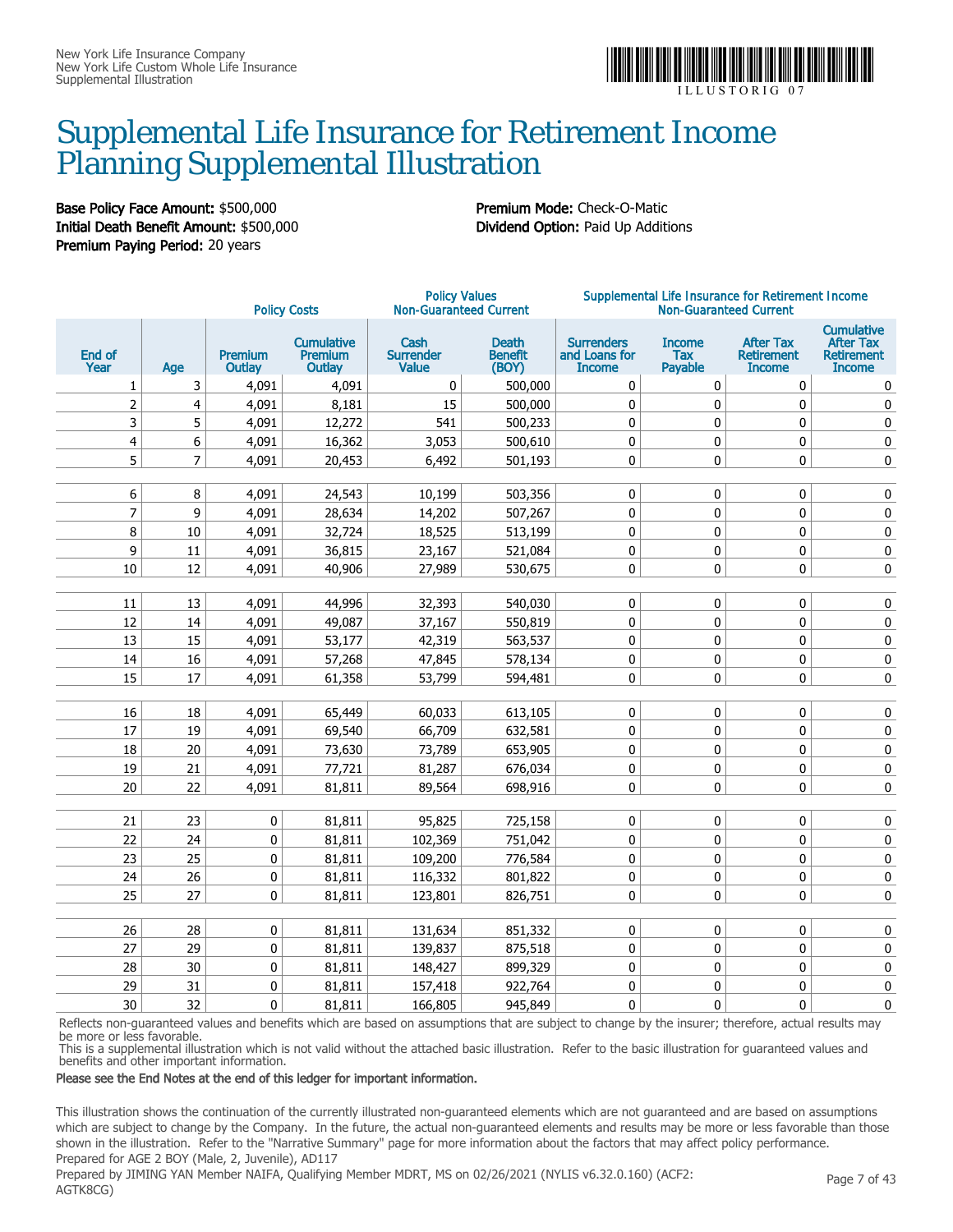

## Supplemental Life Insurance for Retirement Income Planning Supplemental Illustration (cont.)

|                |          |                          | <b>Policy Costs</b>                           | <b>Policy Values</b><br><b>Non-Guaranteed Current</b> |                                         |                                                     | <b>Non-Guaranteed Current</b>                 | Supplemental Life Insurance for Retirement Income      |                                                                             |
|----------------|----------|--------------------------|-----------------------------------------------|-------------------------------------------------------|-----------------------------------------|-----------------------------------------------------|-----------------------------------------------|--------------------------------------------------------|-----------------------------------------------------------------------------|
| End of<br>Year | Age      | <b>Premium</b><br>Outlay | <b>Cumulative</b><br>Premium<br><b>Outlay</b> | Cash<br><b>Surrender</b><br><b>Value</b>              | <b>Death</b><br><b>Benefit</b><br>(BOY) | <b>Surrenders</b><br>and Loans for<br><b>Income</b> | <b>Income</b><br><b>Tax</b><br><b>Payable</b> | <b>After Tax</b><br><b>Retirement</b><br><b>Income</b> | <b>Cumulative</b><br><b>After Tax</b><br><b>Retirement</b><br><b>Income</b> |
| 31             | 33       | 0                        | 81,811                                        | 176,607                                               | 968,668                                 | $\mathbf 0$                                         | $\mathbf 0$                                   | $\pmb{0}$                                              | $\mathbf 0$                                                                 |
| 32             | 34       | $\mathbf 0$              | 81,811                                        | 186,817                                               | 991,284                                 | $\Omega$                                            | $\overline{0}$                                | $\mathbf 0$                                            | $\pmb{0}$                                                                   |
| 33             | 35       | 0                        | 81,811                                        | 197,459                                               | 1,013,711                               | 0                                                   | 0                                             | 0                                                      | $\pmb{0}$                                                                   |
| 34             | 36       | 0                        | 81,811                                        | 208,551                                               | 1,035,988                               | 0                                                   | 0                                             | 0                                                      | 0                                                                           |
| 35             | 37       | 0                        | 81,811                                        | 220,079                                               | 1,058,100                               | $\mathbf 0$                                         | 0                                             | 0                                                      | $\pmb{0}$                                                                   |
|                |          |                          |                                               |                                                       |                                         |                                                     |                                               |                                                        |                                                                             |
| 36             | 38       | 0                        | 81,811                                        | 232,097                                               | 1,080,143                               | $\pmb{0}$                                           | 0                                             | $\pmb{0}$                                              | $\pmb{0}$                                                                   |
| 37             | 39       | 0                        | 81,811                                        | 244,614                                               | 1,102,127                               | $\mathbf 0$                                         | 0                                             | $\mathbf 0$                                            | 0                                                                           |
| 38             | 40       | 0                        | 81,811                                        | 257,631                                               | 1,124,091                               | 0                                                   | $\pmb{0}$                                     | 0                                                      | $\pmb{0}$                                                                   |
| 39             | 41       | $\pmb{0}$                | 81,811                                        | 271,182                                               | 1,146,047                               | 0                                                   | $\pmb{0}$                                     | $\pmb{0}$                                              | $\pmb{0}$                                                                   |
| 40             | 42       | 0                        | 81,811                                        | 285,286                                               | 1,168,033                               | $\mathbf 0$                                         | 0                                             | 0                                                      | 0                                                                           |
|                |          |                          |                                               |                                                       |                                         |                                                     |                                               |                                                        |                                                                             |
| 41             | 43       | 0                        | 81,811                                        | 299,978                                               | 1,190,029                               | $\mathbf 0$                                         | 0                                             | $\pmb{0}$                                              | $\pmb{0}$                                                                   |
| 42             | 44       | 0                        | 81,811                                        | 315,324                                               | 1,211,985                               | $\mathbf 0$                                         | $\pmb{0}$<br>$\mathbf{0}$                     | $\mathbf 0$                                            | $\pmb{0}$                                                                   |
| 43             | 45       | 0                        | 81,811                                        | 331,376                                               | 1,233,759                               | 0                                                   |                                               | $\mathbf 0$                                            | $\pmb{0}$                                                                   |
| 44<br>45       | 46<br>47 | 0<br>0                   | 81,811<br>81,811                              | 348,185<br>365,829                                    | 1,255,499<br>1,277,323                  | 0<br>$\mathbf 0$                                    | $\pmb{0}$<br>0                                | $\pmb{0}$<br>0                                         | 0<br>0                                                                      |
|                |          |                          |                                               |                                                       |                                         |                                                     |                                               |                                                        |                                                                             |
| 46             | 48       | 0                        | 81,811                                        | 384,313                                               | 1,299,247                               | $\pmb{0}$                                           | $\pmb{0}$                                     | $\pmb{0}$                                              | 0                                                                           |
| 47             | 49       | $\pmb{0}$                | 81,811                                        | 403,686                                               | 1,321,162                               | $\mathbf 0$                                         | 0                                             | $\pmb{0}$                                              | $\pmb{0}$                                                                   |
| 48             | 50       | 0                        | 81,811                                        | 423,968                                               | 1,343,156                               | $\mathbf 0$                                         | 0                                             | $\mathbf 0$                                            | $\pmb{0}$                                                                   |
| 49             | 51       | $\pmb{0}$                | 81,811                                        | 445,308                                               | 1,365,085                               | 0                                                   | 0                                             | $\pmb{0}$                                              | $\pmb{0}$                                                                   |
| 50             | 52       | 0                        | 81,811                                        | 467,599                                               | 1,387,424                               | $\mathbf 0$                                         | 0                                             | 0                                                      | $\mathbf 0$                                                                 |
|                |          |                          |                                               |                                                       |                                         |                                                     |                                               |                                                        |                                                                             |
| 51             | 53       | 0                        | 81,811                                        | 490,890                                               | 1,409,832                               | 0                                                   | $\pmb{0}$                                     | 0                                                      | $\pmb{0}$                                                                   |
| 52             | 54       | 0                        | 81,811                                        | 515,215                                               | 1,432,376                               | $\mathbf 0$                                         | 0                                             | $\pmb{0}$                                              | $\pmb{0}$                                                                   |
| 53             | 55       | $\pmb{0}$                | 81,811                                        | 540,603                                               | 1,455,041                               | 0                                                   | 0                                             | $\pmb{0}$                                              | $\pmb{0}$                                                                   |
| 54             | 56       | $\pmb{0}$                | 81,811                                        | 567,085                                               | 1,477,865                               | $\mathbf 0$                                         | 0                                             | $\pmb{0}$                                              | 0                                                                           |
| 55             | 57       | 0                        | 81,811                                        | 594,675                                               | 1,500,860                               | 0                                                   | 0                                             | 0                                                      | 0                                                                           |
|                |          |                          |                                               |                                                       |                                         |                                                     |                                               |                                                        |                                                                             |
| 56             | 58       | 0                        | 81,811                                        | 623,402                                               | 1,524,065                               | 0                                                   | 0                                             | $\pmb{0}$                                              | $\pmb{0}$                                                                   |
| 57             | 59       | 0                        | 81,811                                        | 653,311                                               | 1,547,517                               | $\pmb{0}$                                           | $\pmb{0}$                                     | $\pmb{0}$                                              | $\pmb{0}$                                                                   |
| 58             | 60       | 0                        | 81,811                                        | 684,417                                               | 1,571,214                               | 0                                                   | 0                                             | $\pmb{0}$                                              | $\pmb{0}$                                                                   |
| 59             | 61       | $\pmb{0}$                | 81,811                                        | 716,759                                               | 1,595,230                               | 0                                                   | $\pmb{0}$                                     | $\pmb{0}$                                              | $\pmb{0}$                                                                   |
| 60             | 62       | 0                        | 81,811                                        | 750,338                                               | 1,619,612                               | 0                                                   | 0                                             | 0                                                      | 0                                                                           |
| 61             | 63       | $\mathbf 0$              | 81,811                                        | 785,166                                               | 1,644,396                               | $\mathbf{0}$                                        | $\Omega$                                      | 0                                                      | $\pmb{0}$                                                                   |
|                |          |                          |                                               |                                                       |                                         |                                                     |                                               |                                                        |                                                                             |

Reflects non-guaranteed values and benefits which are based on assumptions that are subject to change by the insurer; therefore, actual results may be more or less favorable.

This is a supplemental illustration which is not valid without the attached basic illustration. Refer to the basic illustration for guaranteed values and benefits and other important information.

#### Please see the End Notes at the end of this ledger for important information.

This illustration shows the continuation of the currently illustrated non-guaranteed elements which are not guaranteed and are based on assumptions which are subject to change by the Company. In the future, the actual non-guaranteed elements and results may be more or less favorable than those shown in the illustration. Refer to the "Narrative Summary" page for more information about the factors that may affect policy performance. Prepared for AGE 2 BOY (Male, 2, Juvenile), AD117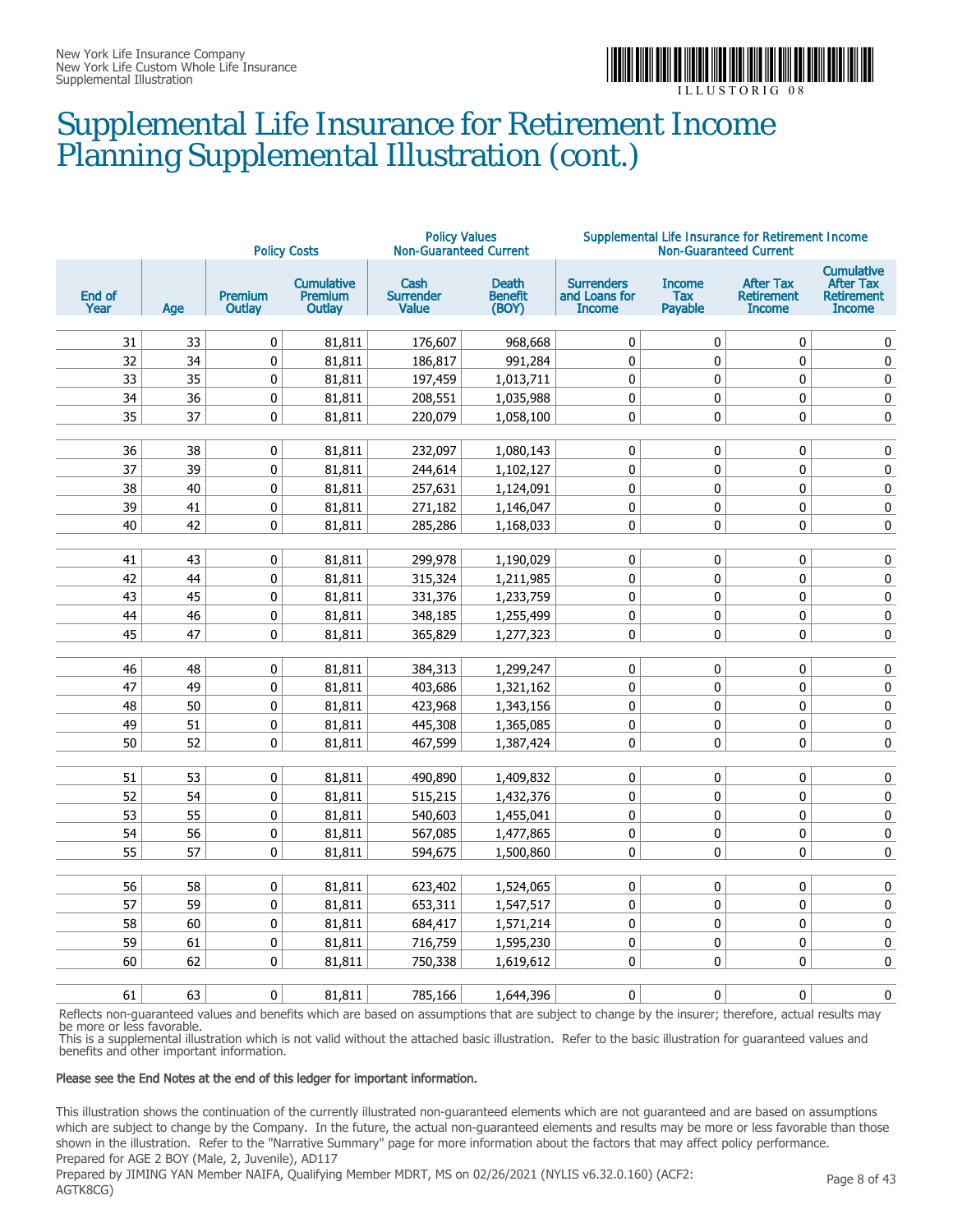

## Supplemental Life Insurance for Retirement Income Planning Supplemental Illustration (cont.)

| <b>Policy Costs</b> |     |                                                                           | <b>Policy Values</b><br><b>Non-Guaranteed Current</b> |                                          | Supplemental Life Insurance for Retirement Income<br><b>Non-Guaranteed Current</b> |              |                                        |                                                        |                                                                             |
|---------------------|-----|---------------------------------------------------------------------------|-------------------------------------------------------|------------------------------------------|------------------------------------------------------------------------------------|--------------|----------------------------------------|--------------------------------------------------------|-----------------------------------------------------------------------------|
| End of<br>Year      | Age | <b>Cumulative</b><br><b>Premium</b><br><b>Premium</b><br>Outlay<br>Outlay |                                                       | Cash<br><b>Surrender</b><br><b>Value</b> | <b>Death</b><br><b>Benefit</b><br>and Loans for<br>(BOY)                           |              | <b>Income</b><br><b>Tax</b><br>Payable | <b>After Tax</b><br><b>Retirement</b><br><b>Income</b> | <b>Cumulative</b><br><b>After Tax</b><br><b>Retirement</b><br><b>Income</b> |
| 62                  | 64  | $\mathbf{0}$                                                              | 81,811                                                | 821,267                                  | 1,669,606                                                                          | $\mathbf{0}$ | $\pmb{0}$                              | $\mathbf{0}$                                           | $\bf{0}$                                                                    |
| 63                  | 65  | 0                                                                         | 81,811                                                | 818,020                                  | 1,614,858                                                                          | 38,965       | 0                                      | 38,965                                                 | 38,965                                                                      |
| 64                  | 66  | $\mathbf 0$                                                               | 81,811                                                | 814,346                                  | 1,561,826                                                                          | 38,965       | 0                                      | 38,965                                                 | 77,930                                                                      |
| 65                  | 67  | $\mathbf 0$                                                               | 81,811                                                | 809,959                                  | 1,543,631                                                                          | 38,965       | 0                                      | 38,965                                                 | 116,895                                                                     |
| 66                  | 68  | 0                                                                         | 81,811                                                | 804,712                                  | 1,527,555                                                                          | 38,965       | 0                                      | 38,965                                                 | 155,860                                                                     |
| 67                  | 69  | $\pmb{0}$                                                                 | 81,811                                                | 798,534                                  | 1,509,638                                                                          | 38,965       | 0                                      | 38,965                                                 | 194,825                                                                     |
| 68                  | 70  | $\pmb{0}$                                                                 | 81,811                                                | 791,268                                  | 1,489,731                                                                          | 38,965       | 0                                      | 38,965                                                 | 233,790                                                                     |
| 69                  | 71  | $\mathbf 0$                                                               | 81,811                                                | 782,811                                  | 1,467,714                                                                          | 38,965       | 0                                      | 38,965                                                 | 272,755                                                                     |
| 70                  | 72  | $\mathbf{0}$                                                              | 81,811                                                | 773,038                                  | 1,443,545                                                                          | 38,965       | 0                                      | 38,965                                                 | 311,720                                                                     |
|                     |     |                                                                           |                                                       |                                          |                                                                                    |              |                                        |                                                        |                                                                             |
| 71                  | 73  | $\mathbf 0$                                                               | 81,811                                                | 761,785                                  | 1,417,253                                                                          | 38,965       | 0                                      | 38,965                                                 | 350,685                                                                     |
| 72                  | 74  | 0                                                                         | 81,811                                                | 748,885                                  | 1,388,788                                                                          | 38,965       | 0                                      | 38,965                                                 | 389,650                                                                     |
| 73                  | 75  | 0                                                                         | 81,811                                                | 734,143                                  | 1,358,119                                                                          | 38,965       | 0                                      | 38,965                                                 | 428,615                                                                     |
| 74                  | 76  | $\pmb{0}$                                                                 | 81,811                                                | 717,394                                  | 1,325,099                                                                          | 38,965       | 0                                      | 38,965                                                 | 467,580                                                                     |
| 75                  | 77  | 0                                                                         | 81,811                                                | 698,226                                  | 1,289,524                                                                          | 38,965       | 0                                      | 38,965                                                 | 506,545                                                                     |
| 76                  | 78  | $\mathbf 0$                                                               | 81,811                                                | 676,480                                  | 1,250,869                                                                          | 38,965       | 0                                      | 38,965                                                 | 545,510                                                                     |
| 77                  | 79  | $\pmb{0}$                                                                 | 81,811                                                | 652,000                                  | 1,208,898                                                                          | 38,965       | 0                                      | 38,965                                                 | 584,475                                                                     |
| 78                  | 80  | 0                                                                         | 81,811                                                | 624,554                                  | 1,163,439                                                                          | 38,965       | 0                                      | 38,965                                                 | 623,440                                                                     |
| 79                  | 81& | $\mathbf 0$                                                               | 81,811                                                | 593,920                                  | 1,114,350                                                                          | 38,965       | 0                                      | 38,965                                                 | 662,405                                                                     |
| 80                  | 82  | 0                                                                         | 81,811                                                | 559,823                                  | 1,061,486                                                                          | 38,965       | 0                                      | 38,965                                                 | 701,370                                                                     |
| 81                  | 83  | 0                                                                         | 81,811                                                | 522,068                                  | 1,004,711                                                                          | 38,965       | 0                                      | 38,965                                                 | 740,335                                                                     |
| 82                  | 84  | 0                                                                         | 81,811                                                | 480,168                                  | 943,848                                                                            | 38,965       | 0                                      | 38,965                                                 | 779,300                                                                     |
| 83                  | 85  | $\mathbf 0$                                                               | 81,811                                                | 474,690                                  | 917,806                                                                            | 0            | 0                                      | 0                                                      | 779,300                                                                     |
| 84                  | 86  | $\pmb{0}$                                                                 | 81,811                                                | 466,344                                  | 889,420                                                                            | $\pmb{0}$    | 0                                      | $\pmb{0}$                                              | 779,300                                                                     |
| 85                  | 87  | $\mathbf{0}$                                                              | 81,811                                                | 454,819                                  | 858,641                                                                            | $\mathbf{0}$ | 0                                      | $\mathbf 0$                                            | 779,300                                                                     |
|                     |     |                                                                           |                                                       |                                          |                                                                                    |              |                                        |                                                        |                                                                             |
| 86                  | 88  | 0                                                                         | 81,811                                                | 439,826                                  | 825,418                                                                            | $\mathbf 0$  | 0                                      | 0                                                      | 779,300                                                                     |
| 87                  | 89  | 0                                                                         | 81,811                                                | 421,031                                  | 789,688                                                                            | $\mathbf{0}$ | 0                                      | 0                                                      | 779,300                                                                     |
| 88                  | 90  | 0                                                                         | 81,811                                                | 398,358                                  | 751,372                                                                            | 0            | 0                                      | 0                                                      | 779,300                                                                     |
| 89                  | 91  | 0                                                                         | 81,811                                                | 371,701                                  | 710,339                                                                            | $\mathbf 0$  | 0                                      | 0                                                      | 779,300                                                                     |
| 90                  | 92  | $\mathbf{0}$                                                              | 81,811                                                | 341,170                                  | 666,422                                                                            | $\mathbf{0}$ | 0                                      | $\mathbf 0$                                            | 779,300                                                                     |
|                     |     |                                                                           |                                                       |                                          |                                                                                    |              |                                        |                                                        |                                                                             |
| 91<br>92            | 93  | $\mathbf 0$                                                               | 81,811                                                | 307,110                                  | 619,408                                                                            | $\mathbf 0$  | 0                                      | 0                                                      | 779,300                                                                     |
|                     | 94  | 0                                                                         | 81,811                                                | 270,272                                  | 569,067                                                                            | $\pmb{0}$    | 0                                      | 0                                                      | 779,300                                                                     |
| 93                  | 95  | 0                                                                         | 81,811                                                | 231,520                                  | 515,374                                                                            | 0            | 0                                      | $\mathbf 0$                                            | 779,300                                                                     |

Reflects non-guaranteed values and benefits which are based on assumptions that are subject to change by the insurer; therefore, actual results may be more or less favorable.

This is a supplemental illustration which is not valid without the attached basic illustration. Refer to the basic illustration for guaranteed values and benefits and other important information.

#### Please see the End Notes at the end of this ledger for important information.

This illustration shows the continuation of the currently illustrated non-guaranteed elements which are not guaranteed and are based on assumptions which are subject to change by the Company. In the future, the actual non-guaranteed elements and results may be more or less favorable than those shown in the illustration. Refer to the "Narrative Summary" page for more information about the factors that may affect policy performance. Prepared for AGE 2 BOY (Male, 2, Juvenile), AD117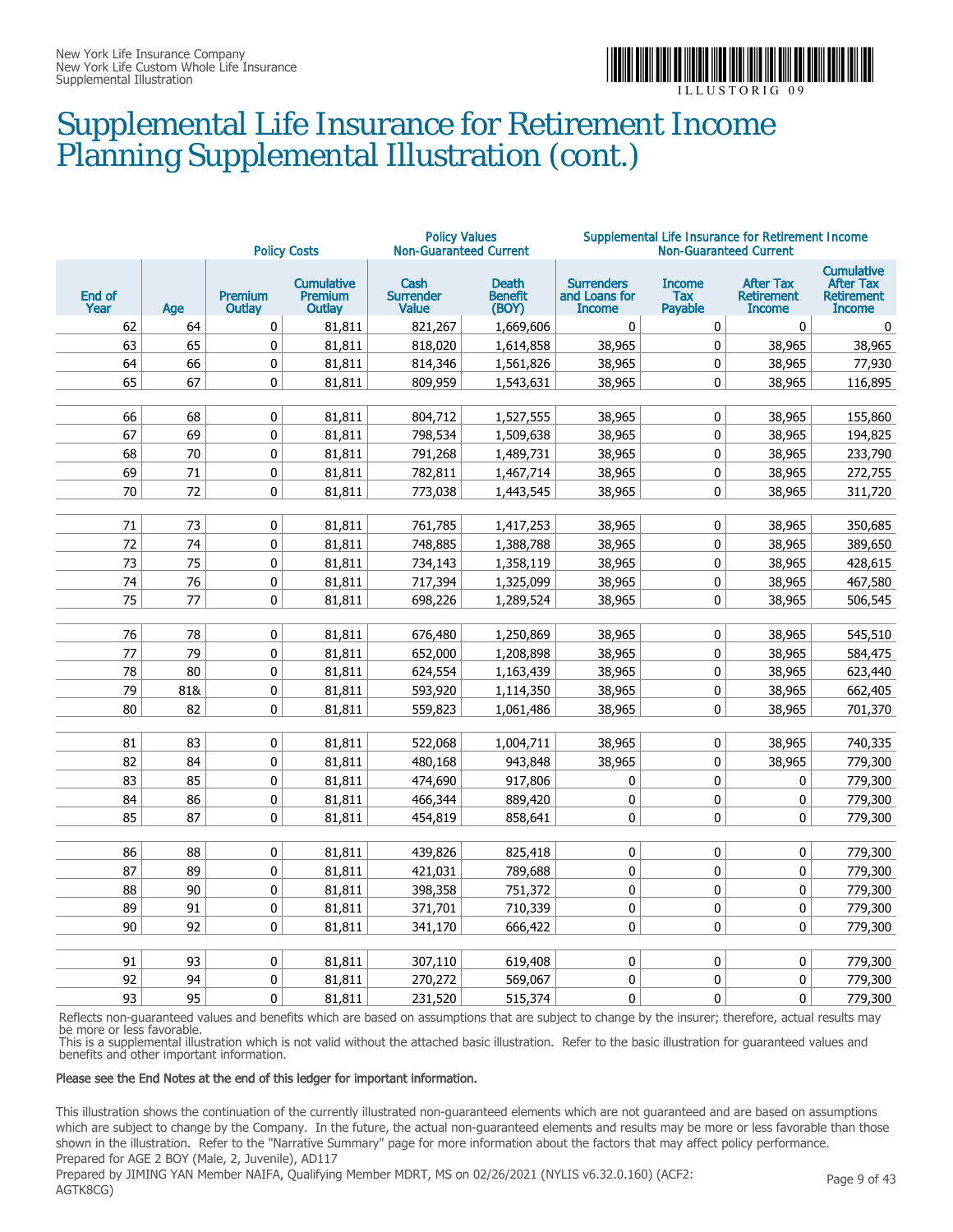

## Supplemental Life Insurance for Retirement Income Planning Supplemental Illustration (cont.)

| <b>Policy Costs</b> |     | <b>Policy Values</b><br><b>Non-Guaranteed Current</b> |                                               | Supplemental Life Insurance for Retirement Income<br><b>Non-Guaranteed Current</b> |                                         |                                                     |                                        |                                                        |                                                                      |
|---------------------|-----|-------------------------------------------------------|-----------------------------------------------|------------------------------------------------------------------------------------|-----------------------------------------|-----------------------------------------------------|----------------------------------------|--------------------------------------------------------|----------------------------------------------------------------------|
| End of<br>Year      | Age | Premium<br>Outlay                                     | <b>Cumulative</b><br><b>Premium</b><br>Outlay | Cash<br><b>Surrender</b><br><b>Value</b>                                           | <b>Death</b><br><b>Benefit</b><br>(BOY) | <b>Surrenders</b><br>and Loans for<br><b>Income</b> | <b>Income</b><br><b>Tax</b><br>Payable | <b>After Tax</b><br><b>Retirement</b><br><b>Income</b> | Cumulative<br><b>After Tax</b><br><b>Retirement</b><br><b>Income</b> |
| 94                  | 96  | 0                                                     | 81,811                                        | 192,870                                                                            | 457,758                                 | 0                                                   | 0                                      | 0                                                      | 779,300                                                              |
| 95                  | 97  | 0                                                     | 81,811                                        | 155,879                                                                            | 396,008                                 | 0                                                   | 0                                      | 0                                                      | 779,300                                                              |
|                     |     |                                                       |                                               |                                                                                    |                                         |                                                     |                                        |                                                        |                                                                      |
| 96                  | 98  | 0                                                     | 81,811                                        | 124,183                                                                            | 330,343                                 | 0                                                   | 0                                      | 0                                                      | 779,300                                                              |
| 97                  | 99  | 0                                                     | 81,811                                        | 102,577                                                                            | 260,594                                 | 0                                                   | $\pmb{0}$                              | 0                                                      | 779,300                                                              |
| 98                  | 100 | 0                                                     | 81,811                                        | 104,909                                                                            | 184,931                                 | 0                                                   | $\pmb{0}$                              | 0                                                      | 779,300                                                              |
| 99                  | 101 | 0                                                     | 81,811                                        | 124,463                                                                            | 104,908                                 | 0                                                   | 0                                      | 0                                                      | 779,300                                                              |
| 100                 | 102 | 0                                                     | 81,811                                        | 145,348                                                                            | 124,463                                 | 0                                                   | 0                                      | 0                                                      | 779,300                                                              |
|                     |     |                                                       |                                               |                                                                                    |                                         |                                                     |                                        |                                                        |                                                                      |
| 101                 | 103 | 0                                                     | 81,811                                        | 167,618                                                                            | 145,348                                 | 0                                                   | 0                                      | 0                                                      | 779,300                                                              |
| 102                 | 104 | 0                                                     | 81,811                                        | 191,317                                                                            | 167,618                                 | 0                                                   | $\pmb{0}$                              | 0                                                      | 779,300                                                              |
| 103                 | 105 | 0                                                     | 81,811                                        | 216,034                                                                            | 191,317                                 | 0                                                   | 0                                      | 0                                                      | 779,300                                                              |
| 104                 | 106 | $\pmb{0}$                                             | 81,811                                        | 241,681                                                                            | 216,034                                 | $\mathbf 0$                                         | 0                                      | 0                                                      | 779,300                                                              |
| 105                 | 107 | $\mathbf 0$                                           | 81,811                                        | 268,288                                                                            | 241,681                                 | 0                                                   | 0                                      | 0                                                      | 779,300                                                              |
|                     |     |                                                       |                                               |                                                                                    |                                         |                                                     |                                        |                                                        |                                                                      |
| 106                 | 108 | 0                                                     | 81,811                                        | 295,897                                                                            | 268,288                                 | 0                                                   | 0                                      | 0                                                      | 779,300                                                              |
| 107                 | 109 | 0                                                     | 81,811                                        | 324,539                                                                            | 295,897                                 | 0                                                   | 0                                      | 0                                                      | 779,300                                                              |
| 108                 | 110 | 0                                                     | 81,811                                        | 354,256                                                                            | 324,538                                 | 0                                                   | 0                                      | 0                                                      | 779,300                                                              |
| 109                 | 111 | 0                                                     | 81,811                                        | 385,086                                                                            | 354,257                                 | 0                                                   | $\pmb{0}$                              | 0                                                      | 779,300                                                              |
| 110                 | 112 | 0                                                     | 81,811                                        | 417,068                                                                            | 385,086                                 | $\Omega$                                            | $\mathbf{0}$                           | 0                                                      | 779,300                                                              |
|                     |     |                                                       |                                               |                                                                                    |                                         |                                                     |                                        |                                                        |                                                                      |
| 111                 | 113 | 0                                                     | 81,811                                        | 450,245                                                                            | 417,068                                 | 0                                                   | 0                                      | 0                                                      | 779,300                                                              |
| 112                 | 114 | 0                                                     | 81,811                                        | 484,662                                                                            | 450,245                                 | 0                                                   | 0                                      | 0                                                      | 779,300                                                              |
| 113                 | 115 | $\mathbf 0$                                           | 81,811                                        | 520,364                                                                            | 484,662                                 | 0                                                   | 0                                      | $\pmb{0}$                                              | 779,300                                                              |
| 114                 | 116 | 0                                                     | 81,811                                        | 557,399                                                                            | 520,364                                 | 0                                                   | $\pmb{0}$                              | $\pmb{0}$                                              | 779,300                                                              |
| 115                 | 117 | 0                                                     | 81,811                                        | 595,817                                                                            | 557,399                                 | 0                                                   | 0                                      | 0                                                      | 779,300                                                              |
|                     |     |                                                       |                                               |                                                                                    |                                         |                                                     |                                        |                                                        |                                                                      |
| 116                 | 118 | 0                                                     | 81,811                                        | 635,668                                                                            | 595,817                                 | 0                                                   | $\pmb{0}$                              | 0                                                      | 779,300                                                              |
| 117                 | 119 | 0                                                     | 81,811                                        | 677,006                                                                            | 635,668                                 | 0                                                   | 0                                      | 0                                                      | 779,300                                                              |
| 118                 | 120 | 0                                                     | 81,811                                        | 719,881                                                                            | 677,006                                 | 0                                                   | 0                                      | 0                                                      | 779,300                                                              |
| 119                 | 121 | 0                                                     | 81,811                                        | 764,350                                                                            | 719,882                                 | 0                                                   | 0                                      | 0                                                      | 779,300                                                              |

Reflects non-guaranteed values and benefits which are based on assumptions that are subject to change by the insurer; therefore, actual results may be more or less favorable.

This is a supplemental illustration which is not valid without the attached basic illustration. Refer to the basic illustration for guaranteed values and benefits and other important information.

#### Please see the End Notes at the end of this ledger for important information.

This illustration shows the continuation of the currently illustrated non-guaranteed elements which are not guaranteed and are based on assumptions which are subject to change by the Company. In the future, the actual non-guaranteed elements and results may be more or less favorable than those shown in the illustration. Refer to the "Narrative Summary" page for more information about the factors that may affect policy performance. Prepared for AGE 2 BOY (Male, 2, Juvenile), AD117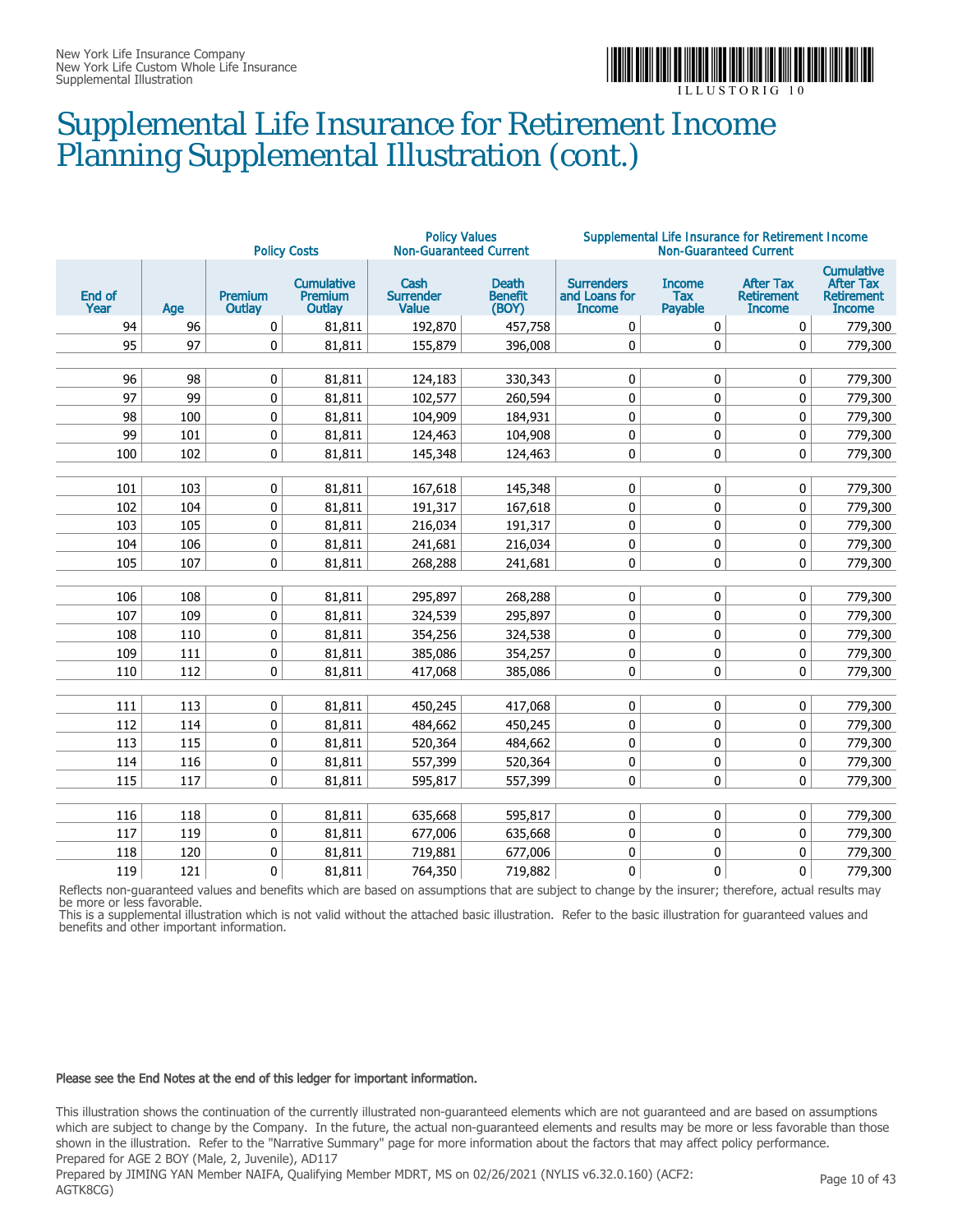

## Supplemental Life Insurance for Retirement Income Planning Supplemental Illustration (cont.)

#### End Notes

This illustration depicts the use of a New York Life Custom Whole Life insurance policy's Cash Surrender Value as a source of Supplemental Income for Retirement purposes. The Cash Surrender Value can be accessed either through surrenders of paid-up insurance or policy loans. The Death Benefit will be reduced by surrenders taken or loans not repaid.

#### Please refer to the "Owner Actions Reflected In This Illustration" page for an explanation of the Modified Endowment Contract status of the policy being illustrated.

& Represents the insured's life expectancy added to the insured's age. See Additional Information section on the Narrative Summary page for more information.

Unless noted above, values shown are based on our current illustrative dividend scale and our current OPP expense charge of 12.00%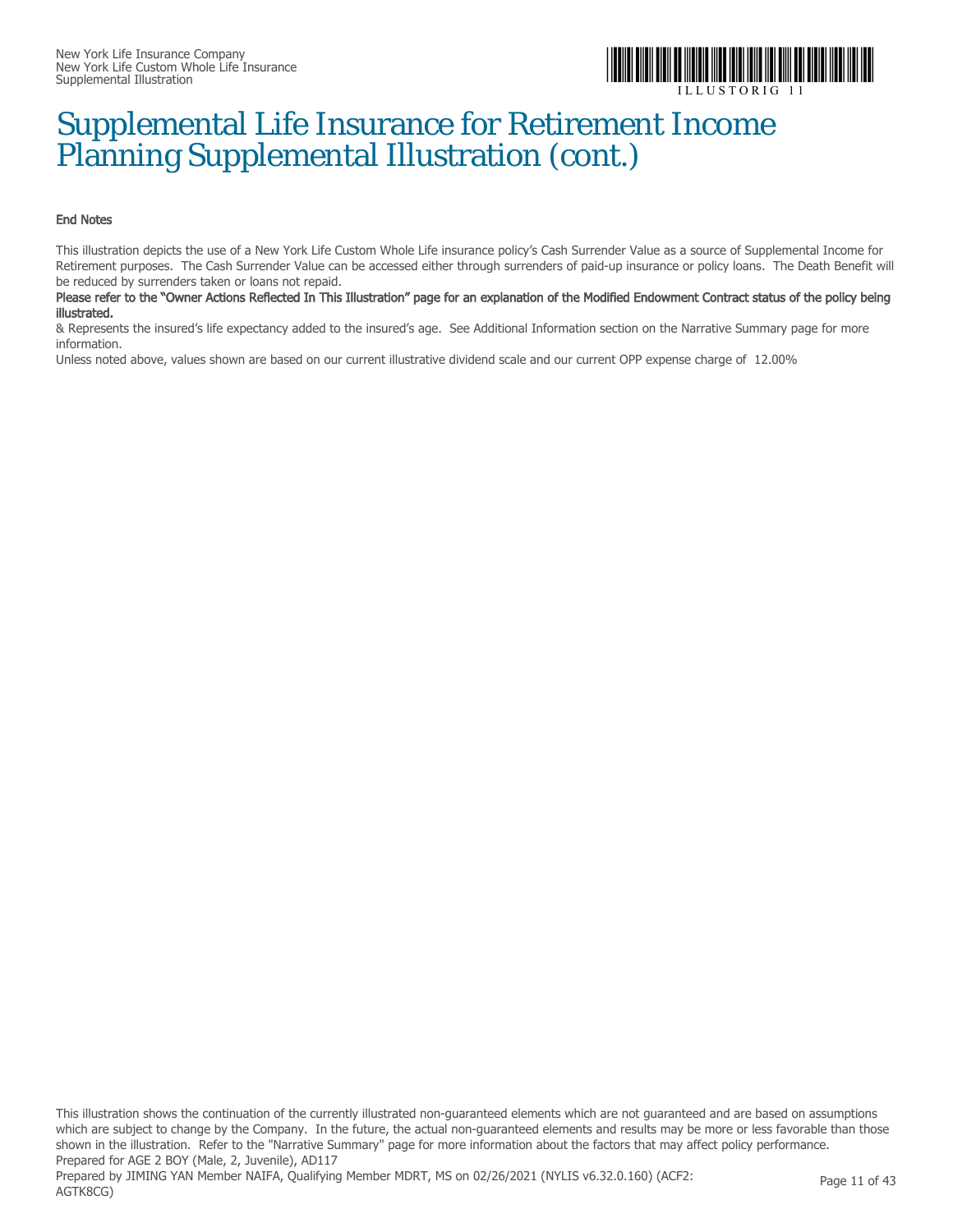

### Illustration Input Summary

#### INSURED AND POLICYOWNER INFORMATION

Insured: AGE 2 BOY Issue Age: 2 Sex: Male Underwriting Class: Juvenile

State Issued In: Colorado Owner: Insured Owner Tax Rate: 28.00%

#### PREMIUM AND OTHER INFORMATION

Premium Mode: Check-O-Matic Modal Premium: \$340.88 Premium Paying Period: 20 years Dividend Option: Paid-Up Additions

#### POLICY COMPONENTS

|                                                        | Coverage  | Rating   | Annual     | Semi-Annual | Quarterly  | Check-O-<br><b>Matic</b> |
|--------------------------------------------------------|-----------|----------|------------|-------------|------------|--------------------------|
| NYL Custom Whole Life Policy (ICC18217-<br>50P (4/18)) | \$500,000 | Juvenile | \$3,860.00 | \$2,011.20  | \$1.029.40 | \$340.88                 |

| <b>PREMIUM SUMMARY</b>                                                                                                                                                        |            |              |            | <b>Illustrated Payment</b><br>Mode |
|-------------------------------------------------------------------------------------------------------------------------------------------------------------------------------|------------|--------------|------------|------------------------------------|
|                                                                                                                                                                               | Annual*    | Semi-Annual* | Quarterly* | Check-O-Matic*                     |
| Modal Premium - Based on payment<br>frequency<br>Required Premium (includes any rider<br>premiums):<br>Annualized Premium - Based on the<br>modal premium paid over 12 months | \$3,860.00 | \$2,011.20   | \$1,029.40 | \$340.88                           |
| Required Premium (includes any rider<br>premiums):                                                                                                                            | \$3,860.00 | \$4,022.40   | \$4,117.60 | \$4,090.56                         |
| 7 Pay MEC Limit (Modal premium):<br>Maximum OPP to avoid a MEC (Modal                                                                                                         | \$4,790.19 | \$2,395.10   | \$1,197.55 | \$399.18                           |
| premium):                                                                                                                                                                     | \$930.19   | \$383.90     | \$168.15   | \$58.30                            |

\*If you pay your premium other than annually, the total premium you pay each year will be more than the Annual Premium.

This illustration shows the continuation of the currently illustrated non-guaranteed elements which are not guaranteed and are based on assumptions which are subject to change by the Company. In the future, the actual non-guaranteed elements and results may be more or less favorable than those shown in the illustration. Refer to the "Narrative Summary" page for more information about the factors that may affect policy performance. Prepared for AGE 2 BOY (Male, 2, Juvenile), AD117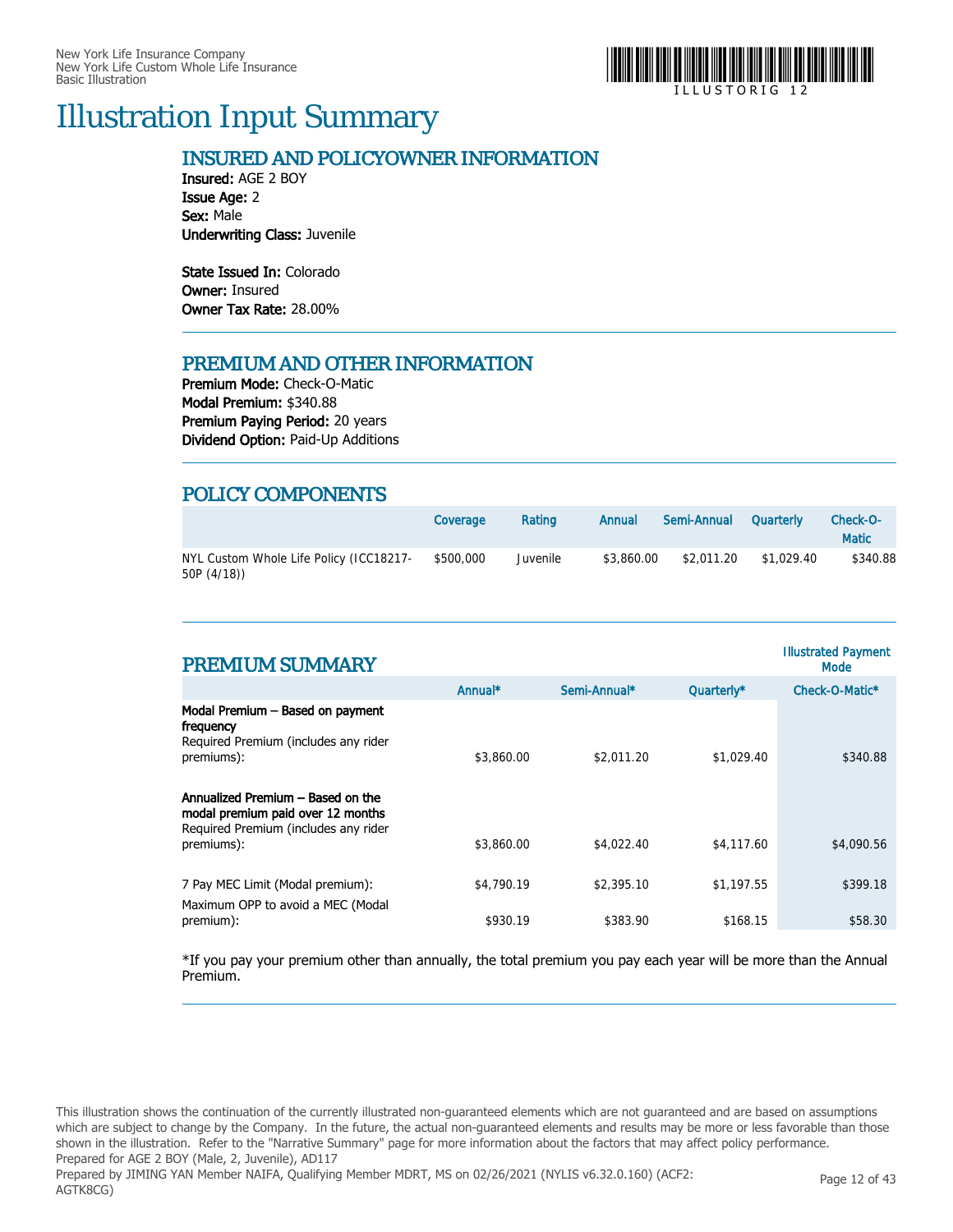

## Illustration Input Summary (cont.)

#### WITHDRAWAL INFORMATION\*

Cash Value of Withdrawal: Calculated Withdrawal Mode: Annual Age at First Withdrawal: 65

#### POLICY LOAN INFORMATION\*

Loan Amount: Calculated Loan Withdrawal Mode: Annual Loan Interest Rate: 5.00% until the policy anniversary on which the insured reaches age 100, 4.00% thereafter Loan Interest Option: Accrue Interest Age at First Loan: 67

\*When taking a withdrawal (surrender), you are surrendering any available Paid-Up Additional Insurance for its Cash Surrender Value. This means your policy's Cash Value, available Cash Surrender Value, and Death Benefit will be reduced by the amount of the withdrawal. Unlike a policy loan, bank loan, or bank account withdrawal, once funds have been withdrawn, they cannot be repaid into the policy. Refer to the "Access to Policy Values" section of the Narrative Summary page for more information, and to the "Supplemental Illustration of Cash Flows" page for illustrative details.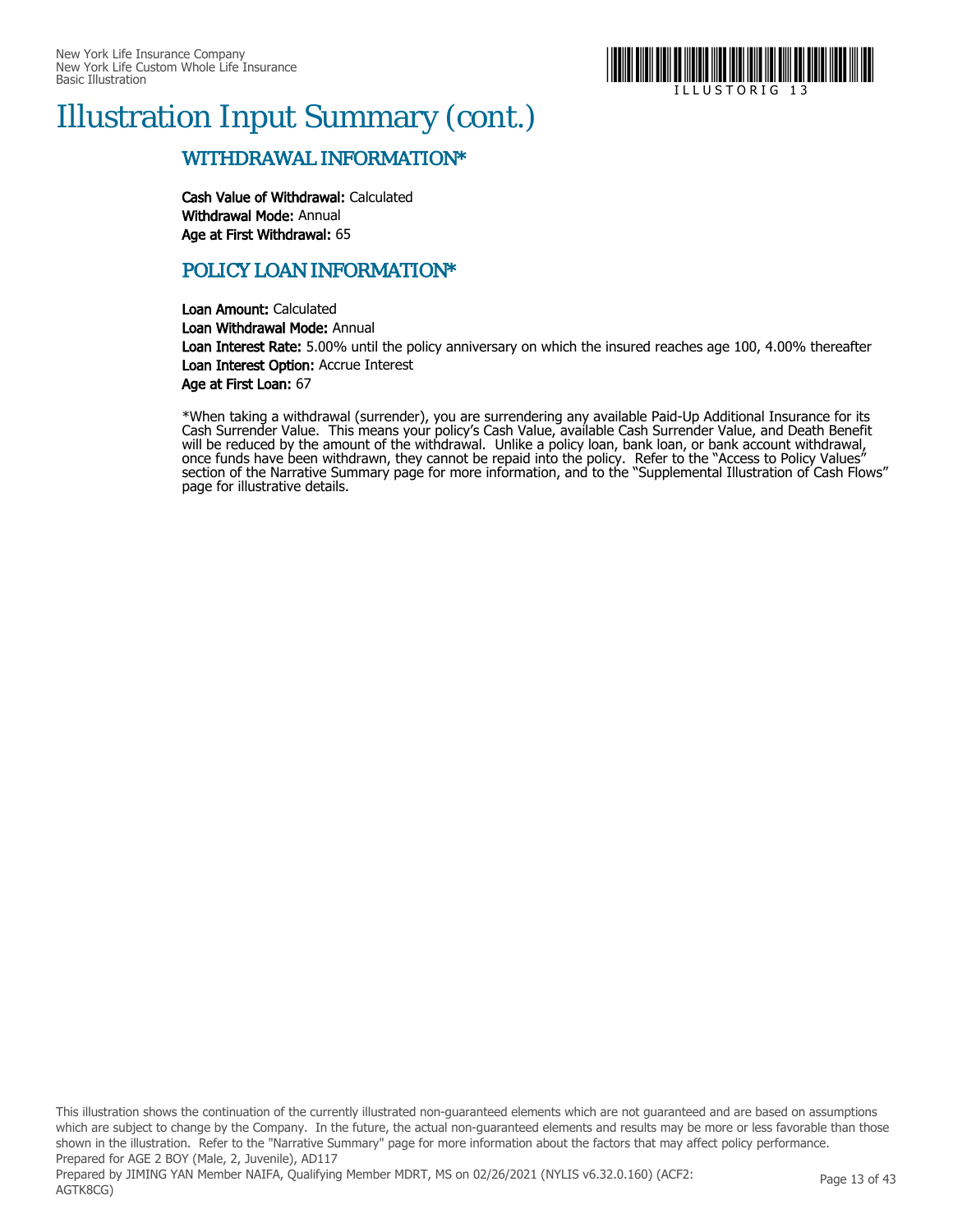## Narrative Summary

#### About Your Illustration

This illustration explains the important features of New York Life's Custom Whole Life insurance policy. This illustration can help you understand how this policy works and how it can fit into your plans. It reflects the information shown in the Illustration Input Summary.

This illustration may summarize some of the terms and conditions in your policy, but it is not part of your contract. The terms and conditions are as stated in your policy.

#### Understanding Your Illustration

The following illustration provides a summary and year by year figures for Required Premiums, cash values and death benefits about the Individual Custom Whole Life policy you have chosen. This is a participating policy that is eligible to receive dividends. Many of the values contained in this illustration depend on the level of dividends we pay. As you read through your illustration, it is important for you to keep in mind that dividends are not guaranteed, and the actual dividends your policy receives may be higher or lower than those illustrated here. Your illustration consists of a basic illustration, and may contain one or more supplemental illustrations as well.

#### Basic Illustration

The basic illustration consists of this Narrative Summary, an Illustration Summary page, and a Yearly Detail page.

The Narrative Summary contains definitions of key terms as well as an explanation of your policy's features and benefits.

The Illustration Summary page that follows provides an overview of the policy's Yearly Guaranteed Premium, the anticipated Premium Outlay, cash value and death benefit. These values show how your policy would perform based on the following: 1) the guaranteed policy values, i.e., zero dividends, 2) our currently illustrated dividends, and 3) a scenario assuming 50% of our currently illustrated dividends.

The Yearly Detail page shows guaranteed and non-guaranteed current death benefit and cash values in all policy years.

#### Supplemental Illustrations

Your illustration also includes one or more supplemental illustrations which will show your policy's values using only the Company's currently illustrated dividends unless otherwise stated. These supplemental pages are intended to illustrate your policy's performance if you elect to use its optional features, such as adding or dropping a rider, exercising a rider in the future, or accessing your living benefits via policy loans or surrenders.

#### How The Policy Works

This Custom Whole Life Insurance policy provides a death benefit that is guaranteed for as long as the policy remains in force. The premium amount you pay for the base Custom Whole Life Insurance policy is also guaranteed. It will not increase as long as the policy remains in force. In addition, this policy builds guaranteed cash value and is eligible to receive dividends as described in the Key Terms and Column Heading Definitions section.



I L L U S T O R I G 1 4

#### Key Terms and Column Heading Definitions

#### Age

This is the insurance age, as defined in your policy, of the insured at the end of the policy year.

#### Annual Cash Surrender Value Increase

The year-over-year growth in your policy's Cash Surrender Value, after cash flows into and out of the policy have been taken into consideration.

#### Annual Policy Cash Flow

The illustrated net out-of-pocket cost each policy year. It reflects the out-ofpocket cash payment of the premium and the repayment of any loan and/or loan interest in cash, less

- cash received from policy loans and/or surrenders
- dividends received as cash
- dividends or surrenders used to reduce premiums

#### Annual Tax & Penalty

The amount of projected tax and penalty incurred each year based on the policy's cash flows and your illustrated tax bracket.

#### Cash Surrender Value

This is the amount we will pay if the policy is surrendered prior to the insured's death. It reflects guaranteed cash value, plus the cash value of paid up additional insurance, plus dividend accumulations, minus any loans and/or surrenders taken. This figure is shown as of the end of the policy year after the full value for that year has been reached and any Dividend has been credited to the policy.

Unpaid loan interest will be added to the policy's outstanding loan balance and will further reduce the policy's Cash Surrender Value. If the total loan balance exceeds the Cash Surrender Value, your policy

This illustration shows the continuation of the currently illustrated non-guaranteed elements which are not guaranteed and are based on assumptions which are subject to change by the Company. In the future, the actual non-guaranteed elements and results may be more or less favorable than those shown in the illustration. Refer to the "Narrative Summary" page for more information about the factors that may affect policy performance. Prepared for AGE 2 BOY (Male, 2, Juvenile), AD117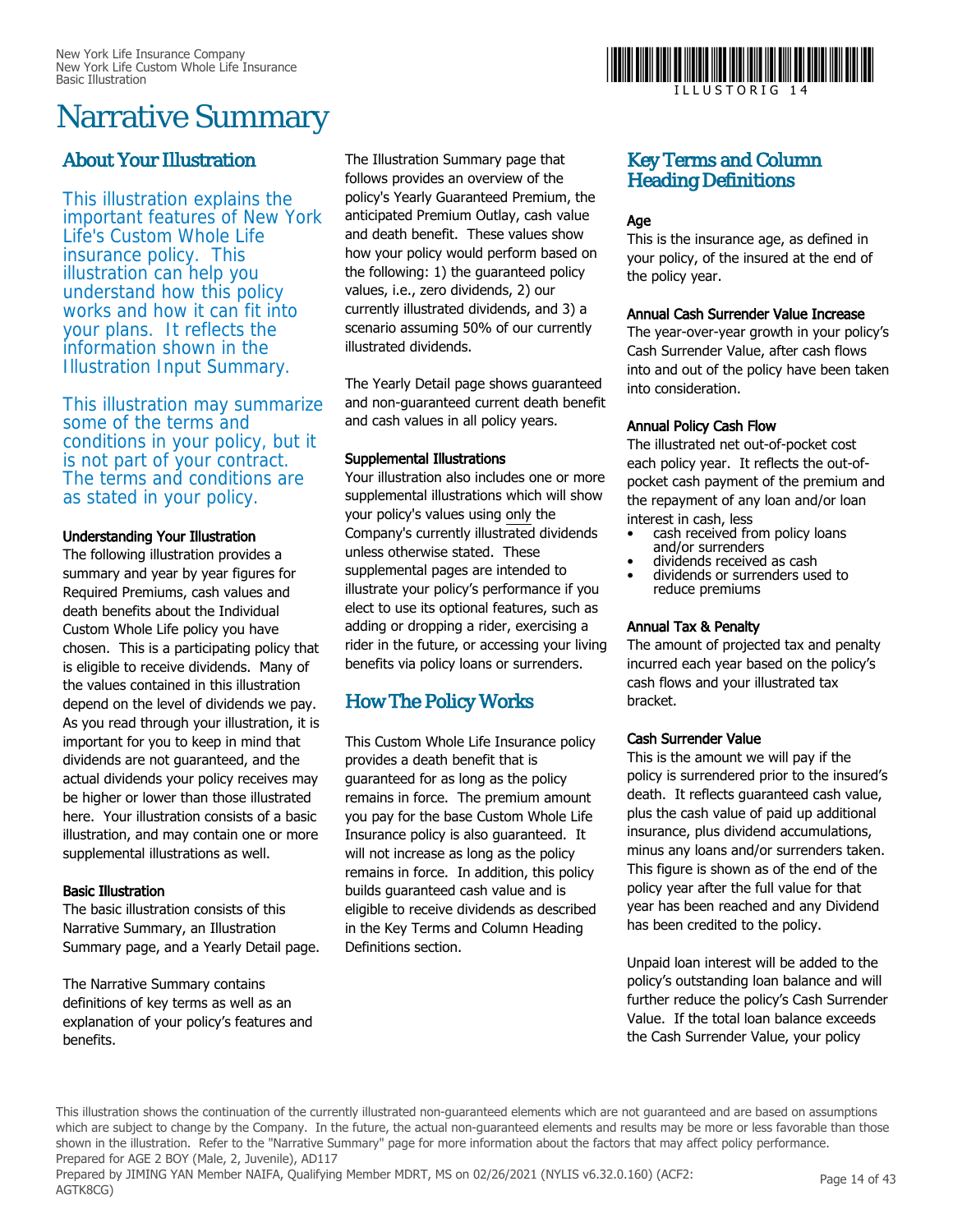may lapse unless additional payments are made. Surrendering the policy or allowing it to lapse at that time may result in taxable ordinary income being reported to the policyowner and the IRS. If large loans are taken, there may not be sufficient Cash Surrender Value to cover the potential tax payable to the IRS.

#### Cash Surrender Value of PUAs

The Cash Surrender Value of any accumulated Paid-Up Additional Insurance purchased by Dividends or payments you make into the Option to Purchase Paid-Up Additions (OPP) rider, at the end of the given year.

#### Cumulative IRR on Cash Surrender Value

The rate of return that your policy's Annual Cash Flows up to a specific point in time would have to earn every year in order to arrive at the Cash Surrender Value at the end of a particular Year. The Cumulative IRR calculation includes nonguaranteed dividends, but ignores taxes.

#### Cumulative IRR on Death Benefit

The rate of return that your policy's Annual Cash Flows up to a specific point in time would have to earn every year in order to arrive at the Death Benefit at the end of a particular Year. The Cumulative IRR calculation includes non-guaranteed dividends, but ignores taxes.

#### Cumulative Outstanding Loan

The illustrated total of the unpaid principal of any policy loans taken over the life of the policy. Any loan interest unpaid as of a policy anniversary becomes part of the loan principal and is reflected in the next policy year.

#### Cumulative Policy Cash Flow

The total of all illustrated annual policy cash flows up to the year specified.

#### Death Benefit (BOY)

This is the amount we will pay to the beneficiary if the policy is in force when the insured dies. The Death Benefit may differ from the Face Amount for a number of reasons such as:

- coverage from riders
- accumulated dividends

• outstanding policy loans The Death Benefit is shown as of the beginning of the Year (BOY) before any Dividend is credited to the policy.

#### Dividends

Dividends are a return of that portion of the premium that is not needed to pay current expenses, death claims and future benefits. You may choose from several different Dividend options as described below.

#### Paid-Up Additions

This option uses your Dividends to purchase paid-up additional insurance. Once Dividends have been declared and "credited" to your policy, they become a permanent part of the policy. Paid-Up Additional insurance increases both the guaranteed Death Benefit and the guaranteed Cash Surrender Value of the policy.

#### Dividend Accumulations

This option leaves your Dividends with us to accumulate at interest. Once Dividends have been declared and "credited" to your policy, they become a permanent part of the policy. The accumulated value may be withdrawn or borrowed against. Any remaining accumulated value will be paid to the beneficiaries, in addition to the total Death Benefit.

#### Cash

This option pays out your Dividends to you in cash.

#### Reduce Premium

This option applies your Dividends toward the payment of the premium. Any part not needed to pay the premium is paid to you in cash.

This illustration assumes the dividend option is Paid-Up Additions.

Dividends are not guaranteed. Dividends have fluctuated significantly in the past, and fluctuations in future years are likely. These fluctuations occur mainly because of changes in interest rates on fixed income investments we purchase to back our policies. These fluctuations can affect our investments in the same way your own income might be affected by increases or reductions in the interest rates on your savings. While dividends may not go up or down as rapidly as current interest rates, trends in interest rates will generally push dividends in the same direction over time. Dividends may also be affected by the performance of other types of investments we purchase, our expenses (including the taxes we pay), and our mortality experience (i.e., the Death Benefits we pay and how soon those deaths occur after policies are issued).

The accompanying illustration shows the continuation of our currently illustrated dividend scale and how it would impact policy values. It is not a guarantee of future performance. However because dividends fluctuate, results in future years may be more or less favorable. When purchasing a policy, you should consider the Company's reputation for financial strength and investment management.

#### Face Amount

The illustrated Face Amount is the dollar amount of life insurance under the base policy as selected by the policyowner at the time of issue.

This illustration shows the continuation of the currently illustrated non-guaranteed elements which are not guaranteed and are based on assumptions which are subject to change by the Company. In the future, the actual non-guaranteed elements and results may be more or less favorable than those shown in the illustration. Refer to the "Narrative Summary" page for more information about the factors that may affect policy performance. Prepared for AGE 2 BOY (Male, 2, Juvenile), AD117

Prepared by JIMING YAN Member NAIFA, Qualifying Member MDRT, MS on 02/26/2021 (NYLIS v6.32.0.160) (ACF2: AGTK8CG)



I L L U S T O R I G 1 5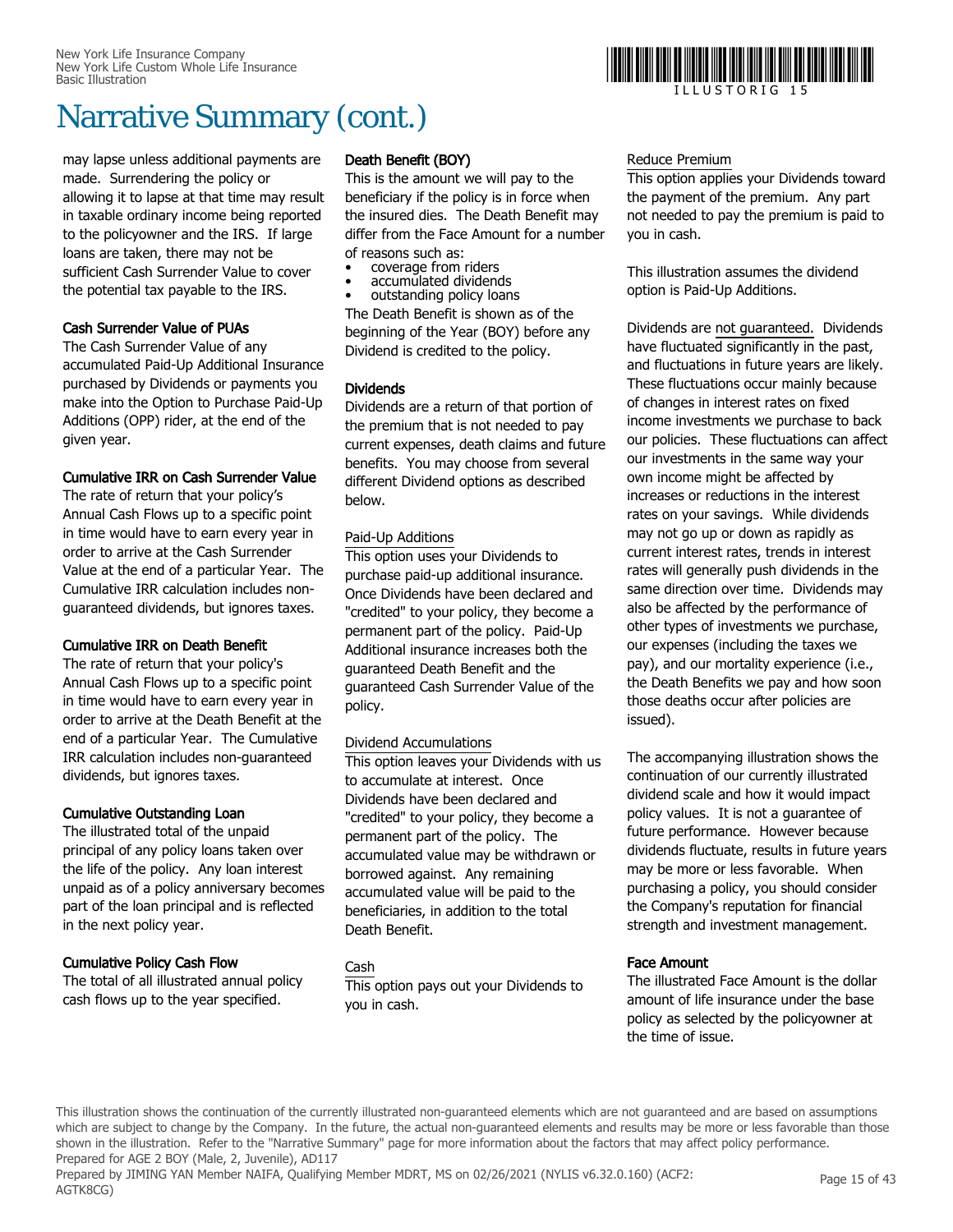#### Net Annual Policy Loan

The policy loan amount taken each year, plus any accrued loan interest, minus any loan repayment.

#### Net Annual Surrender

The Cash Surrender Value of paid-up additions that you are illustrated to receive in a given year, minus any premiums due that year.

#### Premium Outlay

This is the out-of-pocket payment that we anticipate will be necessary to keep the policy in force. If the illustration assumes that policy loans, Dividends or policy values are used to pay some or all of the required premium, the numbers shown in this column will be lower than the required premium for that scenario.

#### Year

This refers to the policy year.

#### Year by Year IRR on Cash Surrender Value

The annual rate of return that the Annual Cash Flow for a given Year plus the Cash Surrender Value at the end of the previous Year would have to earn in order to arrive at the policy's Cash Surrender Value at the end of the given Year. The Year by Year IRR calculation includes non-guaranteed dividends, but ignores taxes.

#### Yearly Guaranteed Premium

This is the Guaranteed Maximum amount that must be paid to keep your insurance in force as illustrated. It is the contract premium, and is the sum of the guaranteed premium of the Custom Whole Life policy and the maximum guaranteed premium for any rider. This premium can be paid in cash, by using the policy's Dividends if sufficient, or by borrowing from the policy.

#### Access to Policy Values

#### Loans and Loan Interest

You can borrow up to the maximum loan value of this policy by taking a loan, generally on a tax-free basis. This Custom Whole Life policy features a variable loan interest rate that may increase or decrease over time. New York Life sets the loan interest rate quarterly. Loans reduce the available cash surrender value and total death benefit of the policy by the amount of the outstanding loan and accrued loan interest.

Taking a policy loan could result in an unexpected taxable event. Unpaid loan interest will be added to the policy's outstanding loan balance. If the total loan balance exceeds the policy's Cash Surrender Value, the policy may lapse if the loan is not repaid. Under these circumstances, surrendering the policy, or allowing it to lapse at that time, may result in taxable ordinary income being reported to the policyowner and the IRS. You should also note that if you take a large loan, your policy may not have sufficient cash value to cover the potential tax due to the IRS. You may wish to consult your tax advisor prior to taking a loan under this policy.

#### **Withdrawals**

You can elect to surrender paid-up additional insurance, purchased by dividends and/or the OPP Rider, for its cash value. These surrenders of paid-up additional insurance reduce the available cash surrender value and total death benefit of the policy.



#### Periodic Payments

After your Custom Whole Life policy is paid up, you can elect to receive regularly scheduled distributions from your policy's cash value by arranging periodic payments. These periodic payments can be funded by your choice of three periodic payment options: (1) by the cash value resulting from the surrenders of paid-up additional insurance purchased by dividends and/or the OPP Rider. The amount that can be paid to you is generally limited to the amount of premiums paid (this amount is the "Tax Basis"); (2) by a policy loan from the policy's Cash Surrender Value; or (3) a combination of both. PERIODIC PAYMENTS FUNDED BY ANY OPTION REDUCE YOUR POLICY'S CASH SURRENDER VALUE AND DEATH BENEFIT.

If you choose to elect a periodic payment option once all premiums have been paid on the policy, you will be provided with an inforce supplemental illustration depicting the impact of the periodic payment option you have chosen, based on the nonguaranteed elements and assumptions in effect at that time. DUE TO THE NON-GUARANTEED NATURE OF THE POLICY VALUES FUNDING THE PAYMENTS, THE

This illustration shows the continuation of the currently illustrated non-guaranteed elements which are not guaranteed and are based on assumptions which are subject to change by the Company. In the future, the actual non-guaranteed elements and results may be more or less favorable than those shown in the illustration. Refer to the "Narrative Summary" page for more information about the factors that may affect policy performance. Prepared for AGE 2 BOY (Male, 2, Juvenile), AD117

Prepared by JIMING YAN Member NAIFA, Qualifying Member MDRT, MS on 02/26/2021 (NYLIS v6.32.0.160) (ACF2: AGTK8CG)



I L L U S T O R I G 1 6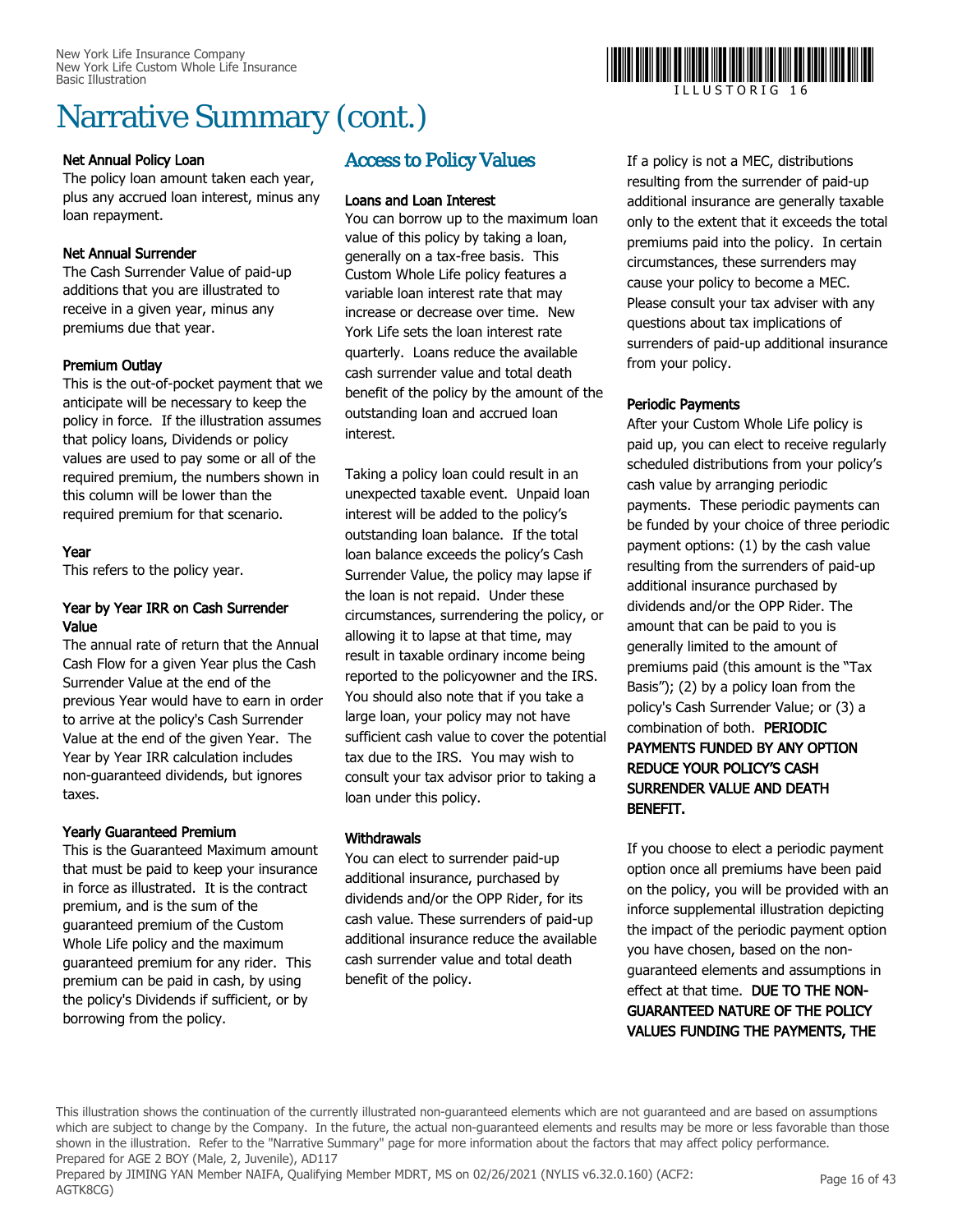#### PERIODIC PAYMENTS YOU ELECT ARE NOT GUARANTEED TO CONTINUE IN THE AMOUNT OR DURATION THAT YOU HAVE CHOSEN AFTER THEY HAVE BEGUN. You

should request inforce illustrations from your agent from time to time to review your period payment elections and ensure the sustainability of your policy.

PLEASE NOTE: If your policy is a Modified Endowment Contract, any surrenders or withdrawals from your policy or policy loans may have adverse tax consequences. You should consult with your tax advisor. Refer to the "Modified Endowment Contract (MEC)" section of the Narrative Summary for more details.

#### Riders and Benefits

Riders and benefits can enhance your policy. However, they may be subject to jurisdictional availability.

#### These riders are automatically included in your policy.

#### Insurance Exchange Rider

With this rider you have the ability to exchange your policy for a new Custom Whole Life policy or Whole Life policy or Whole Life 121 policy that can be issued on a new insured, using values from your original policy. This rider provides for the one-time exchange to a new policy on a successor insured, subject to evidence of good health and insurable interest. A one-time payment may be required upon exercise, depending upon the cash value of the existing and new policies at the time of exchange. Note, this rider is only available on nonqualified policies, and there may be adverse tax consequences associated with exercising this rider.

#### Spouse's Paid-Up Insurance Purchase Option Rider

This rider allows a spouse who is named as a policy's beneficiary to purchase a new paid-up Whole Life insurance policy on his or her own life without evidence of insurability after the insured has died. This rider is automatically added at time of issue and is subject to state availability. The new paid-up policy will be issued without evidence of insurability. Depending on the insured's health, premiums may be lower for a fully underwritten policy.

#### Subject to availability, this rider can be added to your policy at any time.

#### Living Benefits Rider

This rider allows a portion of the policy's eligible death benefit to be accessed should the insured be diagnosed with a terminal illness with a severely shortened life expectancy. There is a cost to exercise this rider.

#### Additional Information

#### Federal Tax Treatment After Age 100

The federal tax treatment of your policy after the Insured's Attained Age 100 is uncertain and your policy may be subject to adverse tax consequences. Please consult your tax advisor before choosing to continue your policy after age 100.

#### Age 121 Policy Anniversary

When the insured reaches age 121, the policy will mature. Any policy loan outstanding at age 121 will continue to accrue interest at the current policy loan interest rate. All insurance or benefits from riders will end. The policy will remain eligible for dividends and can be surrendered at any time for its cash value. If the benefit were paid out, any outstanding loan would reduce the amount of the payment.

#### Life Expectancy

For the purpose of this illustration, life expectancy is the average projected lifespan of a representative group of people of the same sex, issue age, and underwriting class. The insured's age at life expectancy is noted on the Illustration Summary page.

#### Modified Endowment Contract (MEC)

Certain tax advantages are no longer applicable to a life insurance policy if too much money is put into the policy during its first seven years, or during the seven year period after a "material change" to the policy. If the cumulative premiums paid during the applicable 7-year period at any time exceed the limits imposed under the Internal Revenue Code the policy becomes a "Modified Endowment Contract" or MEC. A MEC is still a life insurance policy, and death benefits continue to be tax free, but any time you take a withdrawal from a MEC (including a policy loan), the withdrawal is treated as taxable income to the extent there is gain in the policy. In addition, if you are under 59 ½, a penalty tax of 10% could be assessed on those amounts and upon surrender of the policy.

#### Premium Payments

This illustration assumes that all premiums are paid when due.

This illustration shows the continuation of the currently illustrated non-guaranteed elements which are not guaranteed and are based on assumptions which are subject to change by the Company. In the future, the actual non-guaranteed elements and results may be more or less favorable than those shown in the illustration. Refer to the "Narrative Summary" page for more information about the factors that may affect policy performance. Prepared for AGE 2 BOY (Male, 2, Juvenile), AD117

Prepared by JIMING YAN Member NAIFA, Qualifying Member MDRT, MS on 02/26/2021 (NYLIS v6.32.0.160) (ACF2: AGTK8CG)



ILLUSTORIG 17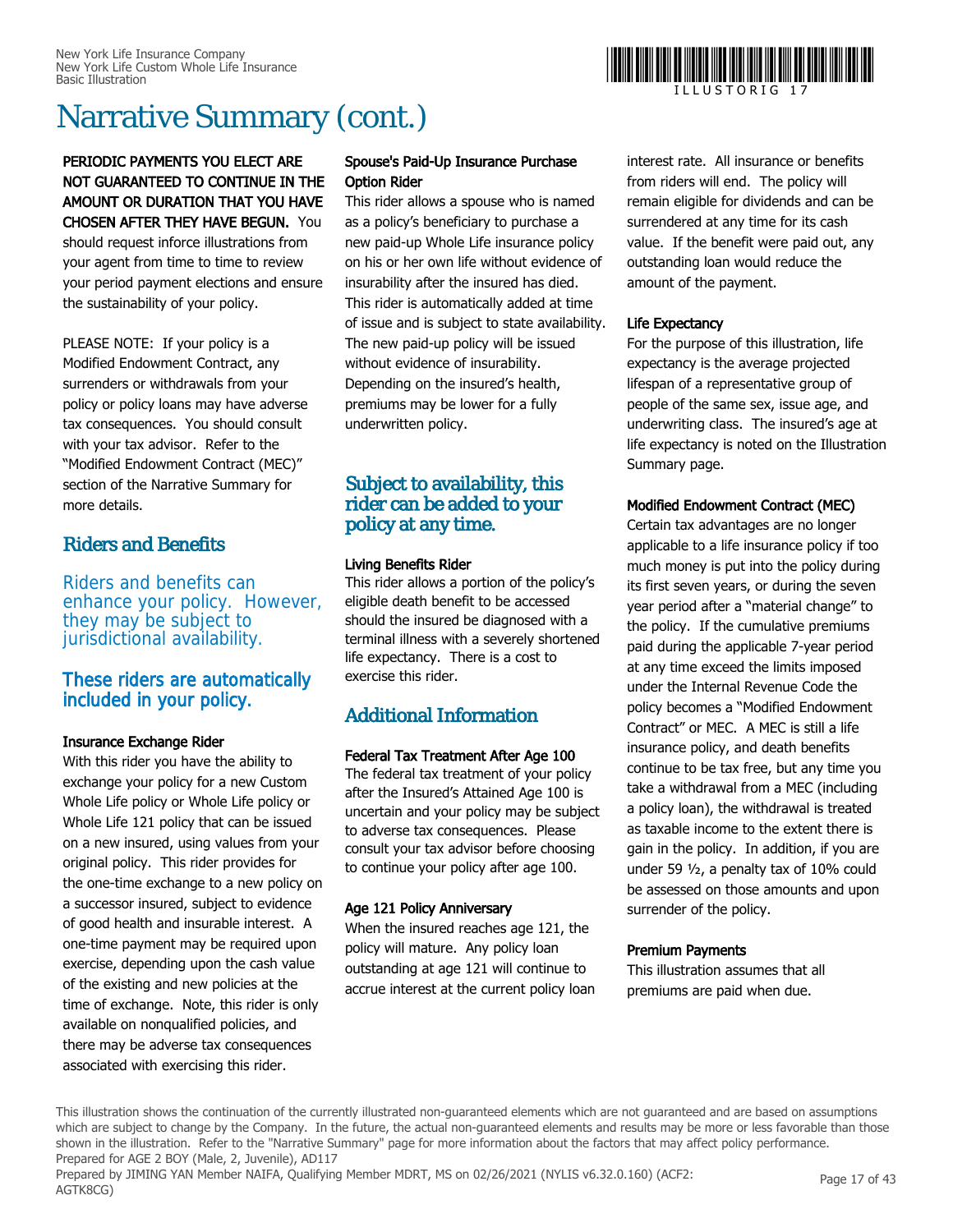

This illustration is not to be relied upon for tax advice. Please consult your tax and legal advisers if you have questions about taxes. The tax status of the policy as it applies to the policyowner should be reviewed annually.

This illustration shows the continuation of the currently illustrated non-guaranteed elements which are not guaranteed and are based on assumptions which are subject to change by the Company. In the future, the actual non-guaranteed elements and results may be more or less favorable than those shown in the illustration. Refer to the "Narrative Summary" page for more information about the factors that may affect policy performance. Prepared for AGE 2 BOY (Male, 2, Juvenile), AD117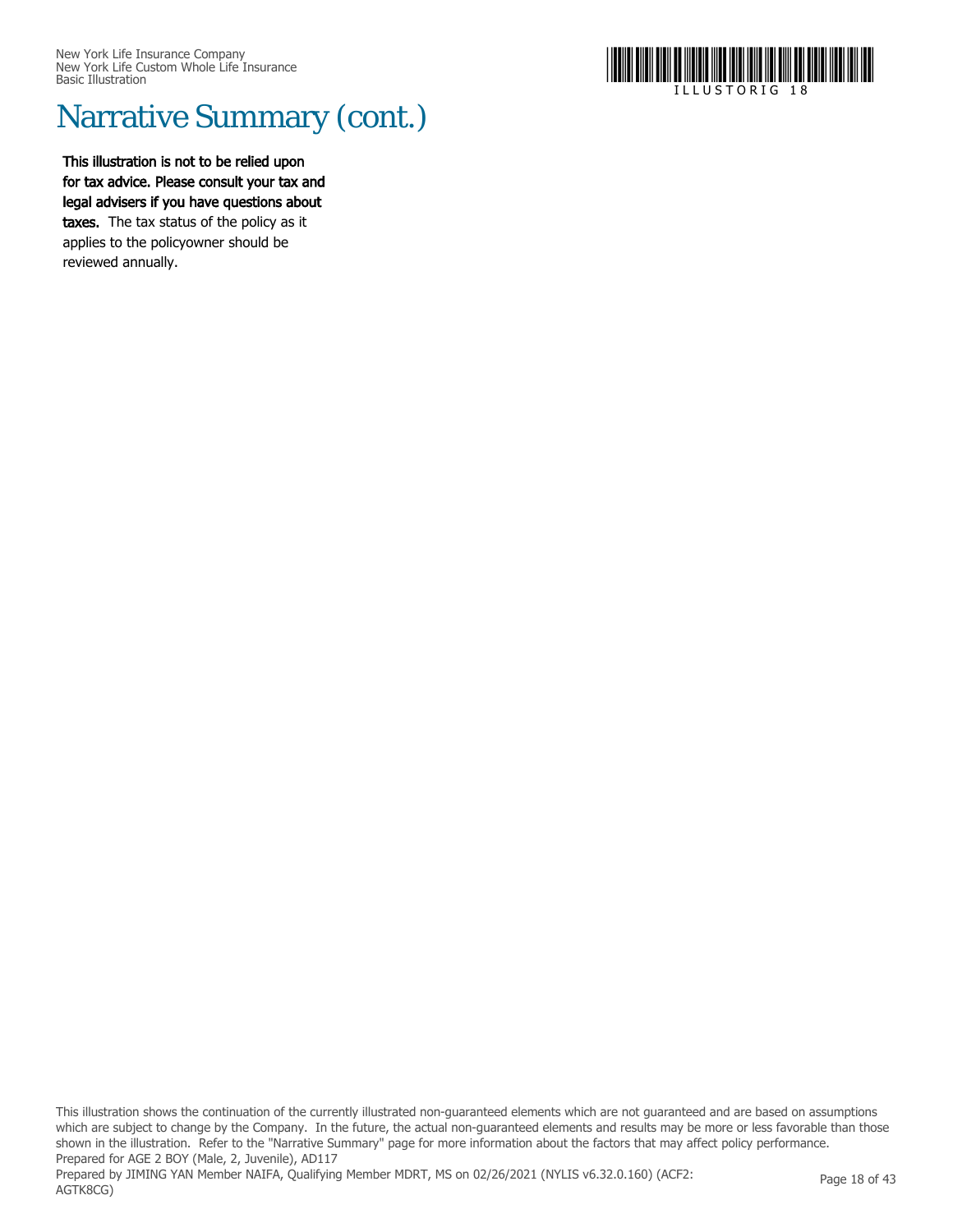## Illustration Summary

Base Policy Face Amount: \$500,000 Premium Mode: Check-O-Matic Initial Death Benefit Amount: \$500,000 Dividend Option: Paid-Up Additions Premium Paying Period: 20 years

#### Guaranteed

These policy values and benefits are guaranteed based on the Annual Policy Cash Flow shown in this example and the maximum guaranteed OPP expense charges.

#### Non-Guaranteed Midpoint

Policy values and benefits are based on 50% of the Company's currently illustrated dividend scale and on an OPP expense

charge which is the average of the current and maximum guaranteed levels.

#### Non-Guaranteed Current

Dividends and the OPP expense charge are non-guaranteed elements and are subject to change by the Company. Because these policy values and benefits are based on the current non-guaranteed OPP expense charge and include values increased by Dividends, which are not

guaranteed, the policy values and benefits shown in this column are not guaranteed. This illustration shows the continuation of the current expense charge and currently illustrated dividend scale; the Dividends actually paid and expense charge imposed may be more or less favorable than those shown here.

| Guaranteed      |     |                                        |                                   |                                         |                          | <b>Non-Guaranteed Midpoint</b>    |                                         | <b>Non-Guaranteed Current</b> |                                   |                                         |
|-----------------|-----|----------------------------------------|-----------------------------------|-----------------------------------------|--------------------------|-----------------------------------|-----------------------------------------|-------------------------------|-----------------------------------|-----------------------------------------|
| End of<br>Year  | Age | Yearlv<br>Guaranteed<br><b>Premium</b> | Cash<br><b>Surrender</b><br>Value | <b>Death</b><br><b>Benefit</b><br>(BOY) | <b>Premium</b><br>Outlay | Cash<br><b>Surrender</b><br>Value | <b>Death</b><br><b>Benefit</b><br>(BOY) | Premium<br>Outlay             | Cash<br><b>Surrender</b><br>Value | <b>Death</b><br><b>Benefit</b><br>(BOY) |
|                 |     | 4,091                                  | 6,250                             | 500,000                                 | 4,091                    | 6,379                             | 500,670                                 | 4,091                         | 6,492                             | 501,193                                 |
| 10              | 12  | 4,091                                  | 24,495                            | 500,000                                 | 4.091                    | 26,243                            | 515,406                                 | 4.091                         | 27,989                            | 530,675                                 |
| 20 <sup>1</sup> | 22  | 4,091                                  | 61,755                            | 500,000                                 | 4,091                    | 75,217                            | 596,574                                 | 4,091                         | 89,564                            | 698,916                                 |
| 68              | 70  |                                        | 286,865                           | 500,000                                 | 0                        | 593,641                           | 1,026,020                               |                               | 1,064,934                         | 1,828,864                               |
| 79              | 81& |                                        | 371,780                           | 500,000                                 | 01                       | 844,006                           | 1,125,785                               |                               | 1,619,503                         | 2,148,046                               |
| 93              | 95  |                                        | 453,070                           | 500,000                                 | 01                       | 1,165,269                         | 1,273,329                               |                               | 2,395,111                         | 2,605,721                               |

#### Please refer to the "Owner Actions Reflected In This Illustration" page for an explanation of the Modified Endowment Contract status of the policy being illustrated.

& Represents the insured's life expectancy added to the insured's age. See Additional Information section on the Narrative Summary page for more information. Please refer to the Narrative Summary for Column Heading Definitions.

I have received a copy of this illustration and understand that any non-guaranteed elements illustrated are subject to change and could be either higher or lower. The agent has told me they are NOT GUARANTEED.

I certify that this illustration has been presented to the applicant and that I have explained that any non-guaranteed elements illustrated are subject to change. I have made no statements that are inconsistent with the illustration.

Agent's Signature Date of the Date of the Date of the Date of the Date of the Date of the Date of the Date of the Date of the Date of the Date of the Date of the Date of the Date of the Date of the Date of the Date of the



I L L U S T O R I G 1 9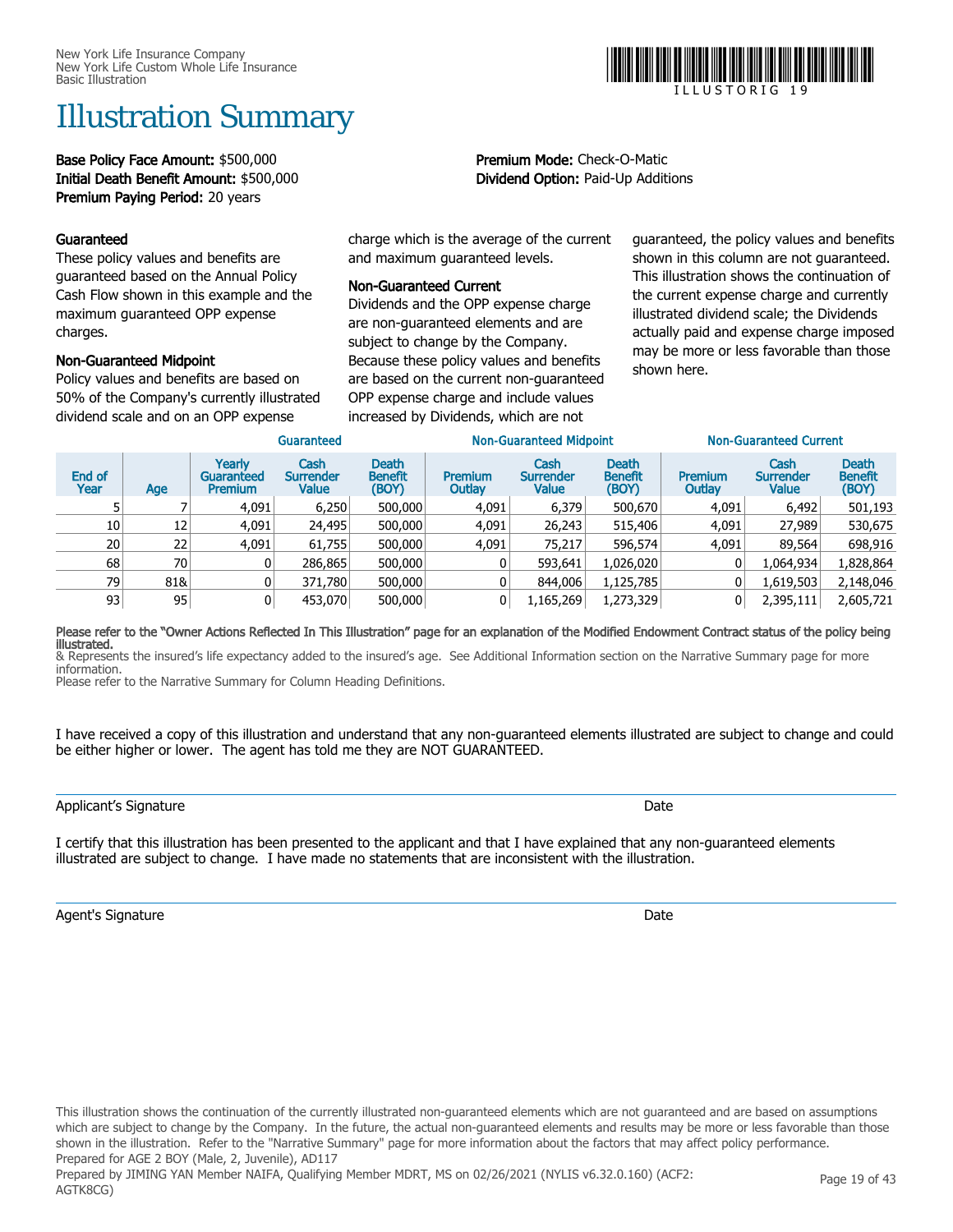## Extended Illustration Summary

### Base Policy Face Amount: \$500,000 Premium Mode: Check-O-Matic Premium Paying Period: 20 years

# Initial Death Benefit Amount: \$500,000 Dividend Option: Paid-Up Additions

Like the Illustration Summary on the previous page, the table below shows how your policy may perform on guaranteed, nonguaranteed current, and non-guaranteed mid-point bases. This table is illustrated to show this performance in all policy Years, and assumes that you utilize policy loans and or withdrawals as a living benefit. Details of any such policy loans and/or withdrawals can be seen in the Supplemental Illustration of Cash Flows page of this illustration. For a description of these policy features, please refer to the Narrative Summary.

|                          |     | Guaranteed                             |                   |                                   |                                         |                   | <b>Non-Guaranteed Midpoint</b>           |                                         | <b>Non-Guaranteed Current</b> |                                   |                                         |
|--------------------------|-----|----------------------------------------|-------------------|-----------------------------------|-----------------------------------------|-------------------|------------------------------------------|-----------------------------------------|-------------------------------|-----------------------------------|-----------------------------------------|
| End<br><b>of</b><br>Year | Age | Yearly<br>Guaranteed<br><b>Premium</b> | Premium<br>Outlay | Cash<br><b>Surrender</b><br>Value | <b>Death</b><br><b>Benefit</b><br>(BOY) | Premium<br>Outlay | Cash<br><b>Surrender</b><br><b>Value</b> | <b>Death</b><br><b>Benefit</b><br>(BOY) | <b>Premium</b><br>Outlay      | Cash<br><b>Surrender</b><br>Value | <b>Death</b><br><b>Benefit</b><br>(BOY) |
| $\mathbf{1}$             | 3   | 4,091                                  | 4,091             | $\mathbf 0$                       | 500,000                                 | 4,091             | 0                                        | 500,000                                 | 4,091                         | $\mathbf 0$                       | 500,000                                 |
| 2                        | 4   | 4,091                                  | 4,091             | $\bf{0}$                          | 500,000                                 | 4,091             | 10                                       | 500,000                                 | 4,091                         | 15                                | 500,000                                 |
| 3                        | 5   | 4,091                                  | 4,091             | 500                               | 500,000                                 | 4,091             | 525                                      | 500,155                                 | 4,091                         | 541                               | 500,233                                 |
| 4                        | 6   | 4,091                                  | 4,091             | 2,970                             | 500,000                                 | 4,091             | 3,017                                    | 500,380                                 | 4,091                         | 3,053                             | 500,610                                 |
| 5                        | 7   | 4,091                                  | 4,091             | 6,250                             | 500,000                                 | 4,091             | 6,379                                    | 500,670                                 | 4,091                         | 6,492                             | 501,193                                 |
|                          |     |                                        |                   |                                   |                                         |                   |                                          |                                         |                               |                                   |                                         |
| 6                        | 8   | 4,091                                  | 4,091             | 9,655                             | 500,000                                 | 4,091             | 9,934                                    | 501,783                                 | 4,091                         | 10,199                            | 503,356                                 |
| 7                        | 9   | 4,091                                  | 4,091             | 13,175                            | 500,000                                 | 4,091             | 13,697                                   | 503,729                                 | 4,091                         | 14,202                            | 507,267                                 |
| 8                        | 10  | 4,091                                  | 4,091             | 16,820                            | 500,000                                 | 4,091             | 17,681                                   | 506,706                                 | 4,091                         | 18,525                            | 513,199                                 |
| 9                        | 11  | 4,091                                  | 4,091             | 20,590                            | 500,000                                 | 4,091             | 21,884                                   | 510,641                                 | 4,091                         | 23,167                            | 521,084                                 |
| 10                       | 12  | 4,091                                  | 4,091             | 24,495                            | 500,000                                 | 4,091             | 26,243                                   | 515,406                                 | 4,091                         | 27,989                            | 530,675                                 |
| 11                       | 13  | 4,091                                  | 4,091             | 27,785                            | 500,000                                 | 4,091             | 30,081                                   | 520,023                                 | 4,091                         | 32,393                            | 540,030                                 |
| 12                       | 14  | 4,091                                  | 4,091             | 31,185                            | 500,000                                 | 4,091             | 34,154                                   | 525,326                                 | 4,091                         | 37,167                            | 550,819                                 |
| 13                       | 15  | 4,091                                  | 4,091             | 34,685                            | 500,000                                 | 4,091             | 38,460                                   | 531,534                                 | 4,091                         | 42,319                            | 563,537                                 |
| 14                       | 16  | 4,091                                  | 4,091             | 38,275                            | 500,000                                 | 4,091             | 42,994                                   | 538,636                                 | 4,091                         | 47,845                            | 578,134                                 |
| 15                       | 17  | 4,091                                  | 4,091             | 41,935                            | 500,000                                 | 4,091             | 47,768                                   | 546,585                                 | 4,091                         | 53,799                            | 594,481                                 |
|                          |     |                                        |                   |                                   |                                         |                   |                                          |                                         |                               |                                   |                                         |
| 16                       | 18  | 4,091                                  | 4,091             | 45,655                            | 500,000                                 | 4,091             | 52,705                                   | 555,610                                 | 4,091                         | 60,033                            | 613,105                                 |
| 17                       | 19  | 4,091                                  | 4,091             | 49,465                            | 500,000                                 | 4,091             | 57,893                                   | 565,005                                 | 4,091                         | 66,709                            | 632,581                                 |
| 18                       | 20  | 4,091                                  | 4,091             | 53,415                            | 500,000                                 | 4,091             | 63,342                                   | 575,225                                 | 4,091                         | 73,789                            | 653,905                                 |
| 19                       | 21  | 4,091                                  | 4,091             | 57,505                            | 500,000                                 | 4,091             | 69,051                                   | 585,767                                 | 4,091                         | 81,287                            | 676,034                                 |
| 20                       | 22  | 4,091                                  | 4,091             | 61,755                            | 500,000                                 | 4,091             | 75,217                                   | 596,574                                 | 4,091                         | 89,564                            | 698,916                                 |
|                          |     |                                        |                   |                                   |                                         |                   |                                          |                                         |                               |                                   |                                         |
| 21                       | 23  | 0                                      | 0                 | 63,795                            | 500,000                                 | 0                 | 79,251                                   | 608,994                                 | $\mathbf 0$                   | 95,825                            | 725,158                                 |
| 22                       | 24  | 0                                      | 0                 | 65,910                            | 500,000                                 | 0                 | 83,442                                   | 621,136                                 | 0                             | 102,369                           | 751,042                                 |
| 23                       | 25  | 0                                      | 0                 | 68,095                            | 500,000                                 | 0                 | 87,789                                   | 633,000                                 | $\mathbf 0$                   | 109,200                           | 776,584                                 |
| 24                       | 26  | 0                                      | 0                 | 70,355                            | 500,000                                 | 0                 | 92,300                                   | 644,604                                 | 0                             | 116,332                           | 801,822                                 |
| 25                       | 27  | 0                                      | 0                 | 72,710                            | 500,000                                 | 0                 | 97,001                                   | 655,957                                 | $\mathbf 0$                   | 123,801                           | 826,751                                 |
|                          |     |                                        |                   |                                   |                                         |                   |                                          |                                         |                               |                                   |                                         |
| 26                       | 28  | 0                                      | 0                 | 75,175                            | 500,000                                 | 0                 | 101,917                                  | 667,044                                 | 0                             | 131,634                           | 851,332                                 |
| 27                       | 29  | 0                                      | 0                 | 77,745                            | 500,000                                 | 0                 | 107,043                                  | 677,866                                 | $\mathbf 0$                   | 139,837                           | 875,518                                 |
| 28                       | 30  | $\pmb{0}$                              | 0                 | 80,425                            | 500,000                                 | 0                 | 112,391                                  | 688,427                                 | $\pmb{0}$                     | 148,427                           | 899,329                                 |
| 29                       | 31  | 0                                      | 0                 | 83,215                            | 500,000                                 | 0                 | 117,962                                  | 698,730                                 | $\mathbf 0$                   | 157,418                           | 922,764                                 |
| 30                       | 32  | $\mathbf{0}$                           | $\mathbf{0}$      | 86,100                            | 500,000                                 | 0                 | 123,744                                  | 708,780                                 | $\mathbf{0}$                  | 166,805                           | 945,849                                 |

#### Please see the End Notes at the end of this ledger for important information.

This illustration shows the continuation of the currently illustrated non-guaranteed elements which are not guaranteed and are based on assumptions which are subject to change by the Company. In the future, the actual non-guaranteed elements and results may be more or less favorable than those shown in the illustration. Refer to the "Narrative Summary" page for more information about the factors that may affect policy performance. Prepared for AGE 2 BOY (Male, 2, Juvenile), AD117



I L L U S T O R I G 2 0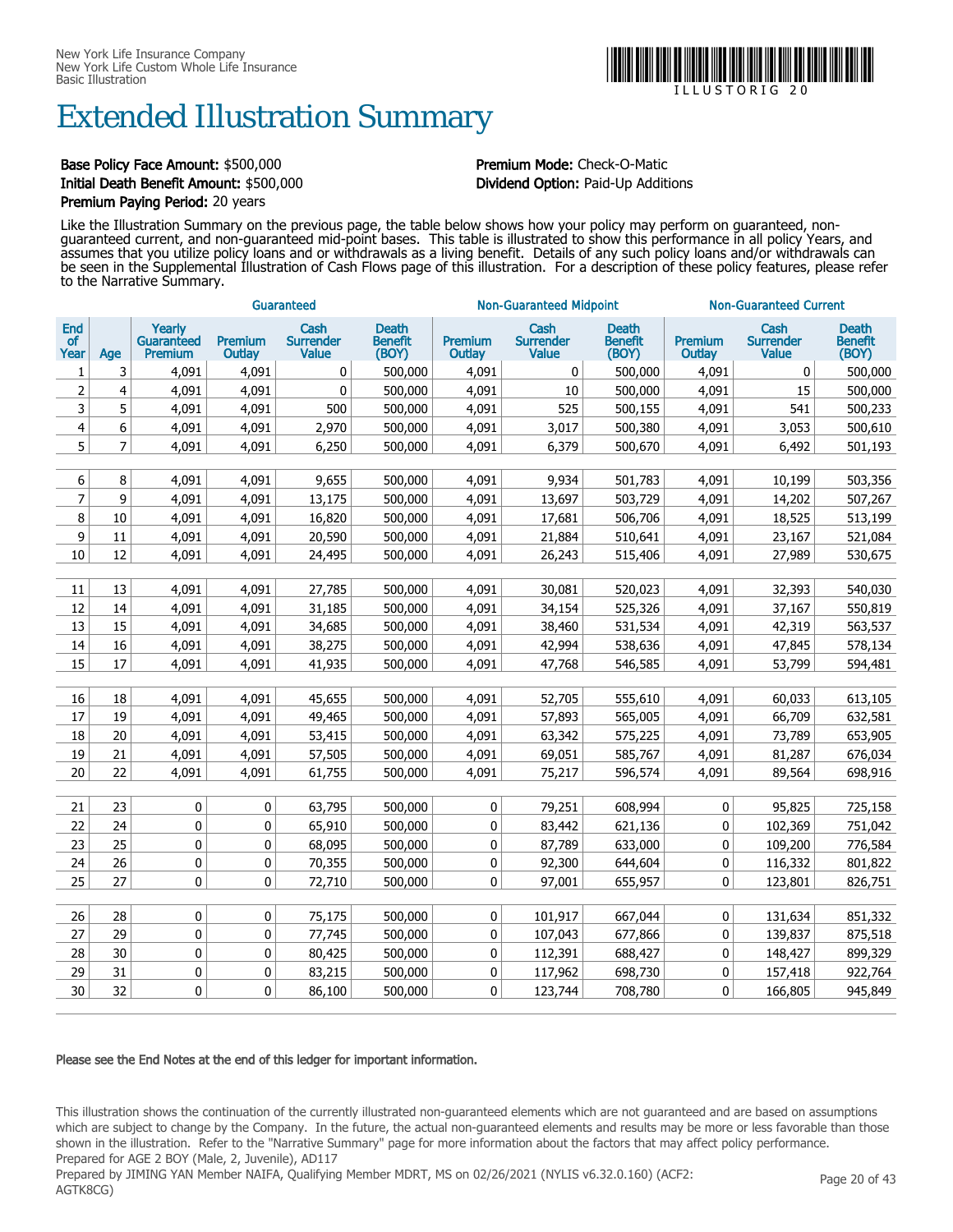

 $\Box$  L L U S T O R I G

## Extended Illustration Summary (cont.)

|                   |          | Guaranteed                      |                   |                                   |                                         |                          | <b>Non-Guaranteed Midpoint</b>    |                                         | <b>Non-Guaranteed Current</b> |                                   |                                         |
|-------------------|----------|---------------------------------|-------------------|-----------------------------------|-----------------------------------------|--------------------------|-----------------------------------|-----------------------------------------|-------------------------------|-----------------------------------|-----------------------------------------|
| End<br>of<br>Year | Age      | Yearly<br>Guaranteed<br>Premium | Premium<br>Outlay | Cash<br><b>Surrender</b><br>Value | <b>Death</b><br><b>Benefit</b><br>(BOY) | <b>Premium</b><br>Outlay | Cash<br><b>Surrender</b><br>Value | <b>Death</b><br><b>Benefit</b><br>(BOY) | <b>Premium</b><br>Outlay      | Cash<br><b>Surrender</b><br>Value | <b>Death</b><br><b>Benefit</b><br>(BOY) |
| 31                | 33       | 0                               | 0                 | 89,080                            | 500,000                                 | 0                        | 129,742                           | 718,607                                 | 0                             | 176,607                           | 968,668                                 |
| 32                | 34       | 0                               | 0                 | 92,145                            | 500,000                                 | 0                        | 135,943                           | 728,230                                 | 0                             | 186,817                           | 991,284                                 |
| 33                | 35       | 0                               | 0                 | 95,300                            | 500,000                                 | 0                        | 142,361                           | 737,658                                 | $\mathbf 0$                   | 197,459                           | 1,013,711                               |
| 34                | 36       | 0                               | 0                 | 98,550                            | 500,000                                 | 0                        | 149,004                           | 746,911                                 | $\mathbf 0$                   | 208,551                           | 1,035,988                               |
| 35                | 37       | 0                               | 0                 | 101,875                           | 500,000                                 | 0                        | 155,848                           | 755,984                                 | $\mathbf 0$                   | 220,079                           | 1,058,100                               |
| 36                | 38       | 0                               | 0                 | 105,295                           | 500,000                                 | 0                        | 162,927                           | 764,897                                 | $\mathbf 0$                   | 232,097                           | 1,080,143                               |
| 37                | 39       | 0                               | 0                 | 108,805                           | 500,000                                 | 0                        | 170,238                           | 773,669                                 | $\mathbf 0$                   | 244,614                           | 1,102,127                               |
| 38                | 40       | 0                               | 0                 | 112,400                           | 500,000                                 | 0                        | 177,776                           | 782,307                                 | $\mathbf 0$                   | 257,631                           | 1,124,091                               |
| 39                | 41       | 0                               | 0                 | 116,085                           | 500,000                                 | 0                        | 185,551                           | 790,817                                 | 0                             | 271,182                           | 1,146,047                               |
| 40                | 42       | 0                               | 0                 | 119,865                           | 500,000                                 | 0                        | 193,576                           | 799,204                                 | $\mathbf 0$                   | 285,286                           | 1,168,033                               |
|                   |          |                                 |                   |                                   |                                         |                          |                                   |                                         |                               |                                   |                                         |
| 41                | 43       | 0                               | 0                 | 123,755                           | 500,000                                 | 0                        | 201,874                           | 807,474                                 | $\mathbf 0$                   | 299,978                           | 1,190,029                               |
| 42                | 44       | 0                               | 0                 | 127,790                           | 500,000                                 | 0                        | 210,499                           | 815,618                                 | 0                             | 315,324                           | 1,211,985                               |
| 43                | 45       | 0                               | 0                 | 131,970                           | 500,000                                 | 0                        | 219,473                           | 823,613                                 | 0                             | 331,376                           | 1,233,759                               |
| 44                | 46       | 0                               | 0                 | 136,295                           | 500,000                                 | 0                        | 228,817                           | 831,524                                 | 0                             | 348,185                           | 1,255,499                               |
| 45                | 47       | 0                               | 0                 | 140,785                           | 500,000                                 | 0                        | 238,577                           | 839,417                                 | 0                             | 365,829                           | 1,277,323                               |
|                   |          |                                 |                   |                                   |                                         |                          |                                   |                                         |                               |                                   |                                         |
| 46                | 48       | 0                               | 0                 | 145,445                           | 500,000                                 | 0                        | 248,757                           | 847,309                                 | 0                             | 384,313                           | 1,299,247                               |
| 47                | 49       | 0                               | 0                 | 150,275                           | 500,000                                 | 0                        | 259,372                           | 855,158                                 | $\mathbf 0$                   | 403,686                           | 1,321,162                               |
| 48                | 50       | 0                               | 0                 | 155,290                           | 500,000                                 | 0                        | 270,439                           | 862,992                                 | $\mathbf 0$                   | 423,968                           | 1,343,156                               |
| 49<br>50          | 51<br>52 | 0<br>0                          | 0<br>0            | 160,480<br>165,835                | 500,000                                 | 0<br>0                   | 282,000<br>294,014                | 870,756                                 | $\mathbf 0$<br>$\mathbf 0$    | 445,308                           | 1,365,085<br>1,387,424                  |
|                   |          |                                 |                   |                                   | 500,000                                 |                          |                                   | 878,614                                 |                               | 467,599                           |                                         |
| 51                | 53       | 0                               | 0                 | 171,355                           | 500,000                                 | 0                        | 306,491                           | 886,466                                 | 0                             | 490,890                           | 1,409,832                               |
| 52                | 54       | 0                               | 0                 | 177,045                           | 500,000                                 | 0                        | 319,452                           | 894,317                                 | $\mathbf 0$                   | 515,215                           | 1,432,376                               |
| 53                | 55       | 0                               | 0                 | 182,900                           | 500,000                                 | 0                        | 332,896                           | 902,177                                 | $\mathbf 0$                   | 540,603                           | 1,455,041                               |
| 54                | 56       | 0                               | 0                 | 188,920                           | 500,000                                 | 0                        | 346,837                           | 910,050                                 | $\mathbf 0$                   | 567,085                           | 1,477,865                               |
| 55                | 57       | 0                               | 0                 | 195,095                           | 500,000                                 | 0                        | 361,260                           | 917,945                                 | $\mathbf 0$                   | 594,675                           | 1,500,860                               |
|                   |          |                                 |                   |                                   |                                         |                          |                                   |                                         |                               |                                   |                                         |
| 56                | 58       | 0                               | 0                 | 201,420                           | 500,000                                 | 0                        | 376,179                           | 925,857                                 | 0                             | 623,402                           | 1,524,065                               |
| 57                | 59       | 0                               | 0                 | 207,900                           | 500,000                                 | 0                        | 391,608                           | 933,817                                 | 0                             | 653,311                           | 1,547,517                               |
| 58                | 60       | 0                               | 0                 | 214,520                           | 500,000                                 | 0                        | 407,536                           | 941,819                                 | 0                             | 684,417                           | 1,571,214                               |
| 59                | 61       | 0                               | 0                 | 221,275                           | 500,000                                 | 0                        | 423,969                           | 949,879                                 | 0                             | 716,759                           | 1,595,230                               |
| 60                | 62       | $\Omega$                        | 0                 | 228,150                           | 500,000                                 | 0                        | 440,891                           | 958,014                                 | $\pmb{0}$                     | 750,338                           | 1,619,612                               |
| 61                | 63       | $\pmb{0}$                       | 0                 | 235,135                           | 500,000                                 | 0                        | 458,298                           | 966,230                                 | 0                             | 785,166                           | 1,644,396                               |
| 62                | 64       | 0                               | 0                 | 242,220                           | 500,000                                 | 0                        | 476,184                           | 974,543                                 | $\pmb{0}$                     | 821,267                           | 1,669,606                               |
| 63                | 65       | 0                               | 0                 | 208,491                           | 461,035                                 | 0                        | 454,172                           | 902,524                                 | $\pmb{0}$                     | 818,020                           | 1,614,858                               |
| 64                | 66       | $\pmb{0}$                       | 0                 | 172,812                           | 420,121                                 | 0                        | 431,210                           | 832,394                                 | $\pmb{0}$                     | 814,346                           | 1,561,826                               |
| 65                | 67       | 0                               | 0                 | 135,090                           | 377,161                                 | 0                        | 406,780                           | 797,315                                 | 0                             | 809,959                           | 1,543,631                               |
|                   |          |                                 |                   |                                   |                                         |                          |                                   |                                         |                               |                                   |                                         |
| 66                | 68       | $\pmb{0}$                       | 0                 | 95,217                            | 332,054                                 | 0                        | 380,731                           | 764,160                                 | $\pmb{0}$                     | 804,712                           | 1,527,555                               |
| 67                | 69       | 0                               | $\pmb{0}$         | 53,091                            | 284,691                                 | 0                        | 352,981                           | 728,999                                 | $\pmb{0}$                     | 798,534                           | 1,509,638                               |

#### Please see the End Notes at the end of this ledger for important information.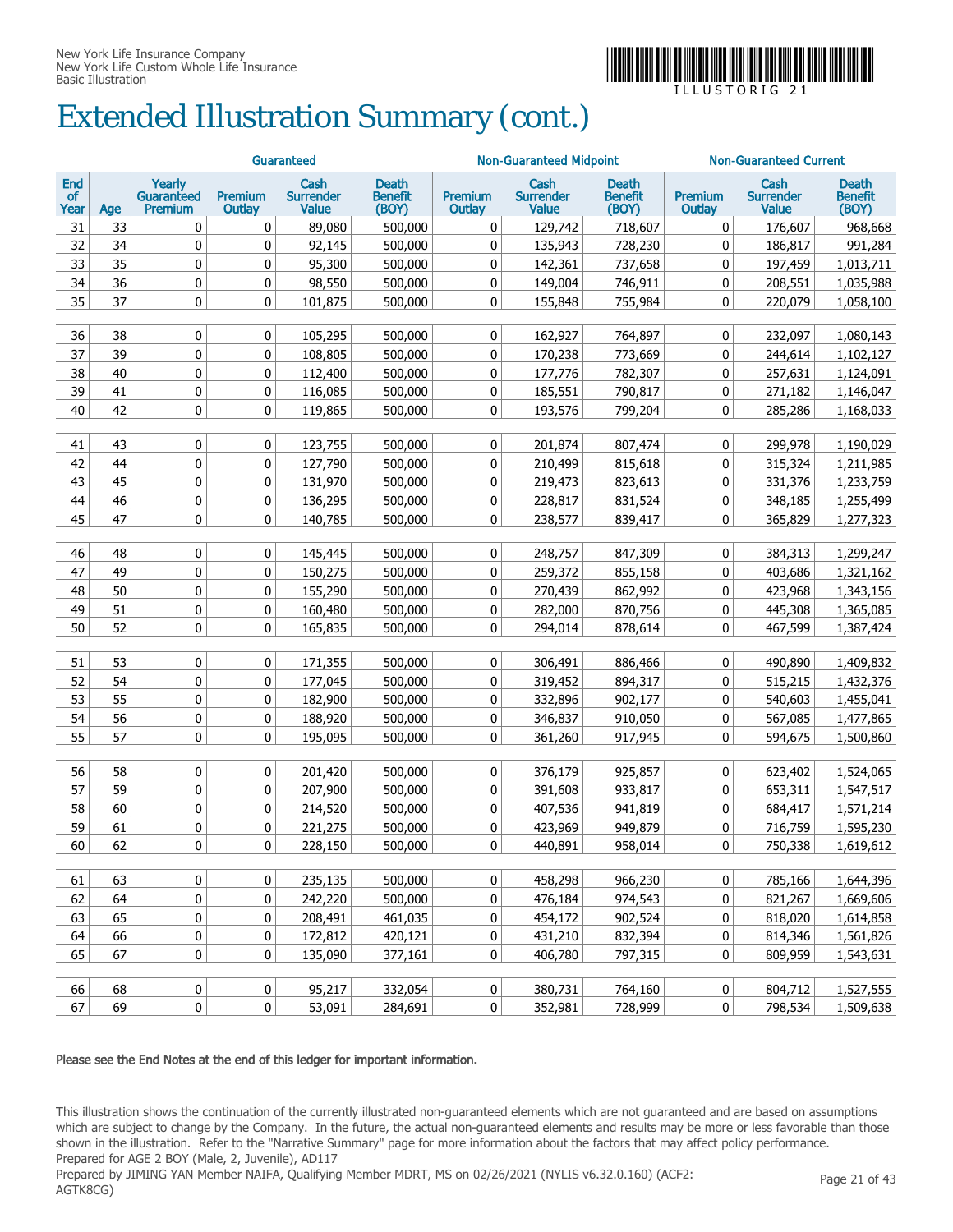

 $\Box$  L L U S T O R I G

## Extended Illustration Summary (cont.)

|                   |          | Guaranteed                      |                          |                                          |                                         |                          | <b>Non-Guaranteed Midpoint</b>           |                                         | <b>Non-Guaranteed Current</b> |                                          |                                         |
|-------------------|----------|---------------------------------|--------------------------|------------------------------------------|-----------------------------------------|--------------------------|------------------------------------------|-----------------------------------------|-------------------------------|------------------------------------------|-----------------------------------------|
| End<br>of<br>Year | Age      | Yearly<br>Guaranteed<br>Premium | <b>Premium</b><br>Outlay | Cash<br><b>Surrender</b><br><b>Value</b> | <b>Death</b><br><b>Benefit</b><br>(BOY) | <b>Premium</b><br>Outlay | Cash<br><b>Surrender</b><br><b>Value</b> | <b>Death</b><br><b>Benefit</b><br>(BOY) | Premium<br>Outlay             | Cash<br><b>Surrender</b><br><b>Value</b> | <b>Death</b><br><b>Benefit</b><br>(BOY) |
| 68                | 70       | 0                               | 0                        | 8,574                                    | 234,961                                 | 0                        | 323,388                                  | 691,720                                 | 0                             | 791,268                                  | 1,489,731                               |
| 69                | 71       | 0                               | 0                        | 0                                        | 219,386                                 | 0                        | 291,837                                  | 652,209                                 | 0                             | 782,811                                  | 1,467,714                               |
| 70                | 72       | 0                               | 6,578                    | 0                                        | 211,933                                 | 0                        | 258,174                                  | 610,381                                 | 0                             | 773,038                                  | 1,443,545                               |
|                   |          |                                 |                          |                                          |                                         |                          |                                          |                                         |                               |                                          |                                         |
| 71                | 73<br>74 | 0                               | 6,937                    | 0                                        | 204,467                                 | 0                        | 222,242                                  | 566,155                                 | 0                             | 761,785                                  | 1,417,253                               |
| 72                | 75       | 0                               | 7,329                    | 0                                        | 197,019                                 | 0                        | 183,867                                  | 519,428                                 | 0                             | 748,885                                  | 1,388,788                               |
| 73<br>74          | 76       | 0                               | 7,740<br>8,148           | 0                                        | 189,610                                 | 0                        | 142,883                                  | 470,089<br>418,008                      | 0<br>0                        | 734,143                                  | 1,358,119                               |
| 75                | 77       | 0                               | 8,560                    | 0<br>0                                   | 182,238                                 | 0<br>0                   | 99,139<br>52,427                         |                                         | 0                             | 717,394<br>698,226                       | 1,325,099                               |
|                   |          | 0                               |                          |                                          | 174,910                                 |                          |                                          | 363,021                                 |                               |                                          | 1,289,524                               |
| 76                | 78       | 0                               | 8,955                    | 0                                        | 167,610                                 | $\mathbf 0$              | 12,157                                   | 314,005                                 | 0                             | 676,480                                  | 1,250,869                               |
| 77                | 79       | 0                               | 9,343                    | 0                                        | 160,333                                 | 11,370                   | 12,391                                   | 303,376                                 | 0                             | 652,000                                  | 1,208,898                               |
| 78                | 80       | 0                               | 9,750                    | 0                                        | 153,100                                 | 12,132                   | 12,617                                   | 292,573                                 | 0                             | 624,554                                  | 1,163,439                               |
| 79                | 81&      | 0                               | 10,169                   | 0                                        | 145,924                                 | 12,926                   | 12,838                                   | 281,630                                 | 0                             | 593,920                                  | 1,114,350                               |
| 80                | 82       | 0                               | 10,613                   | 0                                        | 138,833                                 | 13,761                   | 13,056                                   | 270,596                                 | 0                             | 559,823                                  | 1,061,486                               |
|                   |          |                                 |                          |                                          |                                         |                          |                                          |                                         |                               |                                          |                                         |
| 81                | 83       | 0                               | 11,054                   | 0                                        | 131,829                                 | 14,605                   | 13,278                                   | 259,508                                 | 0                             | 522,068                                  | 1,004,711                               |
| 82                | 84       | 0                               | 11,580                   | 0                                        | 125,000                                 | 15,542                   | 13,463                                   | 248,458                                 | 0                             | 480,168                                  | 943,848                                 |
| 83                | 85       | 0                               | 12,136                   | 0                                        | 118,386                                 | 16,554                   | 13,637                                   | 237,591                                 | 0                             | 474,690                                  | 917,806                                 |
| 84                | 86       | 0                               | 12,733                   | 0                                        | 112,038                                 | 17,627                   | 13,783                                   | 227,008                                 | 0                             | 466,344                                  | 889,420                                 |
| 85                | 87       | 0                               | 13,365                   | 0                                        | 106,005                                 | 18,768                   | 13,909                                   | 216,821                                 | 0                             | 454,819                                  | 858,641                                 |
|                   |          |                                 |                          |                                          |                                         |                          |                                          |                                         |                               |                                          |                                         |
| 86                | 88       | 0                               | 14,019                   | 0                                        | 100,324                                 | 19,959                   | 14,011                                   | 207,131                                 | 0                             | 439,826                                  | 825,418                                 |
| 87                | 89       | 0                               | 14,698                   | 0                                        | 95,038                                  | 21,203                   | 14,088                                   | 198,033                                 | 0                             | 421,031                                  | 789,688                                 |
| 88                | 90       | 0                               | 15,334                   | 0                                        | 90,124                                  | 22,433                   | 14,175                                   | 189,568                                 | 0                             | 398,358                                  | 751,372                                 |
| 89                | 91       | 0                               | 15,927                   | 0                                        | 85,557                                  | 23,614                   | 14,284                                   | 181,697                                 | 0                             | 371,701                                  | 710,339                                 |
| 90                | 92       | 0                               | 16,427                   | 0                                        | 81,262                                  | 24,685                   | 14,454                                   | 174,334                                 | 0                             | 341,170                                  | 666,422                                 |
| 91                | 93       | 0                               | 16,789                   | 0                                        | 77,114                                  | 25,566                   | 14,734                                   | 167,277                                 | 0                             | 307,110                                  | 619,408                                 |
| 92                | 94       | 0                               | 16,982                   | 0                                        | 72,952                                  | 26,180                   | 15,289                                   | 160,233                                 | 0                             | 270,272                                  | 569,067                                 |
| 93                | 95       | 0                               | 16,905                   | 0                                        | 68,505                                  | 26,276                   | 16,035                                   | 152,758                                 | 0                             | 231,520                                  | 515,374                                 |
| 94                | 96       | 0                               | 16,422                   | 0                                        | 63,352                                  | 25,811                   | 17,346                                   | 144,078                                 | 0                             | 192,870                                  | 457,758                                 |
| 95                | 97       | 0                               | 15,747                   | 0                                        | 57,267                                  | 24,651                   | 19,233                                   | 133,437                                 | 0                             | 155,879                                  | 396,008                                 |
|                   |          |                                 |                          |                                          |                                         |                          |                                          |                                         |                               |                                          |                                         |
| 96                | 98       | 0                               | 14,446                   | 0                                        | 49,576                                  | 22,379                   | 22,146                                   | 119,852                                 | 0                             | 124,183                                  | 330,343                                 |
| 97                | 99       | 0                               | 12,083                   | 0                                        | 39,138                                  | 18,157                   | 26,023                                   | 101,259                                 | 0                             | 102,577                                  | 260,594                                 |
| 98                | 100      | 0                               | 7,715                    | 0                                        | 23,810                                  | 11,151                   | 34,014                                   | 73,845                                  | 0                             | 104,909                                  | 184,931                                 |
| 99                | 101      | 0                               | 19,231                   | 0                                        | 19,231                                  | 10,319                   | 31,082                                   | 44,333                                  | 0                             | 124,463                                  | 104,908                                 |
| 100               | 102      | 0                               | 19,231                   | 0                                        | 19,231                                  | 14,447                   | 31,996                                   | 45,529                                  | 0                             | 145,348                                  | 124,463                                 |
|                   |          |                                 |                          |                                          |                                         |                          |                                          |                                         |                               |                                          |                                         |
| 101               | 103      | 0                               | 19,231                   | 0                                        | 19,231                                  | 14,763                   | 32,933                                   | 46,759                                  | 0                             | 167,618                                  | 145,348                                 |
| 102               | 104      | 0                               | 19,231                   | 0                                        | 19,231                                  | 15,092                   | 33,884                                   | 48,026                                  | 0                             | 191,317                                  | 167,618                                 |
| 103               | 105      | $\overline{0}$                  | 19,231                   | $\overline{\mathbf{0}}$                  | 19,231                                  | 15,445                   | 34,624                                   | 49,329                                  | 0                             | 216,034                                  | 191,317                                 |
| 104               | 106      | 0                               | 19,231                   | $\mathbf{0}$                             | 19,231                                  | 16,037                   | 35,312                                   | 50,660                                  | 0                             | 241,681                                  | 216,034                                 |

#### Please see the End Notes at the end of this ledger for important information.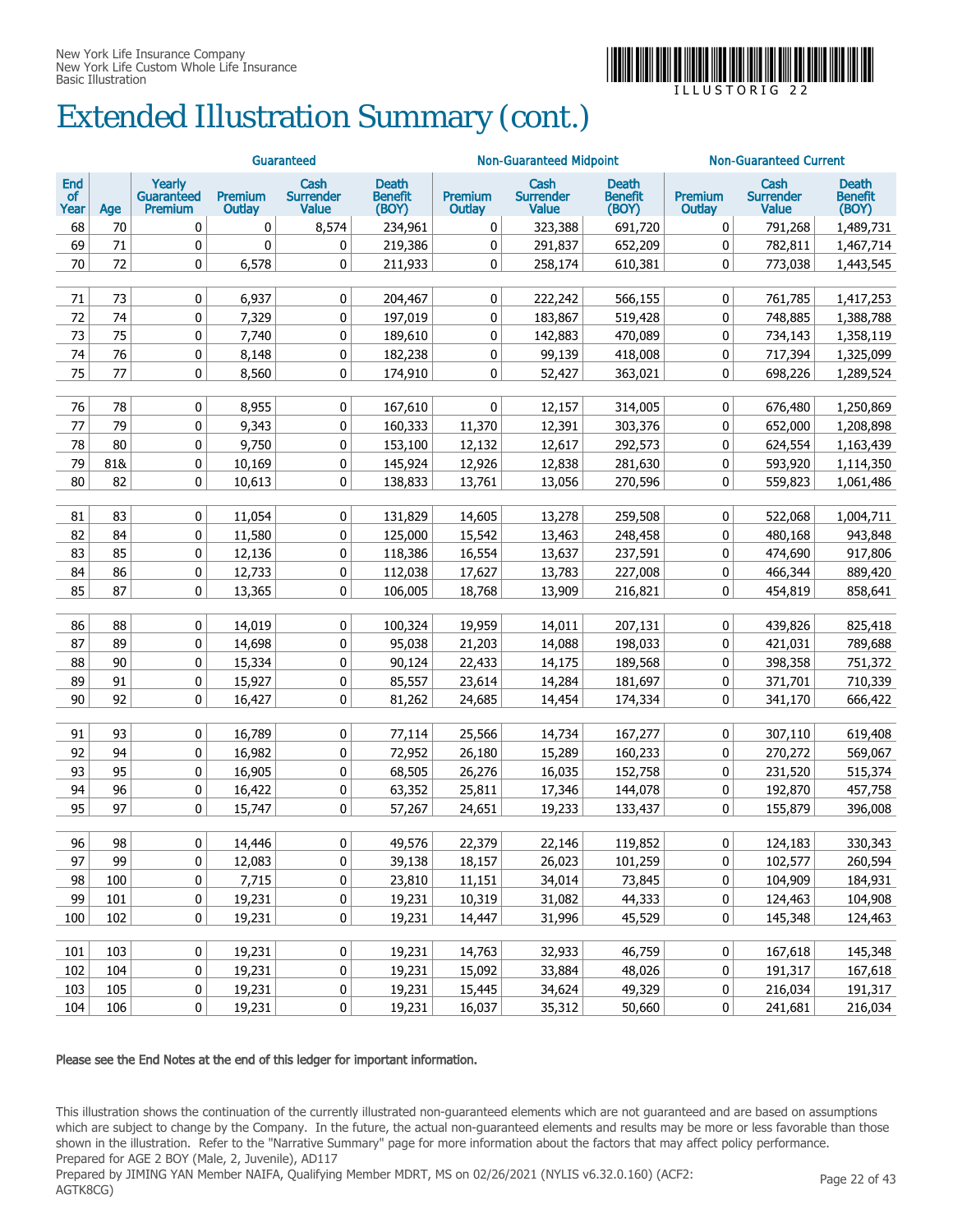

## Extended Illustration Summary (cont.)

|                   | Guaranteed |                                               |                          |                                          |                                         |                                 | <b>Non-Guaranteed Midpoint</b>           |                                         | <b>Non-Guaranteed Current</b> |                                          |                                         |
|-------------------|------------|-----------------------------------------------|--------------------------|------------------------------------------|-----------------------------------------|---------------------------------|------------------------------------------|-----------------------------------------|-------------------------------|------------------------------------------|-----------------------------------------|
| End<br>of<br>Year | Age        | Yearly<br><b>Guaranteed</b><br><b>Premium</b> | <b>Premium</b><br>Outlay | Cash<br><b>Surrender</b><br><b>Value</b> | <b>Death</b><br><b>Benefit</b><br>(BOY) | <b>Premium</b><br><b>Outlay</b> | Cash<br><b>Surrender</b><br><b>Value</b> | <b>Death</b><br><b>Benefit</b><br>(BOY) | <b>Premium</b><br>Outlay      | Cash<br><b>Surrender</b><br><b>Value</b> | <b>Death</b><br><b>Benefit</b><br>(BOY) |
| 105               | 107        | 0                                             | 19,231                   | 0                                        | 19,231                                  | 16,707                          | 36,010                                   | 52,018                                  | 0                             | 268,288                                  | 241,681                                 |
| 106               | 108        | 0                                             | 19,231                   | 0                                        | 19,231                                  | 17,394                          | 36,727                                   | 53,404                                  | 0                             | 295,897                                  | 268,288                                 |
| 107               | 109        | 0                                             | 19,231                   | 0                                        | 19,231                                  | 18,090                          | 37,458                                   | 54,817                                  | 0                             | 324,539                                  | 295,897                                 |
| 108               | 110        | 0                                             | 19,231                   | 0                                        | 19,231                                  | 18,799                          | 38,202                                   | 56,257                                  | 0                             | 354,256                                  | 324,538                                 |
| 109               | 111        | 0                                             | 19,231                   | 0                                        | 19,231                                  | 19,524                          | 38,958                                   | 57,727                                  | 0                             | 385,086                                  | 354,257                                 |
| 110               | 112        | 0                                             | 19,231                   | 0                                        | 19,231                                  | 20,267                          | 39,732                                   | 59,224                                  | 0                             | 417,068                                  | 385,086                                 |
|                   |            |                                               |                          |                                          |                                         |                                 |                                          |                                         |                               |                                          |                                         |
| 111               | 113        | 0                                             | 19,231                   | 0                                        | 19,231                                  | 21,021                          | 40,517                                   | 60,753                                  | 0                             | 450,245                                  | 417,068                                 |
| 112               | 114        | 0                                             | 19,231                   | 0                                        | 19,231                                  | 21,794                          | 41,323                                   | 62,311                                  | 0                             | 484,662                                  | 450,245                                 |
| 113               | 115        | 0                                             | 19,231                   | 0                                        | 19,231                                  | 22,578                          | 42,140                                   | 63,901                                  | 0                             | 520,364                                  | 484,662                                 |
| 114               | 116        | 0                                             | 19,231                   | 0                                        | 19,231                                  | 23,382                          | 42,978                                   | 65,522                                  | $\mathbf 0$                   | 557,399                                  | 520,364                                 |
| 115               | 117        | 0                                             | 19,231                   | 0                                        | 19,231                                  | 24,197                          | 43,826                                   | 67,174                                  | 0                             | 595,817                                  | 557,399                                 |
|                   |            |                                               |                          |                                          |                                         |                                 |                                          |                                         |                               |                                          |                                         |
| 116               | 118        | 0                                             | 19,231                   | 0                                        | 19,231                                  | 25,034                          | 44,697                                   | 68,859                                  | $\mathbf 0$                   | 635,668                                  | 595,817                                 |
| 117               | 119        | 0                                             | 19,231                   | 0                                        | 19,231                                  | 25,882                          | 45,580                                   | 70,579                                  | 0                             | 677,006                                  | 635,668                                 |
| 118               | 120        | 0                                             | 19,231                   | 0                                        | 19,231                                  | 26,752                          | 46,482                                   | 72,332                                  | 0                             | 719,881                                  | 677,006                                 |
| 119               | 121        | 0                                             | 19,231                   | 0                                        | 19,231                                  | 27,638                          | 47,399                                   | 74,120                                  | 0                             | 764,350                                  | 719,882                                 |

#### End Notes

Please refer to the "Owner Actions Reflected In This Illustration" page for an explanation of the Modified Endowment Contract status of the policy being illustrated.

& Represents the insured's life expectancy added to the insured's age. See Additional Information section on the Narrative Summary page for more information.

Loan interest accrues at a variable rate, which is currently 5.00%, up until the policy anniversary on which the insured reaches age 100. Thereafter, interest accrues at a fixed rate of 4.00% per year.

Please refer to the Narrative Summary for Column Heading Definitions.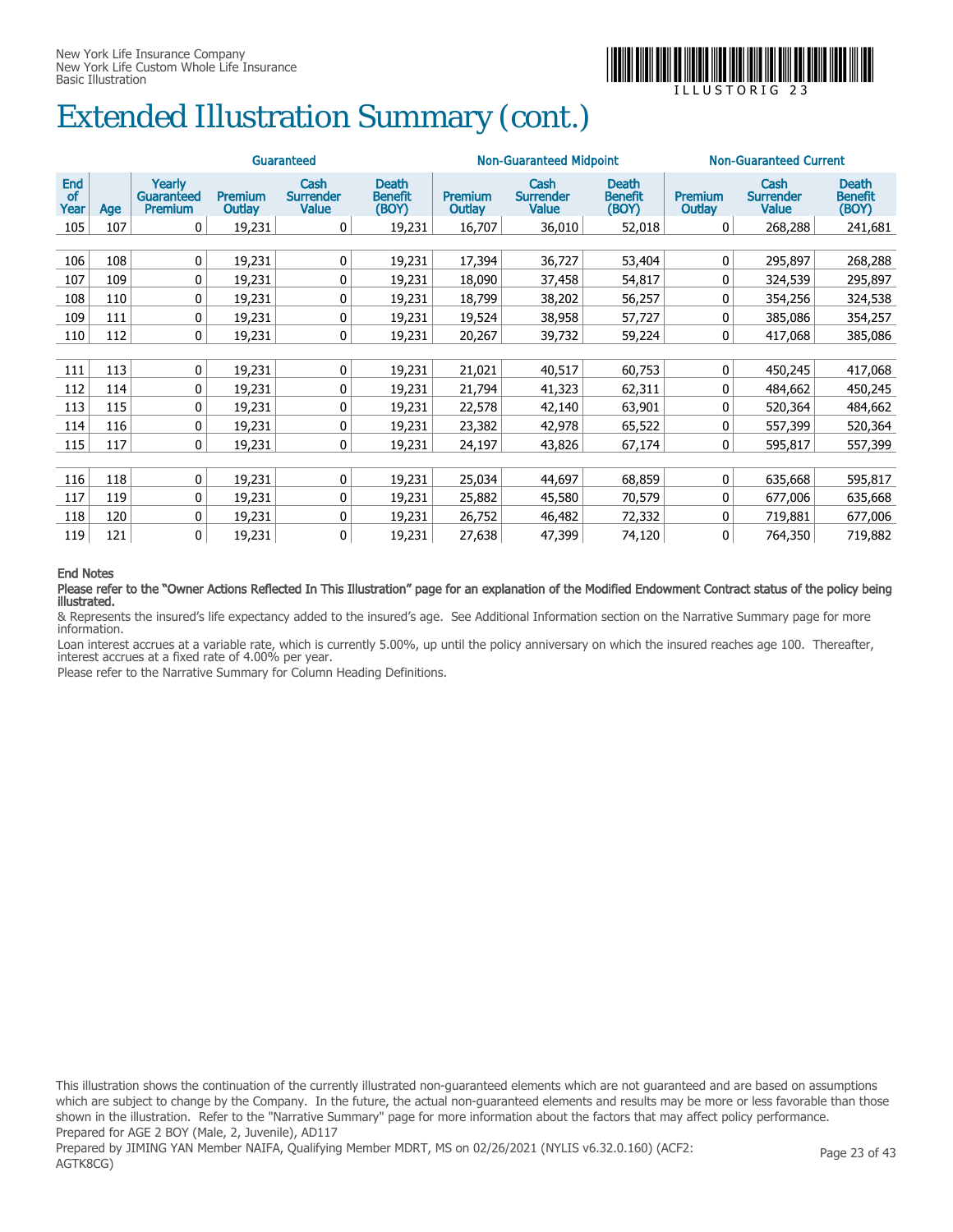

### Yearly Detail

Base Policy Face Amount: \$500,000 Premium Mode: Check-O-Matic Initial Death Benefit Amount: \$500,000 Dividend Option: Paid-Up Additions Premium Paying Period: 20 years

|                |                |                                 | Guaranteed                           |                                          |                                         | <b>Non-Guaranteed Current</b> |                                                    |                                       |                                         |  |  |
|----------------|----------------|---------------------------------|--------------------------------------|------------------------------------------|-----------------------------------------|-------------------------------|----------------------------------------------------|---------------------------------------|-----------------------------------------|--|--|
| End of<br>Year | Age            | Yearly<br>Guaranteed<br>Premium | <b>Annual</b><br>Policy Cash<br>Flow | Cash<br><b>Surrender</b><br><b>Value</b> | <b>Death</b><br><b>Benefit</b><br>(BOY) | Premium<br><b>Outlay</b>      | <b>Annual</b><br><b>Policy Cash</b><br><b>Flow</b> | <b>Cash Surrender</b><br><b>Value</b> | <b>Death</b><br><b>Benefit</b><br>(BOY) |  |  |
| 1              | 3              | 4,091                           | 4,091                                | 0                                        | 500,000                                 | 4,091                         | 4,091                                              | 0                                     | 500,000                                 |  |  |
| $\overline{2}$ | 4              | 4,091                           | 4,091                                | $\mathbf 0$                              | 500,000                                 | 4,091                         | 4,091                                              | 15                                    | 500,000                                 |  |  |
| 3              | 5              | 4,091                           | 4,091                                | 500                                      | 500,000                                 | 4,091                         | 4,091                                              | 541                                   | 500,233                                 |  |  |
| 4              | 6              | 4,091                           | 4,091                                | 2,970                                    | 500,000                                 | 4,091                         | 4,091                                              | 3,053                                 | 500,610                                 |  |  |
| 5              | $\overline{7}$ | 4,091                           | 4,091                                | 6,250                                    | 500,000                                 | 4,091                         | 4,091                                              | 6,492                                 | 501,193                                 |  |  |
|                |                |                                 |                                      |                                          |                                         |                               |                                                    |                                       |                                         |  |  |
| 6              | 8              | 4,091                           | 4,091                                | 9,655                                    | 500,000                                 | 4,091                         | 4,091                                              | 10,199                                | 503,356                                 |  |  |
| 7              | 9              | 4,091                           | 4,091                                | 13,175                                   | 500,000                                 | 4,091                         | 4,091                                              | 14,202                                | 507,267                                 |  |  |
| 8              | 10             | 4,091                           | 4,091                                | 16,820                                   | 500,000                                 | 4,091                         | 4,091                                              | 18,525                                | 513,199                                 |  |  |
| 9              | 11             | 4,091                           | 4,091                                | 20,590                                   | 500,000                                 | 4,091                         | 4,091                                              | 23,167                                | 521,084                                 |  |  |
| 10             | 12             | 4,091                           | 4,091                                | 24,495                                   | 500,000                                 | 4,091                         | 4,091                                              | 27,989                                | 530,675                                 |  |  |
|                |                |                                 |                                      |                                          |                                         |                               |                                                    |                                       |                                         |  |  |
| 11             | 13             | 4,091                           | 4,091                                | 27,785                                   | 500,000                                 | 4,091                         | 4,091                                              | 32,393                                | 540,030                                 |  |  |
| 12             | 14             | 4,091                           | 4,091                                | 31,185                                   | 500,000                                 | 4,091                         | 4,091                                              | 37,167                                | 550,819                                 |  |  |
| 13             | 15             | 4,091                           | 4,091                                | 34,685                                   | 500,000                                 | 4,091                         | 4,091                                              | 42,319                                | 563,537                                 |  |  |
| 14             | 16             | 4,091                           | 4,091                                | 38,275                                   | 500,000                                 | 4,091                         | 4,091                                              | 47,845                                | 578,134                                 |  |  |
| 15             | 17             | 4,091                           | 4,091                                | 41,935                                   | 500,000                                 | 4.091                         | 4,091                                              | 53,799                                | 594,481                                 |  |  |
| 16             | 18             | 4,091                           | 4,091                                | 45,655                                   | 500,000                                 | 4,091                         | 4,091                                              | 60,033                                | 613,105                                 |  |  |
| 17             | 19             |                                 |                                      |                                          |                                         |                               |                                                    |                                       |                                         |  |  |
| 18             | 20             | 4,091                           | 4,091                                | 49,465                                   | 500,000                                 | 4,091                         | 4,091                                              | 66,709<br>73,789                      | 632,581<br>653,905                      |  |  |
| 19             | 21             | 4,091                           | 4,091                                | 53,415                                   | 500,000                                 | 4,091                         | 4,091                                              |                                       |                                         |  |  |
|                |                | 4,091                           | 4,091                                | 57,505                                   | 500,000                                 | 4,091                         | 4,091                                              | 81,287                                | 676,034                                 |  |  |
| 20             | 22             | 4,091                           | 4,091                                | 61,755                                   | 500,000                                 | 4,091                         | 4,091                                              | 89,564                                | 698,916                                 |  |  |
| 21             | 23             | 0                               | 0                                    | 63,795                                   | 500,000                                 | 0                             | 0                                                  | 95,825                                | 725,158                                 |  |  |
| 22             | 24             | 0                               | 0                                    | 65,910                                   | 500,000                                 | 0                             | $\bf{0}$                                           | 102,369                               | 751,042                                 |  |  |
| 23             | 25             | 0                               | $\pmb{0}$                            | 68,095                                   | 500,000                                 | 0                             | 0                                                  | 109,200                               | 776,584                                 |  |  |
| 24             | 26             | 0                               | 0                                    | 70,355                                   | 500,000                                 | 0                             | 0                                                  | 116,332                               | 801,822                                 |  |  |
| 25             | 27             | 0                               | 0                                    | 72,710                                   | 500,000                                 | 0                             | 0                                                  | 123,801                               | 826,751                                 |  |  |
|                |                |                                 |                                      |                                          |                                         |                               |                                                    |                                       |                                         |  |  |
| 26             | 28             | 0                               | 0                                    | 75,175                                   | 500,000                                 | 0                             | 0                                                  | 131,634                               | 851,332                                 |  |  |
| 27             | 29             | $\pmb{0}$                       | $\pmb{0}$                            | 77,745                                   | 500,000                                 | 0                             | $\pmb{0}$                                          | 139,837                               | 875,518                                 |  |  |
| 28             | 30             | $\mathbf 0$                     | $\pmb{0}$                            | 80,425                                   | 500,000                                 | 0                             | $\mathbf 0$                                        | 148,427                               | 899,329                                 |  |  |
| 29             | 31             | $\pmb{0}$                       | $\pmb{0}$                            | 83,215                                   | 500,000                                 | 0                             | 0                                                  | 157,418                               | 922,764                                 |  |  |
| 30             | 32             | 0                               | 0                                    | 86,100                                   | 500,000                                 | 0                             | 0                                                  | 166,805                               | 945,849                                 |  |  |
|                |                |                                 |                                      |                                          |                                         |                               |                                                    |                                       |                                         |  |  |
| 31             | 33             | $\pmb{0}$                       | $\pmb{0}$                            | 89,080                                   | 500,000                                 | 0                             | 0                                                  | 176,607                               | 968,668                                 |  |  |
| 32             | 34             | 0                               | $\mathbf 0$                          | 92,145                                   | 500,000                                 | 0                             | 0                                                  | 186,817                               | 991,284                                 |  |  |
| 33             | 35             | 0                               | 0                                    | 95,300                                   | 500,000                                 | 0                             | $\mathbf 0$                                        | 197,459                               | 1,013,711                               |  |  |
| 34             | 36             | $\mathbf{0}$                    | $\mathbf{0}$                         | 98,550                                   | 500,000                                 | 0                             | $\mathbf{0}$                                       | 208,551                               | 1,035,988                               |  |  |

#### Please see the End Notes at the end of this ledger for important information.

This illustration shows the continuation of the currently illustrated non-guaranteed elements which are not guaranteed and are based on assumptions which are subject to change by the Company. In the future, the actual non-guaranteed elements and results may be more or less favorable than those shown in the illustration. Refer to the "Narrative Summary" page for more information about the factors that may affect policy performance. Prepared for AGE 2 BOY (Male, 2, Juvenile), AD117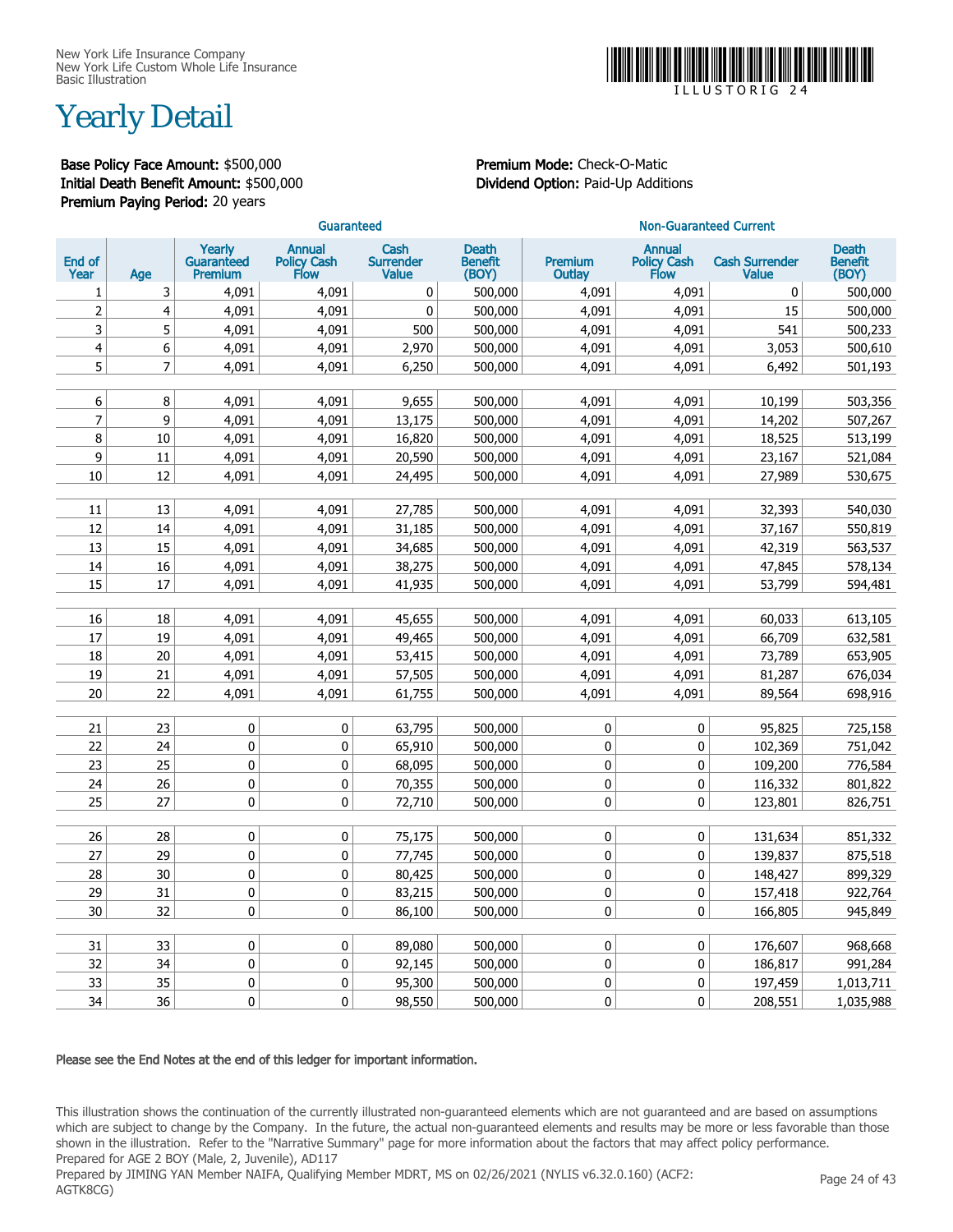## Yearly Detail (cont.)



|                |        |                                        | Guaranteed                           |                                   |                                  | <b>Non-Guaranteed Current</b> |                                      |                                       |                                         |  |  |
|----------------|--------|----------------------------------------|--------------------------------------|-----------------------------------|----------------------------------|-------------------------------|--------------------------------------|---------------------------------------|-----------------------------------------|--|--|
| End of<br>Year | Age    | Yearly<br><b>Guaranteed</b><br>Premium | <b>Annual</b><br>Policy Cash<br>Flow | Cash<br>Surrender<br><b>Value</b> | <b>Death</b><br>Benefit<br>(BOY) | Premium<br>Outlay             | <b>Annual</b><br>Policy Cash<br>Flow | <b>Cash Surrender</b><br><b>Value</b> | <b>Death</b><br><b>Benefit</b><br>(BOY) |  |  |
| 35             | 37     | $\mathbf 0$                            | $\mathbf 0$                          | 101,875                           | 500,000                          | 0                             | 0                                    | 220,079                               | 1,058,100                               |  |  |
|                |        |                                        |                                      |                                   |                                  |                               |                                      |                                       |                                         |  |  |
| 36             | 38     | $\mathbf 0$                            | 0                                    | 105,295                           | 500,000                          | 0                             | 0                                    | 232,097                               | 1,080,143                               |  |  |
| 37             | 39     | $\mathbf 0$                            | $\mathbf 0$                          | 108,805                           | 500,000                          | 0                             | 0                                    | 244,614                               | 1,102,127                               |  |  |
| 38             | 40     | $\mathbf 0$                            | $\mathbf 0$                          | 112,400                           | 500,000                          | $\pmb{0}$                     | 0                                    | 257,631                               | 1,124,091                               |  |  |
| 39             | 41     | $\mathbf 0$                            | $\mathbf 0$                          | 116,085                           | 500,000                          | $\pmb{0}$                     | $\pmb{0}$                            | 271,182                               | 1,146,047                               |  |  |
| 40             | 42     | $\mathbf 0$                            | 0                                    | 119,865                           | 500,000                          | 0                             | 0                                    | 285,286                               | 1,168,033                               |  |  |
|                |        |                                        |                                      |                                   |                                  |                               |                                      |                                       |                                         |  |  |
| 41             | 43     | $\bf{0}$                               | 0                                    | 123,755                           | 500,000                          | 0                             | 0                                    | 299,978                               | 1,190,029                               |  |  |
| 42             | 44     | $\mathbf 0$                            | 0                                    | 127,790                           | 500,000                          | 0                             | 0                                    | 315,324                               | 1,211,985                               |  |  |
| 43             | 45     | $\mathbf 0$                            | $\pmb{0}$                            | 131,970                           | 500,000                          | 0                             | 0                                    | 331,376                               | 1,233,759                               |  |  |
| 44             | 46     | $\pmb{0}$                              | $\pmb{0}$                            | 136,295                           | 500,000                          | 0                             | $\pmb{0}$                            | 348,185                               | 1,255,499                               |  |  |
| 45             | 47     | $\mathbf 0$                            | $\mathbf 0$                          | 140,785                           | 500,000                          | 0                             | 0                                    | 365,829                               | 1,277,323                               |  |  |
|                |        |                                        |                                      |                                   |                                  |                               |                                      |                                       |                                         |  |  |
| 46             | 48     | 0                                      | 0                                    | 145,445                           | 500,000                          | 0                             | 0                                    | 384,313                               | 1,299,247                               |  |  |
| 47             | 49     | $\mathbf{0}$                           | $\pmb{0}$                            | 150,275                           | 500,000                          | 0                             | 0                                    | 403,686                               | 1,321,162                               |  |  |
| 48             | 50     | $\mathbf{0}$                           | $\pmb{0}$                            | 155,290                           | 500,000                          | 0                             | 0                                    | 423,968                               | 1,343,156                               |  |  |
| 49             | 51     | $\bf{0}$                               | 0                                    | 160,480                           | 500,000                          | 0                             | 0                                    | 445,308                               | 1,365,085                               |  |  |
| 50             | 52     | $\mathbf 0$                            | $\mathbf 0$                          | 165,835                           | 500,000                          | 0                             | 0                                    | 467,599                               | 1,387,424                               |  |  |
|                |        |                                        |                                      |                                   |                                  |                               |                                      |                                       |                                         |  |  |
| 51             | 53     | $\bf{0}$                               | 0                                    | 171,355                           | 500,000                          | 0                             | 0                                    | 490,890                               | 1,409,832                               |  |  |
| 52             | 54     | $\mathbf 0$                            | $\mathbf 0$                          | 177,045                           | 500,000                          | $\pmb{0}$                     | $\pmb{0}$                            | 515,215                               | 1,432,376                               |  |  |
| 53             | 55     | $\mathbf 0$                            | $\mathbf 0$                          | 182,900                           | 500,000                          | $\pmb{0}$                     | 0                                    | 540,603                               | 1,455,041                               |  |  |
| 54             | 56     | $\mathbf 0$                            | $\mathbf 0$                          | 188,920                           | 500,000                          | $\pmb{0}$                     | $\pmb{0}$                            | 567,085                               | 1,477,865                               |  |  |
| 55             | 57     | $\mathbf 0$                            | 0                                    | 195,095                           | 500,000                          | $\pmb{0}$                     | $\pmb{0}$                            | 594,675                               | 1,500,860                               |  |  |
|                |        |                                        |                                      |                                   |                                  |                               |                                      |                                       |                                         |  |  |
| 56             | 58     | $\pmb{0}$                              | 0                                    | 201,420                           | 500,000                          | 0                             | 0                                    | 623,402                               | 1,524,065                               |  |  |
| 57             | 59     | $\mathbf 0$                            | $\pmb{0}$                            | 207,900                           | 500,000                          | 0                             | 0                                    | 653,311                               | 1,547,517                               |  |  |
| 58             | 60     | $\mathbf 0$                            | 0                                    | 214,520                           | 500,000                          | 0                             | 0                                    | 684,417                               | 1,571,214                               |  |  |
| 59             | 61     | $\pmb{0}$                              | $\pmb{0}$                            | 221,275                           | 500,000                          | 0                             | $\pmb{0}$                            | 716,759                               | 1,595,230                               |  |  |
| 60             | 62     | $\mathbf 0$                            | $\pmb{0}$                            | 228,150                           | 500,000                          | 0                             | 0                                    | 750,338                               | 1,619,612                               |  |  |
| 61             | 63     | $\mathbf 0$                            | 0                                    | 235,135                           | 500,000                          | 0                             | 0                                    | 785,166                               | 1,644,396                               |  |  |
| 62             | 64     | $\mathbf 0$                            | 0                                    | 242,220                           | 500,000                          | 0                             | 0                                    | 821,267                               | 1,669,606                               |  |  |
| 63             | 65     | $\mathbf 0$                            | $\mathbf{0}$                         |                                   | 500,000                          | 0                             | 0                                    |                                       | 1,695,292                               |  |  |
| 64             | 66     |                                        |                                      | 249,405<br>256,685                | 500,000                          |                               |                                      | 858,655<br>897,318                    | 1,721,406                               |  |  |
|                |        | $\pmb{0}$                              | $\pmb{0}$                            |                                   |                                  | $\pmb{0}$                     | $\pmb{0}$                            |                                       |                                         |  |  |
| 65             | 67     | $\mathbf 0$                            | $\mathbf 0$                          | 264,070                           | 500,000                          | $\mathbf{0}$                  | $\pmb{0}$                            | 937,290                               | 1,747,897                               |  |  |
| 66             | 68     | $\pmb{0}$                              | 0                                    | 271,560                           | 500,000                          | $\pmb{0}$                     | 0                                    | 978,542                               | 1,774,700                               |  |  |
| 67             | 69     | $\pmb{0}$                              | 0                                    | 279,165                           | 500,000                          | 0                             | 0                                    | 1,021,110                             | 1,801,705                               |  |  |
| 68             | $70\,$ | $\pmb{0}$                              | 0                                    | 286,865                           | 500,000                          | 0                             | 0                                    | 1,064,934                             | 1,828,864                               |  |  |
| 69             | $71\,$ | $\pmb{0}$                              | 0                                    | 294,645                           | 500,000                          | 0                             | 0                                    | 1,110,026                             | 1,856,159                               |  |  |
| $70\,$         | 72     | $\pmb{0}$                              | $\pmb{0}$                            | 302,470                           | 500,000                          | 0                             | 0                                    | 1,156,373                             | 1,883,667                               |  |  |
|                |        |                                        |                                      |                                   |                                  |                               |                                      |                                       |                                         |  |  |

#### Please see the End Notes at the end of this ledger for important information.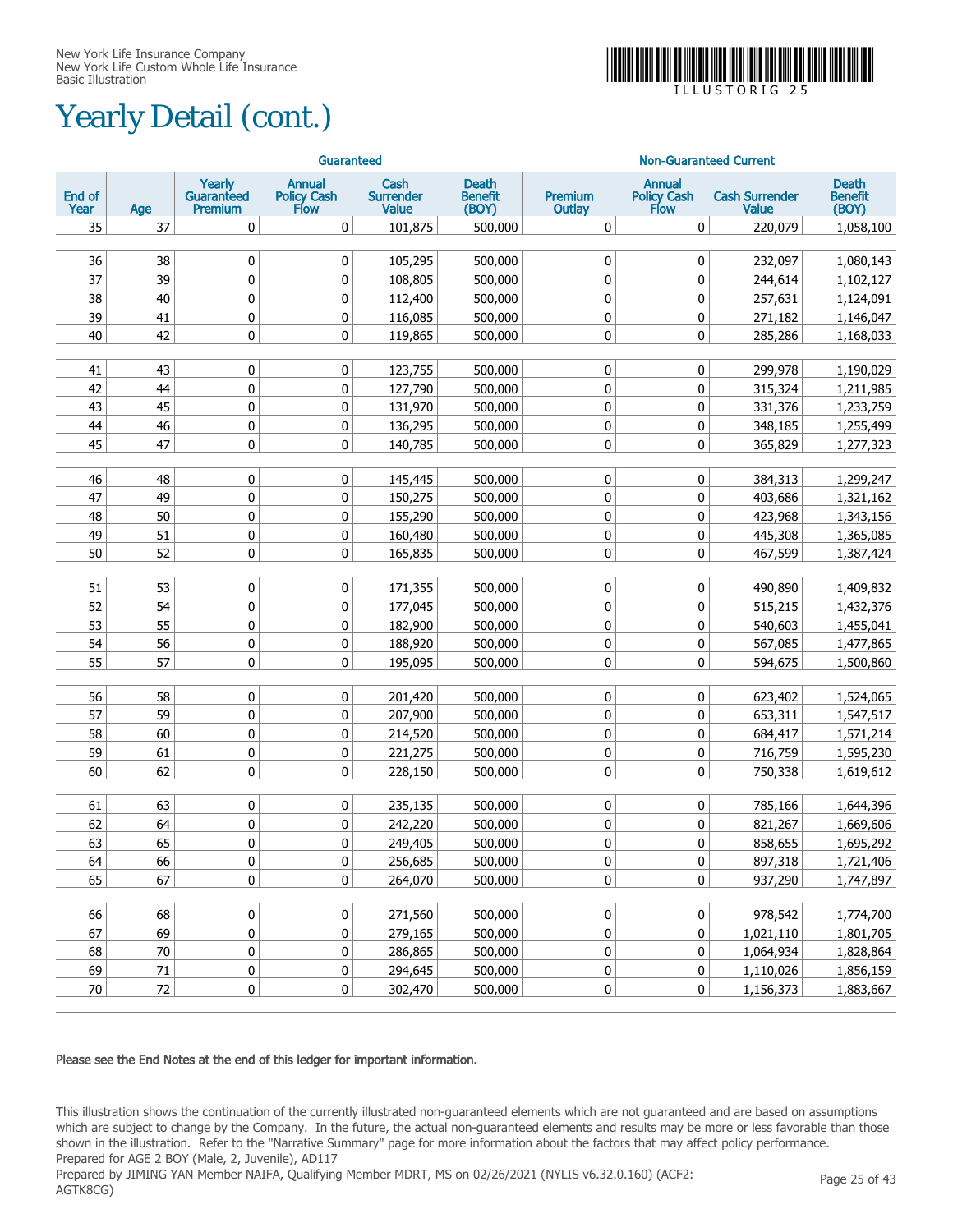## Yearly Detail (cont.)



 $\sqcup$  L  $\sqcup$  S T O R I G

|                |     |                                        | Guaranteed                           |                                   |                                  | <b>Non-Guaranteed Current</b> |                                      |                                |                                         |  |  |  |
|----------------|-----|----------------------------------------|--------------------------------------|-----------------------------------|----------------------------------|-------------------------------|--------------------------------------|--------------------------------|-----------------------------------------|--|--|--|
| End of<br>Year | Age | Yearly<br><b>Guaranteed</b><br>Premium | <b>Annual</b><br>Policy Cash<br>Flow | Cash<br>Surrender<br><b>Value</b> | <b>Death</b><br>Benefit<br>(BOY) | Premium<br><b>Outlay</b>      | <b>Annual</b><br>Policy Cash<br>Flow | <b>Cash Surrender</b><br>Value | <b>Death</b><br><b>Benefit</b><br>(BOY) |  |  |  |
| 71             | 73  | 0                                      | 0                                    | 310,310                           | 500,000                          | 0                             | 0                                    | 1,203,934                      | 1,911,551                               |  |  |  |
| 72             | 74  | 0                                      | 0                                    | 318,130                           | 500,000                          | 0                             | $\mathbf 0$                          | 1,252,663                      | 1,939,889                               |  |  |  |
| 73             | 75  | 0                                      | 0                                    | 325,910                           | 500,000                          | 0                             | $\mathbf 0$                          | 1,302,495                      | 1,968,790                               |  |  |  |
| 74             | 76  | 0                                      | 0                                    | 333,650                           | 500,000                          | 0                             | 0                                    | 1,353,403                      | 1,998,243                               |  |  |  |
| 75             | 77  | 0                                      | 0                                    | 341,345                           | 500,000                          | 0                             | $\mathbf 0$                          | 1,405,095                      | 2,028,178                               |  |  |  |
|                |     |                                        |                                      |                                   |                                  |                               |                                      |                                |                                         |  |  |  |
| 76             | 78  | 0                                      | 0                                    | 349.010                           | 500,000                          | 0                             | 0                                    | 1,457,570                      | 2,058,175                               |  |  |  |
| 77             | 79  | 0                                      | 0                                    | 356,650                           | 500,000                          | 0                             | 0                                    | 1,510,837                      | 2,088,149                               |  |  |  |
| 78             | 80  | 0                                      | 0                                    | 364,245                           | 500,000                          | 0                             | 0                                    | 1,564,830                      | 2,118,095                               |  |  |  |
| 79             | 81& | 0                                      | 0                                    | 371,780                           | 500,000                          | 0                             | 0                                    | 1,619,503                      | 2,148,046                               |  |  |  |
| 80             | 82  | 0                                      | 0                                    | 379,225                           | 500,000                          | 0                             | $\mathbf 0$                          | 1,674,760                      | 2,178,040                               |  |  |  |
|                |     |                                        |                                      |                                   |                                  |                               |                                      |                                |                                         |  |  |  |
| 81             | 83  | 0                                      | 0                                    | 386,580                           | 500,000                          | 0                             | 0                                    | 1,730,608                      | 2,208,136                               |  |  |  |
| 82             | 84  | $\pmb{0}$                              | 0                                    | 393,750                           | 500,000                          | 0                             | 0                                    | 1,786,727                      | 2,238,357                               |  |  |  |
| 83             | 85  | $\pmb{0}$                              | 0                                    | 400,695                           | 500,000                          | 0                             | 0                                    | 1,842,976                      | 2,268,860                               |  |  |  |
| 84             | 86  | $\pmb{0}$                              | 0                                    | 407,360                           | 500,000                          | 0                             | 0                                    | 1,899,141                      | 2,299,724                               |  |  |  |
| 85             | 87  | $\mathbf 0$                            | 0                                    | 413,695                           | 500,000                          | 0                             | 0                                    | 1,955,029                      | 2,331,035                               |  |  |  |
| 86             | 88  | 0                                      | 0                                    | 419,660                           | 500,000                          | 0                             | 0                                    | 2,010,482                      | 2,362,887                               |  |  |  |
| 87             | 89  | 0                                      | 0                                    | 425,210                           | 500,000                          | 0                             | 0                                    | 2,065,298                      | 2,395,370                               |  |  |  |
| 88             | 90  | 0                                      | 0                                    | 430,370                           | 500,000                          | 0                             | 0                                    | 2,119,578                      | 2,428,563                               |  |  |  |
| 89             | 91  | 0                                      | 0                                    | 435,165                           | 500,000                          | 0                             | 0                                    | 2,173,393                      | 2,462,507                               |  |  |  |
| 90             | 92  | 0                                      | 0                                    | 439,675                           | 500,000                          | 0                             | 0                                    | 2,227,069                      | 2,497,205                               |  |  |  |
|                |     |                                        |                                      |                                   |                                  |                               |                                      |                                |                                         |  |  |  |
| 91             | 93  | 0                                      | 0                                    | 444,030                           | 500,000                          | 0                             | 0                                    | 2,281,199                      | 2,532,631                               |  |  |  |
| 92             | 94  | 0                                      | 0                                    | 448,400                           | 500,000                          | 0                             | 0                                    | 2,336,810                      | 2,568,744                               |  |  |  |
| 93             | 95  | 0                                      | 0                                    | 453,070                           | 500,000                          | 0                             | 0                                    | 2,395,111                      | 2,605,721                               |  |  |  |
| 94             | 96  | 0                                      | 0                                    | 458,480                           | 500,000                          | 0                             | 0                                    | 2,458,543                      | 2,643,201                               |  |  |  |
| 95             | 97  | $\pmb{0}$                              | 0                                    | 464,870                           | 500,000                          | 0                             | 0                                    | 2,529,018                      | 2,681,189                               |  |  |  |
|                |     |                                        |                                      |                                   |                                  |                               |                                      |                                |                                         |  |  |  |
| 96             | 98  | $\pmb{0}$                              | 0                                    | 472,945                           | 500,000                          | 0                             | 0                                    | 2,610,755                      | 2,720,134                               |  |  |  |
| 97             | 99  | $\pmb{0}$                              | 0                                    | 483,905                           | 500,000                          | 0                             | $\bf{0}$                             | 2,709,395                      | 2,760,104                               |  |  |  |
| 98             | 100 | $\pmb{0}$                              | 0                                    | 500,000                           | 500,000                          | 0                             | $\bf{0}$                             | 2,840,162                      | 2,799,511                               |  |  |  |
| 99             | 101 | $\pmb{0}$                              | 0                                    | 500,000                           | 500,000                          | 0                             | 0                                    | 2,969,010                      | 2,840,162                               |  |  |  |
| 100            | 102 | 0                                      | 0                                    | 500,000                           | 500,000                          | 0                             | 0                                    | 3,103,555                      | 2,969,010                               |  |  |  |
|                |     |                                        |                                      |                                   |                                  |                               |                                      |                                |                                         |  |  |  |
| 101            | 103 | 0                                      | 0                                    | 500,000                           | 500,000                          | 0                             | 0                                    | 3,244,027                      | 3,103,555                               |  |  |  |
| 102            | 104 | $\pmb{0}$                              | $\pmb{0}$                            | 500,000                           | 500,000                          | 0                             | $\pmb{0}$                            | 3,390,651                      | 3,244,027                               |  |  |  |
| 103            | 105 | 0                                      | 0                                    | 500,000                           | 500,000                          | 0                             | 0                                    | 3,543,205                      | 3,390,651                               |  |  |  |
| 104            | 106 | 0                                      | 0                                    | 500,000                           | 500,000                          | 0                             | 0                                    | 3,701,797                      | 3,543,205                               |  |  |  |
| 105            | 107 | 0                                      | $\pmb{0}$                            | 500,000                           | 500,000                          | 0                             | 0                                    | 3,866,662                      | 3,701,797                               |  |  |  |
|                |     |                                        |                                      |                                   |                                  |                               |                                      |                                |                                         |  |  |  |
| 106            | 108 | $\pmb{0}$                              | 0                                    | 500,000                           | 500,000                          | 0                             | $\pmb{0}$                            | 4,038,052                      | 3,866,662                               |  |  |  |
| 107            | 109 | $\pmb{0}$                              | $\pmb{0}$                            | 500,000                           | 500,000                          | 0                             | 0                                    | 4,216,221                      | 4,038,052                               |  |  |  |

#### Please see the End Notes at the end of this ledger for important information.

This illustration shows the continuation of the currently illustrated non-guaranteed elements which are not guaranteed and are based on assumptions which are subject to change by the Company. In the future, the actual non-guaranteed elements and results may be more or less favorable than those shown in the illustration. Refer to the "Narrative Summary" page for more information about the factors that may affect policy performance. Prepared for AGE 2 BOY (Male, 2, Juvenile), AD117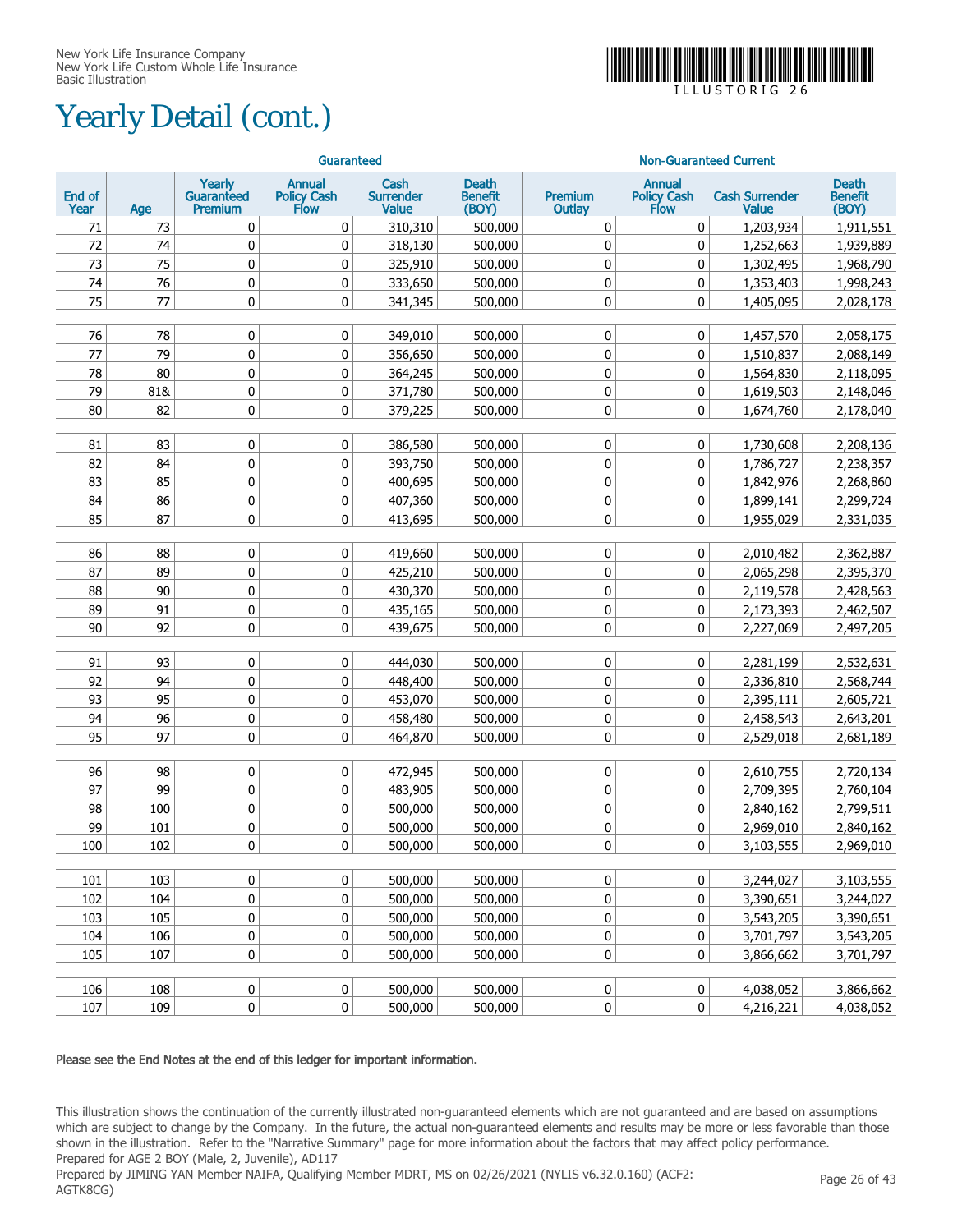## Yearly Detail (cont.)



I L L U S T O R I G 2 7

|                |     |                                               | Guaranteed                                         |                                          |                                         | <b>Non-Guaranteed Current</b> |                                                    |                                       |                                         |  |  |
|----------------|-----|-----------------------------------------------|----------------------------------------------------|------------------------------------------|-----------------------------------------|-------------------------------|----------------------------------------------------|---------------------------------------|-----------------------------------------|--|--|
| End of<br>Year | Age | Yearly<br><b>Guaranteed</b><br><b>Premium</b> | <b>Annual</b><br><b>Policy Cash</b><br><b>Flow</b> | Cash<br><b>Surrender</b><br><b>Value</b> | <b>Death</b><br><b>Benefit</b><br>(BOY) | Premium<br>Outlay             | <b>Annual</b><br><b>Policy Cash</b><br><b>Flow</b> | <b>Cash Surrender</b><br><b>Value</b> | <b>Death</b><br><b>Benefit</b><br>(BOY) |  |  |
| 108            | 110 | 0                                             | 0                                                  | 500,000                                  | 500,000                                 | 0                             | 0                                                  | 4,401,441                             | 4,216,221                               |  |  |
| 109            | 111 | 0                                             | 0                                                  | 500,000                                  | 500,000                                 | 0                             | 0                                                  | 4,593,986                             | 4,401,441                               |  |  |
| 110            | 112 | 0                                             | $\mathbf{0}$                                       | 500,000                                  | 500,000                                 | 0                             | 0                                                  | 4,794,145                             | 4,593,986                               |  |  |
|                |     |                                               |                                                    |                                          |                                         |                               |                                                    |                                       |                                         |  |  |
| 111            | 113 | 0                                             | $\mathbf 0$                                        | 500,000                                  | 500,000                                 | 0                             | 0                                                  | 5,002,220                             | 4,794,145                               |  |  |
| 112            | 114 | $\mathbf{0}$                                  | $\mathbf{0}$                                       | 500,000                                  | 500,000                                 | 0                             | 0                                                  | 5,218,523                             | 5,002,220                               |  |  |
| 113            | 115 | $\mathbf{0}$                                  | 0                                                  | 500,000                                  | 500,000                                 | 0                             | 0                                                  | 5,443,379                             | 5,218,523                               |  |  |
| 114            | 116 | 0                                             | 0                                                  | 500,000                                  | 500,000                                 | 0                             | 0                                                  | 5,677,126                             | 5,443,379                               |  |  |
| 115            | 117 | 0                                             | $\mathbf{0}$                                       | 500,000                                  | 500,000                                 | 0                             | 0                                                  | 5,920,116                             | 5,677,126                               |  |  |
|                |     |                                               |                                                    |                                          |                                         |                               |                                                    |                                       |                                         |  |  |
| 116            | 118 | 0                                             | 0 <sup>1</sup>                                     | 500,000                                  | 500,000                                 | 0                             | 0                                                  | 6,172,714                             | 5,920,116                               |  |  |
| 117            | 119 | 0                                             | 0                                                  | 500,000                                  | 500,000                                 | 0                             | 0                                                  | 6,435,300                             | 6,172,714                               |  |  |
| 118            | 120 | $\mathbf{0}$                                  | 0                                                  | 500,000                                  | 500,000                                 | 0                             | 0                                                  | 6,708,263                             | 6,435,300                               |  |  |
| 119            | 121 | 0                                             | 0                                                  | 500,000                                  | 500,000                                 | 0                             | 0                                                  | 6,992,014                             | 6,708,263                               |  |  |

#### End Notes

#### Please refer to the "Owner Actions Reflected In This Illustration" page for an explanation of the Modified Endowment Contract status of the policy being illustrated.

& Represents the insured's life expectancy added to the insured's age. See Additional Information section on the Narrative Summary page for more information.

Non-Guaranteed values shown are based on our current illustrative dividend scale and our current OPP expense charge of 12.00%. These values are not guaranteed and are subject to change.

Please refer to the Narrative Summary for Column Heading Definitions.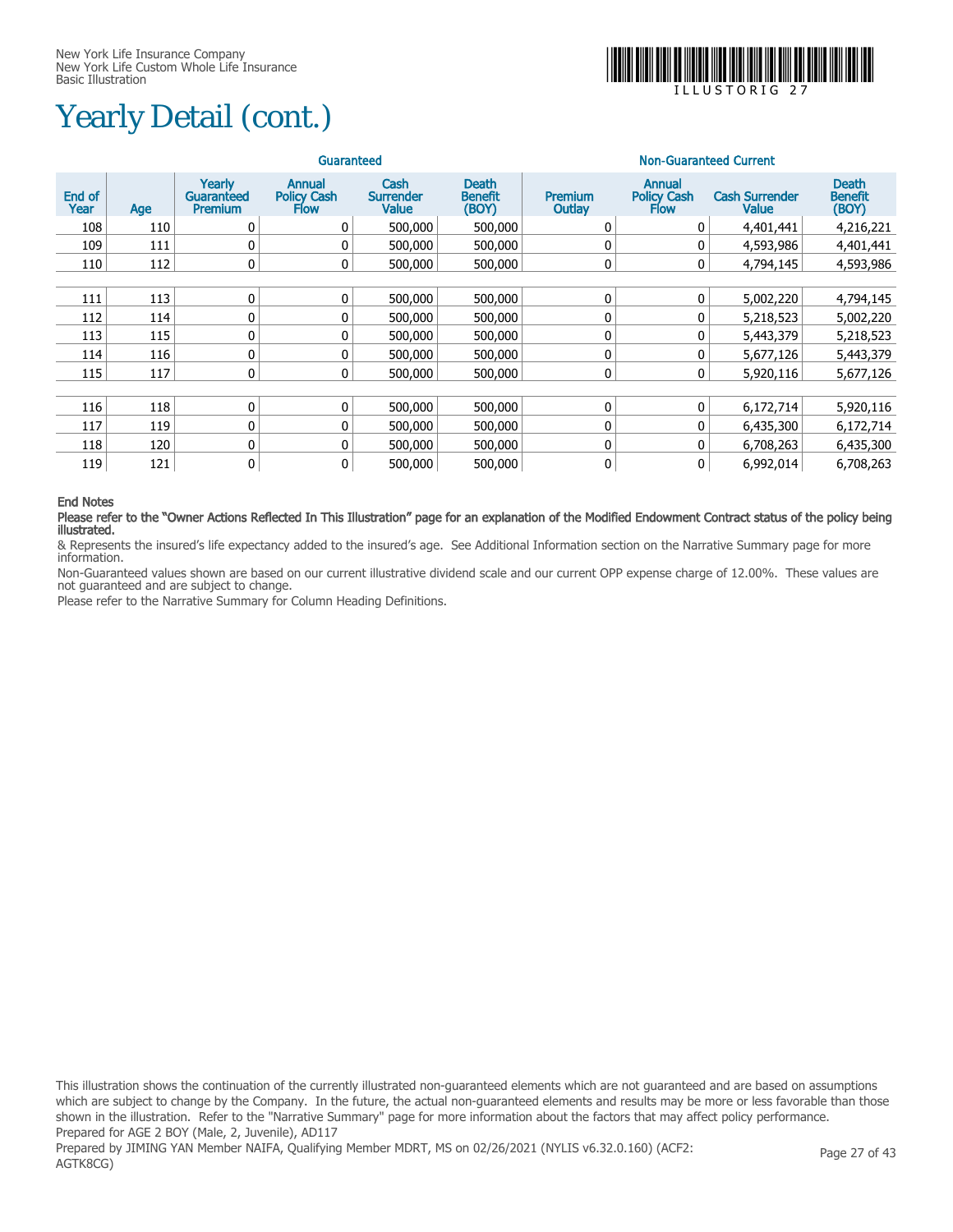

## Owner Actions Reflected in This Illustration

The following illustrated transactions do not occur automatically. For these transactions to happen, New York Life must receive a request from the policyowner:

| <b>Policy Year</b> | Age   | <b>Illustrated Transaction</b> | Explanation                                                                                                                                                                                                                                                  |
|--------------------|-------|--------------------------------|--------------------------------------------------------------------------------------------------------------------------------------------------------------------------------------------------------------------------------------------------------------|
| $63*$              | $65*$ | Withdrawals                    | You can surrender your Paid-Up Additional Death Benefit for its cash value<br>at any time. You should request an inforce illustration at the time you<br>surrender PUAs to see how your policy's illustrated values are affected from<br>that point forward. |
| $65*$              | $67*$ | Policy Loan                    | You can exercise a policy loan whenever you need to access your policy's<br>cash value. It is important to understand that outstanding policy loans<br>accrue interest and reduce the policy's cash value and death benefit.                                 |

\*This transaction occurs more than once. This is the first year in which it is illustrated.

This chart does not necessarily reflect all possible illustrated transactions that require action from the policyowner. There may be charges associated with some of the illustrated transactions.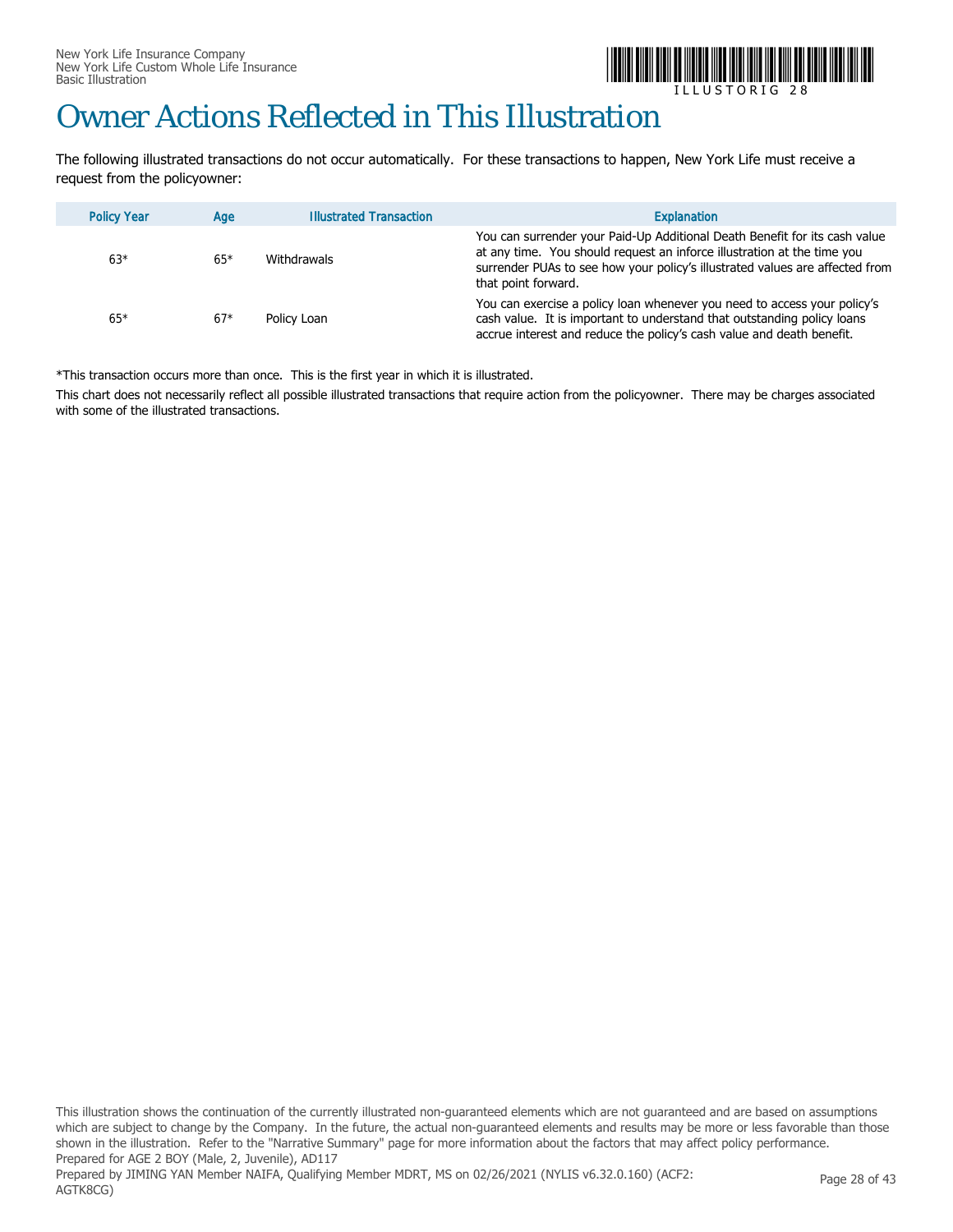

## Owner Actions Reflected in This Illustration(cont.)

#### Important Information About the Modified Endowment Status of Your Policy

This illustration shows two different cash flow scenarios. One is a "full pay" scenario, which assumes that you pay the Yearly Guaranteed Premium at the beginning of each Year from out-of-pocket funds when it is due, that no policy loans are taken or repaid, and that no withdrawals are taken.

The following pages of this illustration assume a "full pay" scenario:

- Illustration Summary *Yearly Detail*
- 

The second cash flow scenario assumes that you take distributions from the policy at some point in the form of policy loans, or withdrawals. Such distributions may lower your out of pocket cost in some years or provide income to meet a need, but they will result in lower cash value and death benefit and may result in tax consequences to you.\*

The following pages of this illustration assume that you take distributions from your policy, and demonstrate the impact on your policy:

- Extended Illustration Summary
- Supplemental Illustration of Cash Flows
- Variable Loan Interest Rate Effect on Policy Performance
- Internal Rate of Return Summary Year by Year
- Supplemental Life Insurance for Retirement Income Supplemental Illustration

The evaluation of the Modified Endowment Contract (MEC) status of this illustration is based on the assumed premium funding and distributions shown in the Supplemental Illustration of Cash Flows. Based on the scenario shown in the Supplemental Illustration of Cash Flows, this policy will not become a MEC in any year.

It is important for you to know that actual premium payments into, or distributions from your policy that differ from those shown in the Supplemental Illustration of Cash Flows – including those shown in the "full pay" scenario" described above – may result in a different MEC evaluation. For more information about Modified Endowment Contracts please refer to the Narrative Summary, or speak with your tax advisor.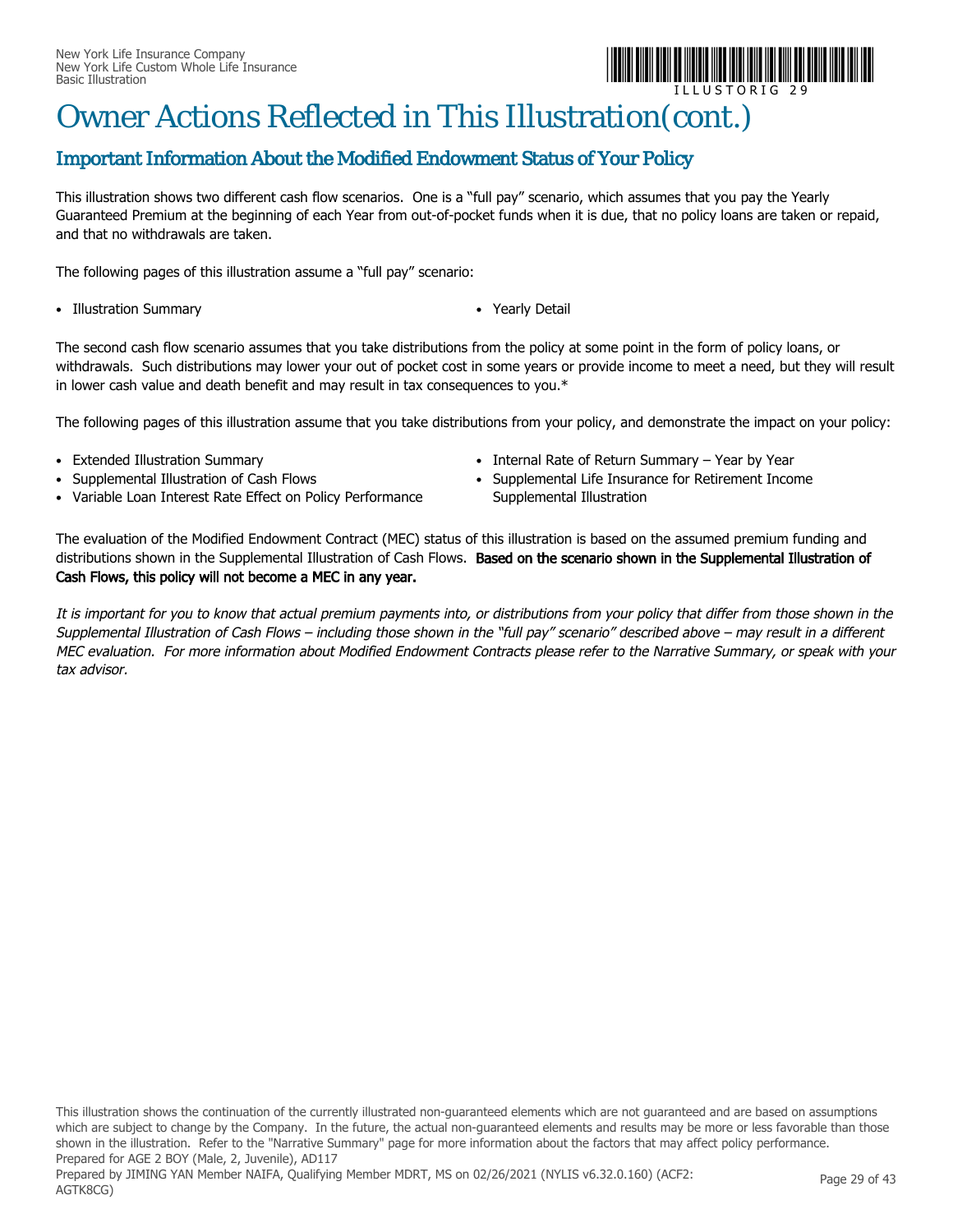

## Supplemental Illustration of Cash Flows

#### Base Policy Face Amount: \$500,000 **Premium Mode:** Check-O-Matic Initial Death Benefit Amount: \$500,000 Dividend Option: Paid-Up Additions Premium Paying Period: 20 years

Your Custom Whole Life policy provides more than just valuable death benefit protection. The table below illustrates how you can access your policy's living benefits via loans and/or withdrawals. It is divided into two sections: Policy Cash Flows and Policy Cash Surrender Value and Death Benefit. Policy Cash Flows illustrates money (premium, withdrawals, loans, loan interest, and loan repayments) coming into and out of your policy. The Policy Cash Surrender Value and Death Benefit columns show the resulting effect of the illustrated cash flows.

|                |                |                                                    |                                          | <b>Policy Cash Flows</b>              |                                         | <b>Policy Cash Surrender Value and Death Benefit</b>       |                                          |                                          |                                         |                                          |  |
|----------------|----------------|----------------------------------------------------|------------------------------------------|---------------------------------------|-----------------------------------------|------------------------------------------------------------|------------------------------------------|------------------------------------------|-----------------------------------------|------------------------------------------|--|
| End of<br>Year | Age            | <b>Annual</b><br><b>Policy Cash</b><br><b>Flow</b> | <b>Cumulative</b><br>Policy Cash<br>Flow | <b>Net Annual</b><br><b>Surrender</b> | <b>Net Annual</b><br><b>Policy Loan</b> | Cash<br><b>Surrender</b><br><b>Value of</b><br><b>PUAS</b> | <b>Cumulative</b><br>Outstanding<br>Loan | Cash<br><b>Surrender</b><br><b>Value</b> | <b>Death</b><br><b>Benefit</b><br>(BOY) | <b>Annual</b><br>Tax &<br><b>Penalty</b> |  |
| 1              | 3              | 4,091                                              | 4,091                                    | 0                                     | 0                                       | 0                                                          | 0                                        | 0                                        | 500,000                                 | 0                                        |  |
| 2              | 4              | 4,091                                              | 8,181                                    | 0                                     | $\mathbf 0$                             | 15                                                         | 0                                        | 15                                       | 500,000                                 | 0                                        |  |
| 3              | 5              | 4,091                                              | 12,272                                   | $\pmb{0}$                             | $\mathbf 0$                             | 41                                                         | 0                                        | 541                                      | 500,233                                 | 0                                        |  |
| 4              | 6              | 4,091                                              | 16,362                                   | $\pmb{0}$                             | 0                                       | 83                                                         | 0                                        | 3,053                                    | 500,610                                 | 0                                        |  |
| 5              | $\overline{7}$ | 4,091                                              | 20,453                                   | $\pmb{0}$                             | $\pmb{0}$                               | 242                                                        | 0                                        | 6,492                                    | 501,193                                 | $\pmb{0}$                                |  |
|                |                |                                                    |                                          |                                       |                                         |                                                            |                                          |                                          |                                         |                                          |  |
| 6              | 8              | 4,091                                              | 24,543                                   | $\pmb{0}$                             | 0                                       | 544                                                        | 0                                        | 10,199                                   | 503,356                                 | 0                                        |  |
| 7              | 9              | 4,091                                              | 28,634                                   | $\pmb{0}$                             | $\pmb{0}$                               | 1,027                                                      | 0                                        | 14,202                                   | 507,267                                 | $\pmb{0}$                                |  |
| 8              | $10\,$         | 4,091                                              | 32,724                                   | $\pmb{0}$                             | $\pmb{0}$                               | 1,705                                                      | 0                                        | 18,525                                   | 513,199                                 | 0                                        |  |
| 9              | 11             | 4,091                                              | 36,815                                   | $\pmb{0}$                             | 0                                       | 2,577                                                      | 0                                        | 23,167                                   | 521,084                                 | 0                                        |  |
| $10\,$         | 12             | 4,091                                              | 40,906                                   | 0                                     | 0                                       | 3,494                                                      | 0                                        | 27,989                                   | 530,675                                 | 0                                        |  |
|                |                |                                                    |                                          |                                       |                                         |                                                            |                                          |                                          |                                         |                                          |  |
| 11             | 13             | 4,091                                              | 44,996                                   | $\pmb{0}$                             | 0                                       | 4,608                                                      | 0                                        | 32,393                                   | 540,030                                 | 0                                        |  |
| $12\,$         | 14             | 4,091                                              | 49,087                                   | $\pmb{0}$                             | 0                                       | 5,982                                                      | 0                                        | 37,167                                   | 550,819                                 | 0                                        |  |
| 13             | 15             | 4,091                                              | 53,177                                   | $\pmb{0}$                             | 0                                       | 7,634                                                      | 0                                        | 42,319                                   | 563,537                                 | 0                                        |  |
| 14             | 16             | 4,091                                              | 57,268                                   | 0                                     | 0                                       | 9,570                                                      | 0                                        | 47,845                                   | 578,134                                 | 0                                        |  |
| 15             | 17             | 4,091                                              | 61,358                                   | 0                                     | $\mathbf 0$                             | 11,864                                                     | 0                                        | 53,799                                   | 594,481                                 | 0                                        |  |
|                |                |                                                    |                                          |                                       |                                         |                                                            |                                          |                                          |                                         |                                          |  |
| 16             | 18             | 4,091                                              | 65,449                                   | $\pmb{0}$                             | 0                                       | 14,378                                                     | 0                                        | 60,033                                   | 613,105                                 | 0                                        |  |
| 17             | 19             | 4,091                                              | 69,540                                   | $\pmb{0}$                             | $\pmb{0}$                               | 17,244                                                     | 0                                        | 66,709                                   | 632,581                                 | 0                                        |  |
| 18             | 20             | 4,091                                              | 73,630                                   | $\pmb{0}$                             | $\mathbf 0$                             | 20,374                                                     | 0                                        | 73,789                                   | 653,905                                 | 0                                        |  |
| 19             | 21             | 4,091                                              | 77,721                                   | 0                                     | 0                                       | 23,782                                                     | 0                                        | 81,287                                   | 676,034                                 | 0                                        |  |
| 20             | 22             | 4,091                                              | 81,811                                   | $\pmb{0}$                             | $\mathbf 0$                             | 27,809                                                     | 0                                        | 89,564                                   | 698,916                                 | 0                                        |  |
|                |                |                                                    |                                          |                                       |                                         |                                                            |                                          |                                          |                                         |                                          |  |
| 21             | 23             | 0                                                  | 81,811                                   | 0                                     | 0                                       | 32,030                                                     | 0                                        | 95,825                                   | 725,158                                 | 0                                        |  |
| 22             | 24             | 0                                                  | 81,811                                   | 0                                     | $\mathbf 0$                             | 36,459                                                     | 0                                        | 102,369                                  | 751,042                                 | 0                                        |  |
| 23             | 25             | 0                                                  | 81,811                                   | $\pmb{0}$                             | $\mathbf 0$                             | 41,105                                                     | 0                                        | 109,200                                  | 776,584                                 | $\pmb{0}$                                |  |
| 24             | 26             | 0                                                  | 81,811                                   | $\pmb{0}$                             | $\pmb{0}$                               | 45,977                                                     | 0                                        | 116,332                                  | 801,822                                 | $\pmb{0}$                                |  |
| 25             | 27             | 0                                                  | 81,811                                   | $\pmb{0}$                             | $\mathbf 0$                             | 51,091                                                     | 0                                        | 123,801                                  | 826,751                                 | 0                                        |  |
|                |                |                                                    |                                          |                                       |                                         |                                                            |                                          |                                          |                                         |                                          |  |
| 26             | 28             | 0                                                  | 81,811                                   | $\pmb{0}$                             | 0                                       | 56,459                                                     | 0                                        | 131,634                                  | 851,332                                 | 0                                        |  |
| 27             | 29             | $\mathbf 0$                                        | 81,811                                   | 0                                     | $\mathbf 0$                             | 62,092                                                     | 0                                        | 139,837                                  | 875,518                                 | 0                                        |  |

Reflects non-guaranteed values and benefits which are based on assumptions that are subject to change by the insurer; therefore, actual results may be more or less favorable.

This is a supplemental illustration which is not valid without the attached basic illustration. Refer to the basic illustration for guaranteed values and benefits and other important information.

#### Please see the End Notes at the end of this ledger for important information.

This illustration shows the continuation of the currently illustrated non-guaranteed elements which are not guaranteed and are based on assumptions which are subject to change by the Company. In the future, the actual non-guaranteed elements and results may be more or less favorable than those shown in the illustration. Refer to the "Narrative Summary" page for more information about the factors that may affect policy performance. Prepared for AGE 2 BOY (Male, 2, Juvenile), AD117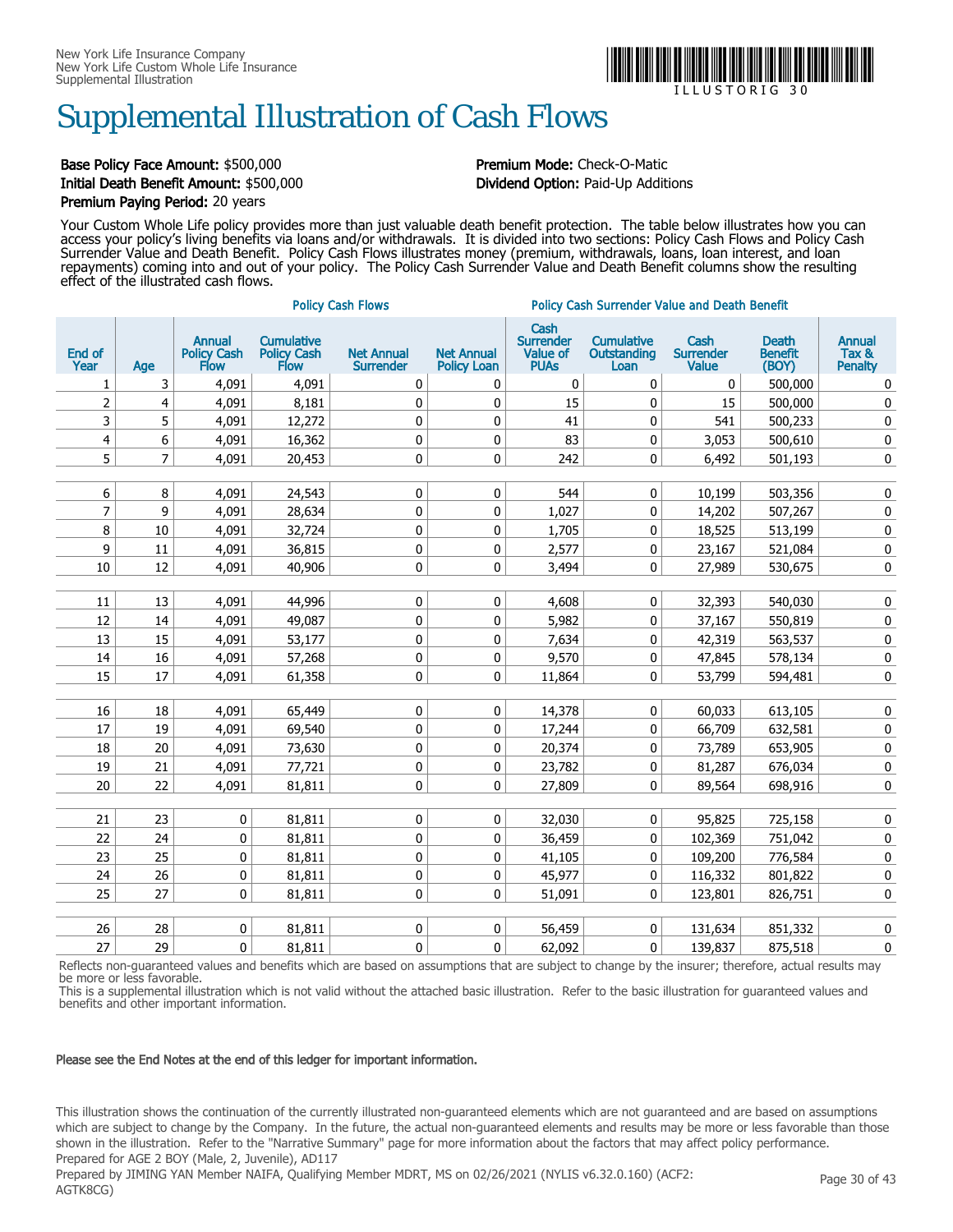

## Supplemental Illustration of Cash Flows (cont.)

|                       |     | <b>Policy Cash Flows</b><br><b>Policy Cash Surrender Value and Death Benefit</b> |                                                        |                                       |                                         |                                                            |                                                 |                                          |                                         |                                          |
|-----------------------|-----|----------------------------------------------------------------------------------|--------------------------------------------------------|---------------------------------------|-----------------------------------------|------------------------------------------------------------|-------------------------------------------------|------------------------------------------|-----------------------------------------|------------------------------------------|
| <b>End of</b><br>Year | Age | <b>Annual</b><br><b>Policy Cash</b><br><b>Flow</b>                               | <b>Cumulative</b><br><b>Policy Cash</b><br><b>Flow</b> | <b>Net Annual</b><br><b>Surrender</b> | <b>Net Annual</b><br><b>Policy Loan</b> | Cash<br><b>Surrender</b><br><b>Value of</b><br><b>PUAS</b> | <b>Cumulative</b><br><b>Outstanding</b><br>Loan | Cash<br><b>Surrender</b><br><b>Value</b> | <b>Death</b><br><b>Benefit</b><br>(BOY) | <b>Annual</b><br>Tax &<br><b>Penalty</b> |
| 28                    | 30  | 0                                                                                | 81,811                                                 | 0                                     | 0                                       | 68,002                                                     | 0                                               | 148,427                                  | 899,329                                 | 0                                        |
| 29                    | 31  | $\pmb{0}$                                                                        | 81,811                                                 | 0                                     | 0                                       | 74,203                                                     | 0                                               | 157,418                                  | 922,764                                 | 0                                        |
| 30                    | 32  | 0                                                                                | 81,811                                                 | 0                                     | 0                                       | 80,705                                                     | 0                                               | 166,805                                  | 945,849                                 | 0                                        |
| 31                    | 33  | $\pmb{0}$                                                                        | 81,811                                                 | 0                                     | $\mathbf 0$                             | 87,527                                                     | 0                                               | 176,607                                  | 968,668                                 | $\pmb{0}$                                |
| 32                    | 34  | $\pmb{0}$                                                                        | 81,811                                                 | 0                                     | $\pmb{0}$                               | 94,672                                                     | 0                                               | 186,817                                  | 991,284                                 | $\pmb{0}$                                |
| 33                    | 35  | $\mathbf 0$                                                                      | 81,811                                                 | 0                                     | 0                                       | 102,159                                                    | 0                                               | 197,459                                  | 1,013,711                               | 0                                        |
| 34                    | 36  | 0                                                                                | 81,811                                                 | 0                                     | 0                                       | 110,001                                                    | 0                                               | 208,551                                  | 1,035,988                               | 0                                        |
| 35                    | 37  | 0                                                                                | 81,811                                                 | 0                                     | 0                                       | 118,204                                                    | 0                                               | 220,079                                  | 1,058,100                               | 0                                        |
|                       |     |                                                                                  |                                                        |                                       |                                         |                                                            |                                                 |                                          |                                         |                                          |
| 36                    | 38  | $\mathbf 0$                                                                      | 81,811                                                 | 0                                     | $\mathbf 0$                             | 126,802                                                    | 0                                               | 232,097                                  | 1,080,143                               | 0                                        |
| 37                    | 39  | $\pmb{0}$                                                                        | 81,811                                                 | 0                                     | 0                                       | 135,809                                                    | 0                                               | 244,614                                  | 1,102,127                               | 0                                        |
| 38                    | 40  | $\pmb{0}$                                                                        | 81,811                                                 | 0                                     | 0                                       | 145,231                                                    | 0                                               | 257,631                                  | 1,124,091                               | 0                                        |
| 39                    | 41  | 0                                                                                | 81,811                                                 | 0                                     | 0                                       | 155,097                                                    | 0                                               | 271,182                                  | 1,146,047                               | 0                                        |
| 40                    | 42  | 0                                                                                | 81,811                                                 | $\pmb{0}$                             | 0                                       | 165,421                                                    | 0                                               | 285,286                                  | 1,168,033                               | 0                                        |
|                       |     |                                                                                  |                                                        |                                       |                                         |                                                            |                                                 |                                          |                                         |                                          |
| 41                    | 43  | 0                                                                                | 81,811                                                 | 0                                     | 0                                       | 176,223                                                    | 0                                               | 299,978                                  | 1,190,029                               | 0                                        |
| 42                    | 44  | $\pmb{0}$                                                                        | 81,811                                                 | 0                                     | 0                                       | 187,534                                                    | 0                                               | 315,324                                  | 1,211,985                               | $\pmb{0}$                                |
| 43                    | 45  | $\pmb{0}$                                                                        | 81,811                                                 | $\pmb{0}$                             | $\mathbf 0$                             | 199,406                                                    | 0                                               | 331,376                                  | 1,233,759                               | $\pmb{0}$                                |
| 44                    | 46  | $\pmb{0}$                                                                        | 81,811                                                 | 0                                     | 0                                       | 211,890                                                    | 0                                               | 348,185                                  | 1,255,499                               | 0                                        |
| 45                    | 47  | $\mathbf 0$                                                                      | 81,811                                                 | 0                                     | 0                                       | 225,044                                                    | 0                                               | 365,829                                  | 1,277,323                               | 0                                        |
| 46                    | 48  | 0                                                                                | 81,811                                                 | 0                                     | $\mathbf 0$                             | 238,868                                                    | 0                                               | 384,313                                  | 1,299,247                               | 0                                        |
| 47                    | 49  | $\pmb{0}$                                                                        | 81,811                                                 | 0                                     | 0                                       | 253,411                                                    | 0                                               | 403,686                                  | 1,321,162                               | 0                                        |
| 48                    | 50  | 0                                                                                | 81,811                                                 | 0                                     | 0                                       | 268,678                                                    | 0                                               | 423,968                                  | 1,343,156                               | 0                                        |
| 49                    | 51  | $\pmb{0}$                                                                        | 81,811                                                 | $\pmb{0}$                             | 0                                       | 284,828                                                    | 0                                               | 445,308                                  | 1,365,085                               | $\pmb{0}$                                |
| 50                    | 52  | 0                                                                                | 81,811                                                 | 0                                     | $\Omega$                                | 301,764                                                    | 0                                               | 467,599                                  | 1,387,424                               | 0                                        |
|                       |     |                                                                                  |                                                        |                                       |                                         |                                                            |                                                 |                                          |                                         |                                          |
| 51                    | 53  | $\pmb{0}$                                                                        | 81,811                                                 | $\pmb{0}$                             | 0                                       | 319,535                                                    | 0                                               | 490,890                                  | 1,409,832                               | $\pmb{0}$                                |
| 52                    | 54  | $\pmb{0}$                                                                        | 81,811                                                 | 0                                     | 0                                       | 338,170                                                    | 0                                               | 515,215                                  | 1,432,376                               | $\pmb{0}$                                |
| 53                    | 55  | $\mathbf 0$                                                                      | 81,811                                                 | 0                                     | $\mathbf 0$                             | 357,703                                                    | 0                                               | 540,603                                  | 1,455,041                               | $\pmb{0}$                                |
| 54                    | 56  | $\mathbf 0$                                                                      | 81,811                                                 | 0                                     | 0                                       | 378,165                                                    | 0                                               | 567,085                                  | 1,477,865                               | 0                                        |
| 55                    | 57  | $\mathbf 0$                                                                      | 81,811                                                 | 0                                     | $\mathbf 0$                             | 399,580                                                    | 0                                               | 594,675                                  | 1,500,860                               | 0                                        |
|                       |     |                                                                                  |                                                        |                                       |                                         |                                                            |                                                 |                                          |                                         |                                          |
| 56                    | 58  | $\pmb{0}$                                                                        | 81,811                                                 | 0                                     | 0                                       | 421,982                                                    | 0                                               | 623,402                                  | 1,524,065                               | 0                                        |
| 57                    | 59  | $\pmb{0}$                                                                        | 81,811                                                 | 0                                     | $\pmb{0}$                               | 445,411                                                    | 0                                               | 653,311                                  | 1,547,517                               | $\pmb{0}$                                |
| 58                    | 60  | $\pmb{0}$                                                                        | 81,811                                                 | $\pmb{0}$                             | $\pmb{0}$                               | 469,897                                                    | 0                                               | 684,417                                  | 1,571,214                               | $\pmb{0}$                                |
| 59                    | 61  | $\pmb{0}$                                                                        | 81,811                                                 | 0                                     | $\mathbf{0}$                            | 495,484                                                    | 0                                               | 716,759                                  | 1,595,230                               | $\pmb{0}$                                |
| 60                    | 62  | $\mathbf{0}$                                                                     | 81,811                                                 | 0                                     | $\Omega$                                | 522,188                                                    | 0                                               | 750,338                                  | 1,619,612                               | 0                                        |

Reflects non-guaranteed values and benefits which are based on assumptions that are subject to change by the insurer; therefore, actual results may be more or less favorable.

This is a supplemental illustration which is not valid without the attached basic illustration. Refer to the basic illustration for guaranteed values and benefits and other important information.

#### Please see the End Notes at the end of this ledger for important information.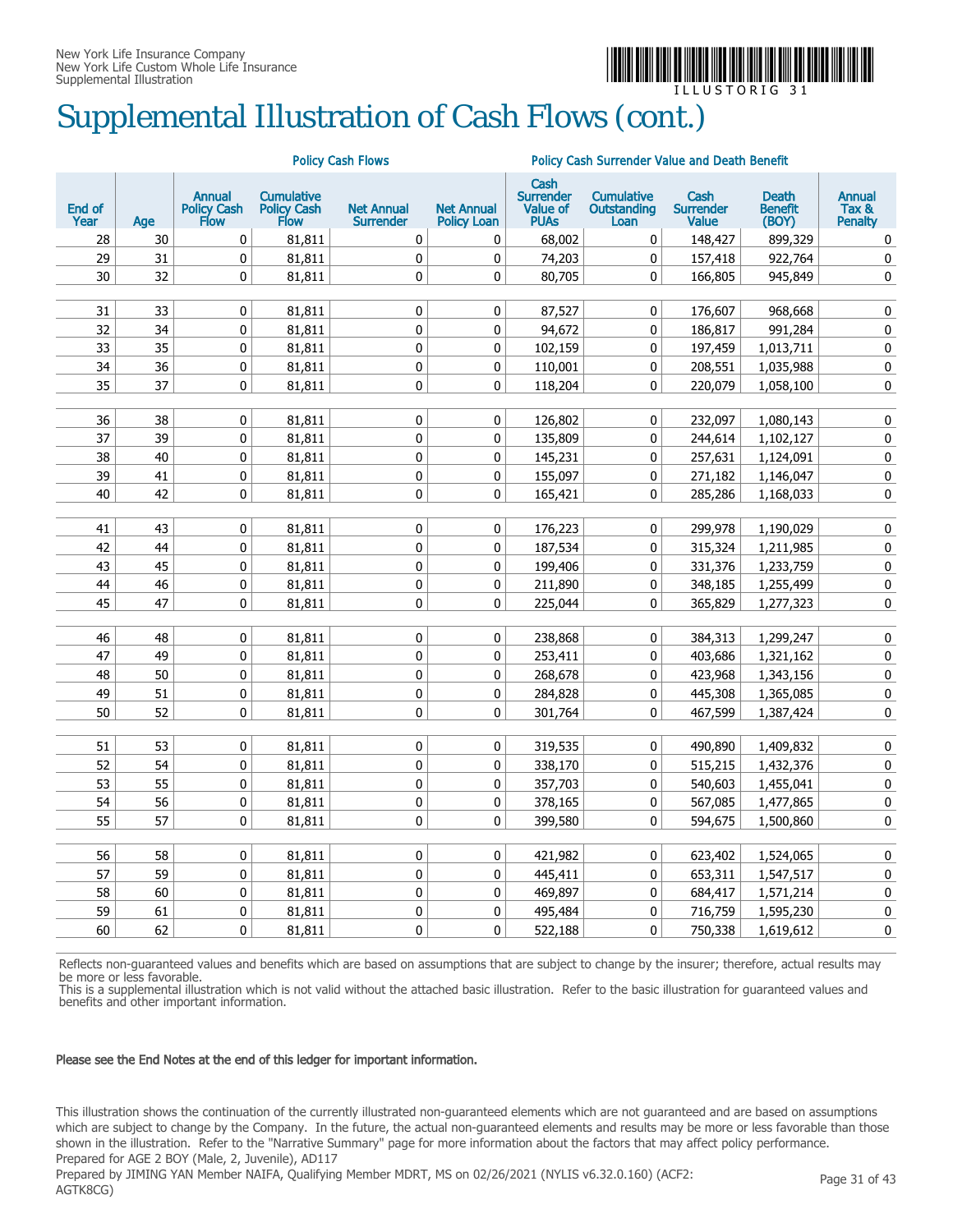

## Supplemental Illustration of Cash Flows (cont.)

|                |          |                                                    |                                                        | <b>Policy Cash Flows</b>              |                                         | <b>Policy Cash Surrender Value and Death Benefit</b>       |                                   |                                          |                                  |                                          |  |
|----------------|----------|----------------------------------------------------|--------------------------------------------------------|---------------------------------------|-----------------------------------------|------------------------------------------------------------|-----------------------------------|------------------------------------------|----------------------------------|------------------------------------------|--|
| End of<br>Year | Age      | <b>Annual</b><br><b>Policy Cash</b><br><b>Flow</b> | <b>Cumulative</b><br><b>Policy Cash</b><br><b>Flow</b> | <b>Net Annual</b><br><b>Surrender</b> | <b>Net Annual</b><br><b>Policy Loan</b> | Cash<br><b>Surrender</b><br><b>Value of</b><br><b>PUAS</b> | Cumulative<br>Outstanding<br>Loan | Cash<br><b>Surrender</b><br><b>Value</b> | Death<br><b>Benefit</b><br>(BOY) | <b>Annual</b><br>Tax &<br><b>Penalty</b> |  |
| 61             | 63       | 0                                                  | 81,811                                                 | 0                                     | 0                                       | 550,031                                                    | 0                                 | 785,166                                  | 1,644,396                        | 0                                        |  |
| 62             | 64       | $\pmb{0}$                                          | 81,811                                                 | $\mathbf{0}$                          | 0                                       | 579,047                                                    | 0                                 | 821,267                                  | 1,669,606                        | $\pmb{0}$                                |  |
| 63             | 65       | $-38,965$                                          | 42,846                                                 | 38,965                                | $\mathbf 0$                             | 568,615                                                    | 0                                 | 818,020                                  | 1,614,858                        | 0                                        |  |
| 64             | 66       | $-38,965$                                          | 3,880                                                  | 38,965                                | 0                                       | 557,661                                                    | 0                                 | 814,346                                  | 1,561,826                        | 0                                        |  |
| 65             | 67       | $-38,965$                                          | $-35,085$                                              | 3,880                                 | 35,085                                  | 582,729                                                    | 35,085                            | 809,959                                  | 1,543,631                        | 0                                        |  |
|                |          |                                                    |                                                        |                                       |                                         |                                                            |                                   |                                          |                                  |                                          |  |
| 66             | 68       | $-38,965$                                          | $-74,051$                                              | 0                                     | 40,720                                  | 612,747                                                    | 75,805                            | 804,712                                  | 1,527,555                        | 0                                        |  |
| 67             | 69       | $-38,965$                                          | $-113,016$                                             | 0                                     | 42,756                                  | 643,858                                                    | 118,560                           | 798,534                                  | 1,509,638                        | $\pmb{0}$                                |  |
| 68             | 70       | $-38,965$                                          | $-151,981$                                             | 0                                     | 44,893                                  | 676,029                                                    | 163,454                           | 791,268                                  | 1,489,731                        | 0                                        |  |
| 69<br>70       | 71<br>72 | $-38,965$                                          | $-190,947$                                             | 0<br>0                                | 47,138                                  | 709,288                                                    | 210,592                           | 782,811                                  | 1,467,714                        | $\pmb{0}$                                |  |
|                |          | $-38,965$                                          | $-229,912$                                             |                                       | 49,495                                  | 743,659                                                    | 260,087                           | 773,038                                  | 1,443,545                        | 0                                        |  |
| 71             | 73       | $-38,965$                                          | $-268,878$                                             | 0                                     | 51,970                                  | 779,134                                                    | 312,057                           | 761,785                                  | 1,417,253                        | 0                                        |  |
| 72             | 74       | $-38,965$                                          | $-307,843$                                             | 0                                     | 54,568                                  | 815,712                                                    | 366,625                           | 748,885                                  | 1,388,788                        | $\pmb{0}$                                |  |
| 73             | 75       | $-38,965$                                          | $-346,809$                                             | 0                                     | 57,297                                  | 853,351                                                    | 423,922                           | 734,143                                  | 1,358,119                        | 0                                        |  |
| 74             | 76       | $-38,965$                                          | $-385,774$                                             | 0                                     | 60,162                                  | 892,031                                                    | 484,083                           | 717,394                                  | 1,325,099                        | 0                                        |  |
| 75             | 77       | $-38,965$                                          | $-424,739$                                             | 0                                     | 63,170                                  | 931,496                                                    | 547,253                           | 698,226                                  | 1,289,524                        | 0                                        |  |
|                |          |                                                    |                                                        |                                       |                                         |                                                            |                                   |                                          |                                  |                                          |  |
| 76             | 78       | $-38,965$                                          | $-463,705$                                             | 0                                     | 66,328                                  | 971,730                                                    | 613,581                           | 676,480                                  | 1,250,869                        | 0                                        |  |
| 77             | 79       | $-38,965$                                          | $-502,670$                                             | 0                                     | 69,644                                  | 1,012,737                                                  | 683,225                           | 652,000                                  | 1,208,898                        | 0                                        |  |
| 78             | 80       | $-38,965$                                          | $-541,636$                                             | 0                                     | 73,127                                  | 1,054,479                                                  | 756,352                           | 624,554                                  | 1,163,439                        | 0                                        |  |
| 79             | 81&      | $-38,965$                                          | $-580,601$                                             | 0                                     | 76,783                                  | 1,096,932                                                  | 833,135                           | 593,920                                  | 1,114,350                        | 0                                        |  |
| 80             | 82       | $-38,965$                                          | $-619,567$                                             | 0                                     | 80,622                                  | 1,140,043                                                  | 913,757                           | 559,823                                  | 1,061,486                        | 0                                        |  |
|                |          |                                                    |                                                        |                                       |                                         |                                                            |                                   |                                          |                                  |                                          |  |
| 81             | 83       | $-38,965$                                          | $-658,532$                                             | 0                                     | 84,653                                  | 1,183,820                                                  | 998,411                           | 522,068                                  | 1,004,711                        | 0                                        |  |
| 82             | 84<br>85 | $-38,965$                                          | $-697,497$                                             | 0                                     | 88,886                                  | 1,228,080                                                  | 1,087,297                         | 480,168                                  | 943,848                          | 0                                        |  |
| 83             |          | 0                                                  | $-697,497$                                             | 0                                     | 54,365                                  | 1,272,739                                                  | 1,141,661                         | 474,690                                  | 917,806                          | $\pmb{0}$                                |  |
| 84<br>85       | 86<br>87 | $\pmb{0}$<br>0                                     | $-697,497$                                             | 0<br>0                                | 57,083                                  | 1,317,666<br>1,362,739                                     | 1,198,745<br>1,258,682            | 466,344                                  | 889,420                          | $\pmb{0}$<br>0                           |  |
|                |          |                                                    | $-697,497$                                             |                                       | 59,937                                  |                                                            |                                   | 454,819                                  | 858,641                          |                                          |  |
| 86             | 88       | 0                                                  | $-697,497$                                             | 0                                     | 62,934                                  | 1,407,862                                                  | 1,321,616                         | 439,826                                  | 825,418                          | 0                                        |  |
| 87             | 89       | 0                                                  | $-697,497$                                             | 0                                     | 66,081                                  | 1,452,902                                                  | 1,387,697                         | 421,031                                  | 789,688                          | 0                                        |  |
| 88             | 90       | 0                                                  | $-697,497$                                             | 0                                     | 69,385                                  | 1,497,924                                                  | 1,457,081                         | 398,358                                  | 751,372                          | 0                                        |  |
| 89             | 91       | 0                                                  | $-697,497$                                             | 0                                     | 72,854                                  | 1,542,968                                                  | 1,529,936                         | 371,701                                  | 710,339                          | 0                                        |  |
| 90             | 92       | 0                                                  | $-697,497$                                             | 0                                     | 76,497                                  | 1,588,249                                                  | 1,606,432                         | 341,170                                  | 666,422                          | 0                                        |  |
|                |          |                                                    |                                                        |                                       |                                         |                                                            |                                   |                                          |                                  |                                          |  |
| 91             | 93       | $\pmb{0}$                                          | $-697,497$                                             | 0                                     | 80,322                                  | 1,634,171                                                  | 1,686,754                         | 307,110                                  | 619,408                          | $\pmb{0}$                                |  |
| 92             | 94       | $\mathbf 0$                                        | $-697,497$                                             | 0                                     | 84,338                                  | 1,681,518                                                  | 1,771,092                         | 270,272                                  | 569,067                          | 0                                        |  |
| 93             | 95       | 0                                                  | -697,497                                               | $\pmb{0}$                             | 88,555                                  | 1,731,078                                                  | 1,859,646                         | 231,520                                  | 515,374                          | 0                                        |  |
| 94             | 96       | 0                                                  | $-697,497$                                             | 0                                     | 92,982                                  | 1,784,650                                                  | 1,952,629                         | 192,870                                  | 457,758                          | 0                                        |  |

Reflects non-guaranteed values and benefits which are based on assumptions that are subject to change by the insurer; therefore, actual results may be more or less favorable.

This is a supplemental illustration which is not valid without the attached basic illustration. Refer to the basic illustration for guaranteed values and benefits and other important information.

#### Please see the End Notes at the end of this ledger for important information.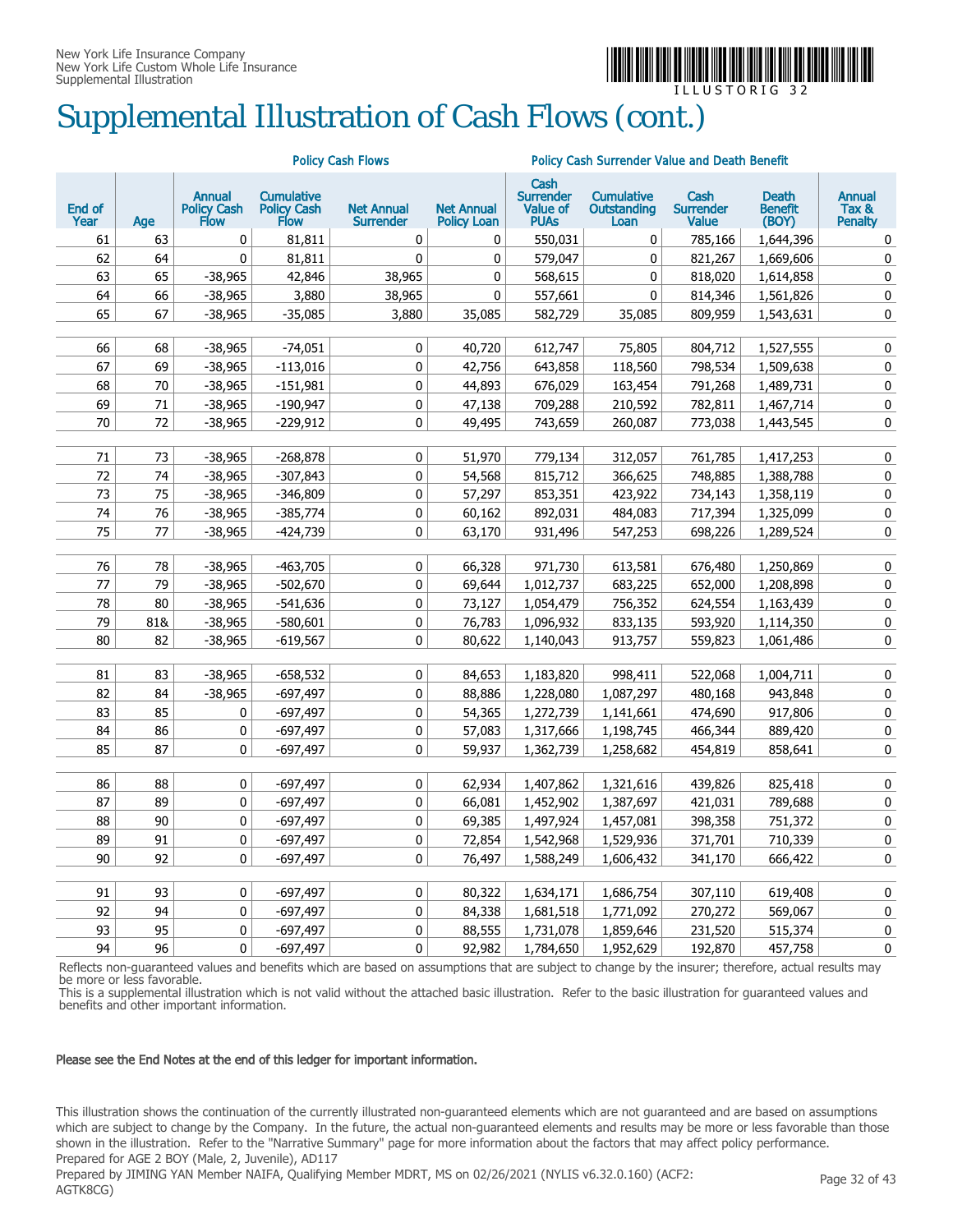

## Supplemental Illustration of Cash Flows (cont.)

|                       |     |                                                    |                                                        | <b>Policy Cash Flows</b>              |                                         | <b>Policy Cash Surrender Value and Death Benefit</b>       |                                                 |                                          |                                         |                                          |  |
|-----------------------|-----|----------------------------------------------------|--------------------------------------------------------|---------------------------------------|-----------------------------------------|------------------------------------------------------------|-------------------------------------------------|------------------------------------------|-----------------------------------------|------------------------------------------|--|
| <b>End of</b><br>Year | Age | <b>Annual</b><br><b>Policy Cash</b><br><b>Flow</b> | <b>Cumulative</b><br><b>Policy Cash</b><br><b>Flow</b> | <b>Net Annual</b><br><b>Surrender</b> | <b>Net Annual</b><br><b>Policy Loan</b> | Cash<br><b>Surrender</b><br><b>Value of</b><br><b>PUAS</b> | <b>Cumulative</b><br><b>Outstanding</b><br>Loan | Cash<br><b>Surrender</b><br><b>Value</b> | <b>Death</b><br><b>Benefit</b><br>(BOY) | <b>Annual</b><br>Tax &<br><b>Penalty</b> |  |
| 95                    | 97  | 0                                                  | $-697,497$                                             | 0                                     | 97,631                                  | 1,843,782                                                  | 2,050,260                                       | 155,879                                  | 396,008                                 | 0                                        |  |
|                       |     |                                                    |                                                        |                                       |                                         |                                                            |                                                 |                                          |                                         |                                          |  |
| 96                    | 98  | 0                                                  | $-697,497$                                             | 0                                     | 102,513                                 | 1,911,649                                                  | 2,152,773                                       | 124,183                                  | 330,343                                 | 0                                        |  |
| 97                    | 99  | 0                                                  | $-697,497$                                             | 0                                     | 107,639                                 | 1,992,104                                                  | 2,260,412                                       | 102,577                                  | 260,594                                 | 0                                        |  |
| 98                    | 100 | 0                                                  | $-697,497$                                             | $\pmb{0}$                             | 113,021                                 | 2,097,012                                                  | 2,373,432                                       | 104,909                                  | 184,931                                 | 0                                        |  |
| 99                    | 101 | 0                                                  | $-697,497$                                             | 0                                     | 118,672                                 | 2,216,251                                                  | 2,492,104                                       | 124,463                                  | 104,908                                 | 0                                        |  |
| 100                   | 102 | 0                                                  | $-697,497$                                             | 0                                     | 99,684                                  | 2,340,807                                                  | 2,591,788                                       | 145,348                                  | 124,463                                 | $\pmb{0}$                                |  |
|                       |     |                                                    |                                                        |                                       |                                         |                                                            |                                                 |                                          |                                         |                                          |  |
| 101                   | 103 | 0                                                  | $-697,497$                                             | 0                                     | 103,672                                 | 2,470,896                                                  | 2,695,459                                       | 167,618                                  | 145,348                                 | 0                                        |  |
| 102                   | 104 | 0                                                  | $-697,497$                                             | 0                                     | 107,818                                 | 2,606,726                                                  | 2,803,278                                       | 191,317                                  | 167,618                                 | 0                                        |  |
| 103                   | 105 | 0                                                  | $-697,497$                                             | 0                                     | 112,131                                 | 2,748,059                                                  | 2,915,409                                       | 216,034                                  | 191,317                                 | 0                                        |  |
| 104                   | 106 | 0                                                  | $-697,497$                                             | 0                                     | 116,616                                 | 2,894,987                                                  | 3,032,025                                       | 241,681                                  | 216,034                                 | 0                                        |  |
| 105                   | 107 | $\mathbf 0$                                        | $-697,497$                                             | 0                                     | 121,281                                 | 3,047,727                                                  | 3,153,306                                       | 268,288                                  | 241,681                                 | $\mathbf 0$                              |  |
|                       |     |                                                    |                                                        |                                       |                                         |                                                            |                                                 |                                          |                                         |                                          |  |
| 106                   | 108 | 0                                                  | $-697,497$                                             | 0                                     | 126,132                                 | 3,206,513                                                  | 3,279,439                                       | 295,897                                  | 268,288                                 | 0                                        |  |
| 107                   | 109 | 0                                                  | $-697,497$                                             | 0                                     | 131,178                                 | 3,371,579                                                  | 3,410,616                                       | 324,539                                  | 295,897                                 | 0                                        |  |
| 108                   | 110 | 0                                                  | $-697,497$                                             | 0                                     | 136,425                                 | 3,543,179                                                  | 3,547,041                                       | 354,256                                  | 324,538                                 | 0                                        |  |
| 109                   | 111 | 0                                                  | $-697,497$                                             | 0                                     | 141,882                                 | 3,721,565                                                  | 3,688,922                                       | 385,086                                  | 354,257                                 | 0                                        |  |
| 110                   | 112 | $\mathbf 0$                                        | $-697,497$                                             | 0                                     | 147,557                                 | 3,907,006                                                  | 3,836,479                                       | 417,068                                  | 385,086                                 | 0                                        |  |
|                       |     |                                                    |                                                        |                                       |                                         |                                                            |                                                 |                                          |                                         |                                          |  |
| 111                   | 113 | 0                                                  | $-697,497$                                             | 0                                     | 153,459                                 | 4,099,781                                                  | 3,989,938                                       | 450,245                                  | 417,068                                 | 0                                        |  |
| 112                   | 114 | 0                                                  | $-697,497$                                             | 0                                     | 159,598                                 | 4,300,179                                                  | 4,149,536                                       | 484,662                                  | 450,245                                 | 0                                        |  |
| 113                   | 115 | 0                                                  | $-697,497$                                             | $\pmb{0}$                             | 165,981                                 | 4,508,502                                                  | 4,315,517                                       | 520,364                                  | 484,662                                 | $\pmb{0}$                                |  |
| 114                   | 116 | 0                                                  | $-697,497$                                             | 0                                     | 172,621                                 | 4,725,063                                                  | 4,488,138                                       | 557,399                                  | 520,364                                 | 0                                        |  |
| 115                   | 117 | $\mathbf 0$                                        | $-697,497$                                             | 0                                     | 179,526                                 | 4,950,187                                                  | 4,667,664                                       | 595,817                                  | 557,399                                 | $\mathbf 0$                              |  |
|                       |     |                                                    |                                                        |                                       |                                         |                                                            |                                                 |                                          |                                         |                                          |  |
| 116                   | 118 | 0                                                  | $-697,497$                                             | 0                                     | 186,707                                 | 5,184,213                                                  | 4,854,370                                       | 635,668                                  | 595,817                                 | 0                                        |  |
| 117                   | 119 | 0                                                  | $-697,497$                                             | 0                                     | 194,175                                 | 5,427,493                                                  | 5,048,545                                       | 677,006                                  | 635,668                                 | 0                                        |  |
| 118                   | 120 | 0                                                  | $-697,497$                                             | 0                                     | 201,942                                 | 5,680,388                                                  | 5,250,487                                       | 719,881                                  | 677,006                                 | 0                                        |  |
| 119                   | 121 | 0                                                  | -697,497                                               | 0                                     | 210,019                                 | 5,943,277                                                  | 5,460,506                                       | 764,350                                  | 719,882                                 | $\mathbf 0$                              |  |

Reflects non-guaranteed values and benefits which are based on assumptions that are subject to change by the insurer; therefore, actual results may be more or less favorable.

This is a supplemental illustration which is not valid without the attached basic illustration. Refer to the basic illustration for guaranteed values and benefits and other important information.

#### End Notes

Please refer to the "Owner Actions Reflected In This Illustration" page for an explanation of the Modified Endowment Contract status of the policy being illustrated.

& Represents the insured's life expectancy added to the insured's age. See Additional Information section on the Narrative Summary page for more information.

Loan interest accrues at a variable rate, which is currently 5.00%, up until the policy anniversary on which the insured reaches age 100. Thereafter, interest accrues at a fixed rate of 4.00% per year.

Unless noted above, values shown are based on our current illustrative dividend scale and our current OPP expense charge of 12.00%. Please refer to the Narrative Summary for Column Heading Definitions.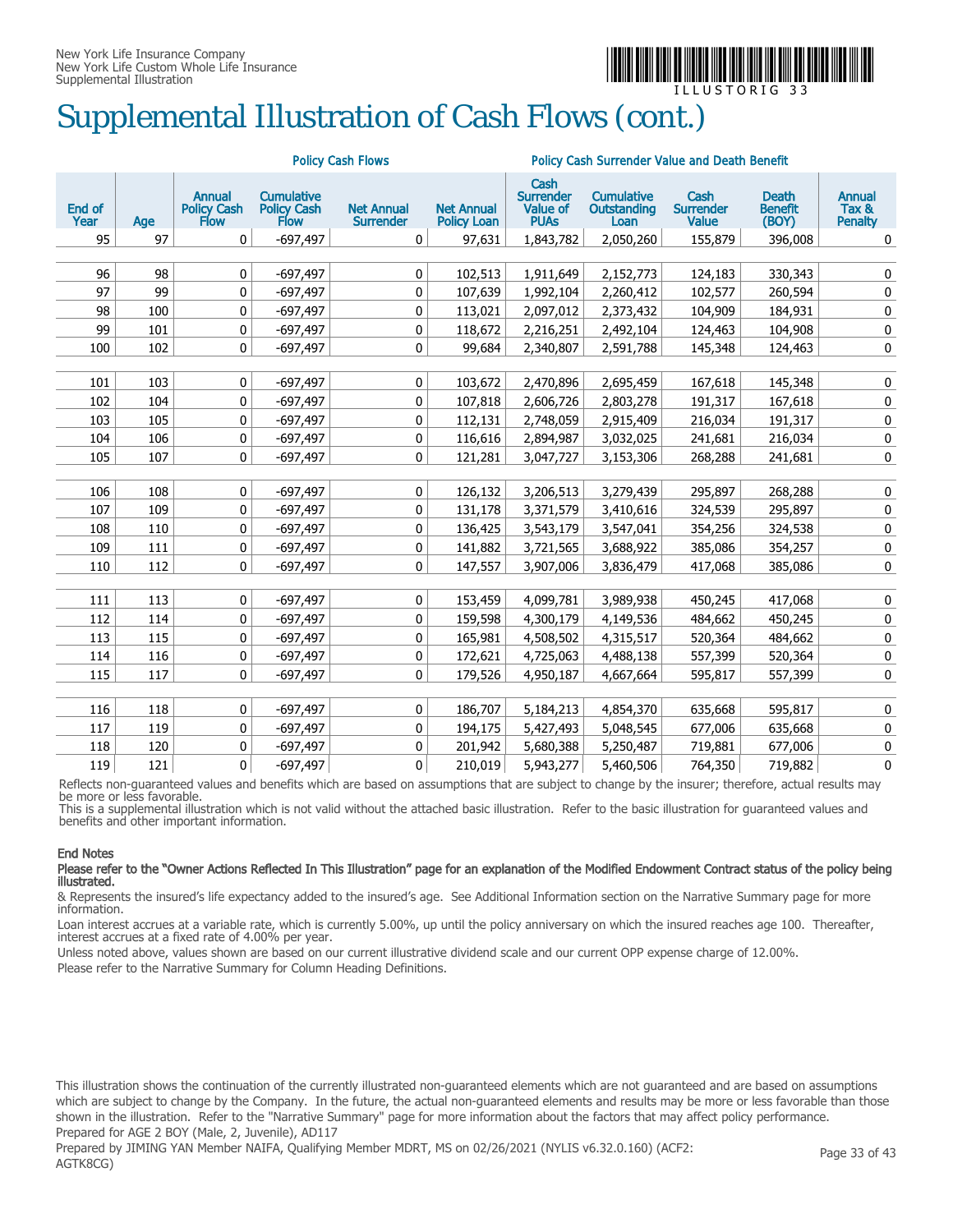## Variable Loan Interest Rate Effect on Policy Performance

#### Base Policy Face Amount: \$500,000 **Premium Mode:** Check-O-Matic Initial Death Benefit Amount: \$500,000 Dividend Option: Paid-Up Additions Premium Paying Period: 20 years

When you take a policy loan, your policy's cash value and death benefit are impacted by the size of the loan and the loan interest rate. It is important for you to be aware that your policy has a variable loan interest rate that can increase or decrease over time, and that different rates can affect your policy's performance.

The ledger below shows the same withdrawals and policy loans demonstrated in the Supplemental Illustration of Cash Flows under three different loan interest rate scenarios: the current loan interest rate of 5.00% in all years; a rate of 7.00% in all years, and a rate of 9.00% in all years. For each scenario, the resulting policy values after the withdrawal and loan is made are shown in the "Cash Surrender Value" and "Death Benefit" columns. Each scenario assumes the current non-guaranteed dividend scale continues in all years.

While you are not required to repay a policy loan with out-of-pocket funds, doing so restores your policy's benefits and cash value. Please refer to the Narrative Summary pages of this illustration for important information about policy loans.

|                |                | Loan Interest Rate of 9.00%                        |                                   |                                         |                                      | Loan Interest Rate of 7.00%              |                                         | Loan Interest Rate of 5.00%          |                                          |                                         |
|----------------|----------------|----------------------------------------------------|-----------------------------------|-----------------------------------------|--------------------------------------|------------------------------------------|-----------------------------------------|--------------------------------------|------------------------------------------|-----------------------------------------|
| End of<br>Year | Age            | <b>Annual</b><br><b>Policy Cash</b><br><b>Flow</b> | Cash<br><b>Surrender</b><br>Value | <b>Death</b><br><b>Benefit</b><br>(BOY) | <b>Annual</b><br>Policy Cash<br>Flow | Cash<br><b>Surrender</b><br><b>Value</b> | <b>Death</b><br><b>Benefit</b><br>(BOY) | <b>Annual</b><br>Policy Cash<br>Flow | Cash<br><b>Surrender</b><br><b>Value</b> | <b>Death</b><br><b>Benefit</b><br>(BOY) |
| 1              | 3              | 4,091                                              | 0                                 | 500,000                                 | 4,091                                | 0                                        | 500,000                                 | 4,091                                | 0                                        | 500,000                                 |
| $\overline{2}$ | 4              | 4,091                                              | 15                                | 500,000                                 | 4,091                                | 15                                       | 500,000                                 | 4,091                                | 15                                       | 500,000                                 |
| 3              | 5              | 4,091                                              | 541                               | 500,233                                 | 4,091                                | 541                                      | 500,233                                 | 4,091                                | 541                                      | 500,233                                 |
| 4              | 6              | 4,091                                              | 3,053                             | 500,610                                 | 4,091                                | 3,053                                    | 500,610                                 | 4,091                                | 3,053                                    | 500,610                                 |
| 5              | $\overline{7}$ | 4,091                                              | 6,492                             | 501,193                                 | 4,091                                | 6,492                                    | 501,193                                 | 4,091                                | 6,492                                    | 501,193                                 |
|                |                |                                                    |                                   |                                         |                                      |                                          |                                         |                                      |                                          |                                         |
| 6              | 8              | 4,091                                              | 10,199                            | 503,356                                 | 4,091                                | 10,199                                   | 503,356                                 | 4,091                                | 10,199                                   | 503,356                                 |
| 7              | 9              | 4,091                                              | 14,202                            | 507,267                                 | 4,091                                | 14,202                                   | 507,267                                 | 4,091                                | 14,202                                   | 507,267                                 |
| 8              | 10             | 4,091                                              | 18,525                            | 513,199                                 | 4,091                                | 18,525                                   | 513,199                                 | 4,091                                | 18,525                                   | 513,199                                 |
| 9              | 11             | 4,091                                              | 23,167                            | 521,084                                 | 4,091                                | 23,167                                   | 521,084                                 | 4,091                                | 23,167                                   | 521,084                                 |
| 10             | 12             | 4,091                                              | 27,989                            | 530,675                                 | 4,091                                | 27,989                                   | 530,675                                 | 4,091                                | 27,989                                   | 530,675                                 |
|                |                |                                                    |                                   |                                         |                                      |                                          |                                         |                                      |                                          |                                         |
| 11             | 13             | 4,091                                              | 32,393                            | 540,030                                 | 4,091                                | 32,393                                   | 540,030                                 | 4,091                                | 32,393                                   | 540,030                                 |
| 12             | 14             | 4,091                                              | 37,167                            | 550,819                                 | 4,091                                | 37,167                                   | 550,819                                 | 4,091                                | 37,167                                   | 550,819                                 |
| 13             | 15             | 4,091                                              | 42,319                            | 563,537                                 | 4,091                                | 42,319                                   | 563,537                                 | 4,091                                | 42,319                                   | 563,537                                 |
| 14             | 16             | 4,091                                              | 47,845                            | 578,134                                 | 4,091                                | 47,845                                   | 578,134                                 | 4,091                                | 47,845                                   | 578,134                                 |
| 15             | 17             | 4,091                                              | 53,799                            | 594,481                                 | 4,091                                | 53,799                                   | 594,481                                 | 4,091                                | 53,799                                   | 594,481                                 |
|                |                |                                                    |                                   |                                         |                                      |                                          |                                         |                                      |                                          |                                         |
| 16             | 18             | 4,091                                              | 60,033                            | 613,105                                 | 4,091                                | 60,033                                   | 613,105                                 | 4,091                                | 60,033                                   | 613,105                                 |
| 17             | 19             | 4,091                                              | 66,709                            | 632,581                                 | 4,091                                | 66,709                                   | 632,581                                 | 4,091                                | 66,709                                   | 632,581                                 |
| 18             | 20             | 4,091                                              | 73,789                            | 653,905                                 | 4,091                                | 73,789                                   | 653,905                                 | 4,091                                | 73,789                                   | 653,905                                 |
| 19             | 21             | 4,091                                              | 81,287                            | 676,034                                 | 4,091                                | 81,287                                   | 676,034                                 | 4,091                                | 81,287                                   | 676,034                                 |
| 20             | 22             | 4,091                                              | 89,564                            | 698,916                                 | 4,091                                | 89,564                                   | 698,916                                 | 4,091                                | 89,564                                   | 698,916                                 |
|                |                |                                                    |                                   |                                         |                                      |                                          |                                         |                                      |                                          |                                         |
| 21             | 23             | 0                                                  | 95,825                            | 725,158                                 | 0                                    | 95,825                                   | 725,158                                 | 0                                    | 95,825                                   | 725,158                                 |
| 22             | 24             | 0                                                  | 102,369                           | 751,042                                 | 0                                    | 102,369                                  | 751,042                                 | 0                                    | 102,369                                  | 751,042                                 |
| 23             | 25             | 0                                                  | 109,200                           | 776,584                                 | 0                                    | 109,200                                  | 776,584                                 | 0                                    | 109,200                                  | 776,584                                 |
| 24             | 26             | 0                                                  | 116,332                           | 801,822                                 | $\mathbf 0$                          | 116,332                                  | 801,822                                 | 0                                    | 116,332                                  | 801,822                                 |

Reflects non-guaranteed values and benefits which are based on assumptions that are subject to change by the insurer; therefore, actual results may be more or less favorable.

This is a supplemental illustration which is not valid without the attached basic illustration. Refer to the basic illustration for guaranteed values and benefits and other important information.

#### Please see the End Notes at the end of this ledger for important information.

This illustration shows the continuation of the currently illustrated non-guaranteed elements which are not guaranteed and are based on assumptions which are subject to change by the Company. In the future, the actual non-guaranteed elements and results may be more or less favorable than those shown in the illustration. Refer to the "Narrative Summary" page for more information about the factors that may affect policy performance. Prepared for AGE 2 BOY (Male, 2, Juvenile), AD117



I L L U S T O R I G 3 4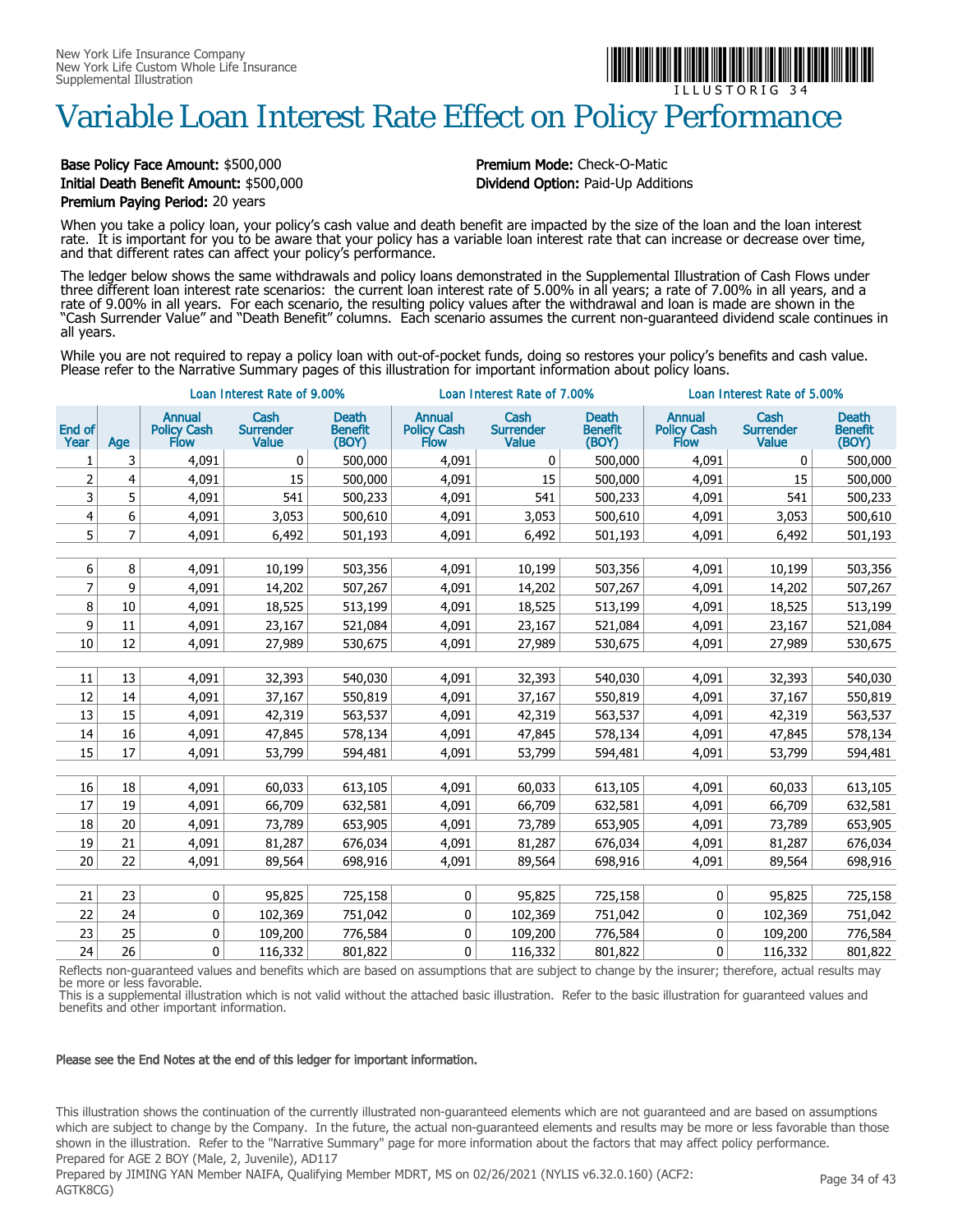

## Variable Loan Interest Rate Effect on Policy Performance (cont.)

|                |          | Loan Interest Rate of 9.00%   |                                          |                                         |                               | Loan Interest Rate of 7.00%              |                                  | Loan Interest Rate of 5.00%   |                                          |                                  |  |
|----------------|----------|-------------------------------|------------------------------------------|-----------------------------------------|-------------------------------|------------------------------------------|----------------------------------|-------------------------------|------------------------------------------|----------------------------------|--|
| End of<br>Year | Age      | Annual<br>Policy Cash<br>Flow | Cash<br><b>Surrender</b><br><b>Value</b> | <b>Death</b><br><b>Benefit</b><br>(BOY) | Annual<br>Policy Cash<br>Flow | Cash<br><b>Surrender</b><br><b>Value</b> | Death<br><b>Benefit</b><br>(BOY) | Annual<br>Policy Cash<br>Flow | Cash<br><b>Surrender</b><br><b>Value</b> | Death<br><b>Benefit</b><br>(BOY) |  |
| 25             | 27       | 0                             | 123,801                                  | 826,751                                 | 0                             | 123,801                                  | 826,751                          | 0                             | 123,801                                  | 826,751                          |  |
|                |          |                               |                                          |                                         |                               |                                          |                                  |                               |                                          |                                  |  |
| 26<br>27       | 28<br>29 | 0<br>0                        | 131,634                                  | 851,332<br>875,518                      | 0<br>0                        | 131,634                                  | 851,332<br>875,518               | 0<br>0                        | 131,634                                  | 851,332                          |  |
| 28             | 30       | 0                             | 139,837<br>148,427                       | 899,329                                 | 0                             | 139,837<br>148,427                       | 899,329                          | $\mathbf 0$                   | 139,837<br>148,427                       | 875,518<br>899,329               |  |
| 29             | 31       | 0                             | 157,418                                  | 922,764                                 | 0                             | 157,418                                  | 922,764                          | 0                             | 157,418                                  | 922,764                          |  |
| 30             | 32       | 0                             | 166,805                                  | 945,849                                 | 0                             | 166,805                                  | 945,849                          | 0                             | 166,805                                  | 945,849                          |  |
|                |          |                               |                                          |                                         |                               |                                          |                                  |                               |                                          |                                  |  |
| 31             | 33       | 0                             | 176,607                                  | 968,668                                 | 0                             | 176,607                                  | 968,668                          | 0                             | 176,607                                  | 968,668                          |  |
| 32             | 34       | 0                             | 186,817                                  | 991,284                                 | 0                             | 186,817                                  | 991,284                          | 0                             | 186,817                                  | 991,284                          |  |
| 33             | 35       | 0                             | 197,459                                  | 1,013,711                               | 0                             | 197,459                                  | 1,013,711                        | 0                             | 197,459                                  | 1,013,711                        |  |
| 34             | 36       | 0                             | 208,551                                  | 1,035,988                               | $\pmb{0}$                     | 208,551                                  | 1,035,988                        | 0                             | 208,551                                  | 1,035,988                        |  |
| 35             | 37       | 0                             | 220,079                                  | 1,058,100                               | 0                             | 220,079                                  | 1,058,100                        | 0                             | 220,079                                  | 1,058,100                        |  |
|                |          |                               |                                          |                                         |                               |                                          |                                  |                               |                                          |                                  |  |
| 36             | 38       | 0                             | 232,097                                  | 1,080,143                               | 0                             | 232,097                                  | 1,080,143                        | 0                             | 232,097                                  | 1,080,143                        |  |
| 37             | 39       | 0                             | 244,614                                  | 1,102,127                               | 0                             | 244,614                                  | 1,102,127                        | $\mathbf 0$                   | 244,614                                  | 1,102,127                        |  |
| 38             | 40       | 0                             | 257,631                                  | 1,124,091                               | 0                             | 257,631                                  | 1,124,091                        | 0                             | 257,631                                  | 1,124,091                        |  |
| 39             | 41       | 0                             | 271,182                                  | 1,146,047                               | 0                             | 271,182                                  | 1,146,047                        | 0                             | 271,182                                  | 1,146,047                        |  |
| 40             | 42       | 0                             | 285,286                                  | 1,168,033                               | 0                             | 285,286                                  | 1,168,033                        | 0                             | 285,286                                  | 1,168,033                        |  |
| 41             | 43       | 0                             | 299,978                                  | 1,190,029                               | 0                             | 299,978                                  | 1,190,029                        | 0                             | 299,978                                  | 1,190,029                        |  |
| 42             | 44       | 0                             | 315,324                                  | 1,211,985                               | 0                             | 315,324                                  | 1,211,985                        | $\pmb{0}$                     | 315,324                                  | 1,211,985                        |  |
| 43             | 45       | 0                             | 331,376                                  | 1,233,759                               | 0                             | 331,376                                  | 1,233,759                        | 0                             | 331,376                                  | 1,233,759                        |  |
| 44             | 46       | 0                             | 348,185                                  | 1,255,499                               | 0                             | 348,185                                  | 1,255,499                        | 0                             | 348,185                                  | 1,255,499                        |  |
| 45             | 47       | 0                             | 365,829                                  | 1,277,323                               | 0                             | 365,829                                  | 1,277,323                        | 0                             | 365,829                                  | 1,277,323                        |  |
|                |          |                               |                                          |                                         |                               |                                          |                                  |                               |                                          |                                  |  |
| 46             | 48       | 0                             | 384,313                                  | 1,299,247                               | 0                             | 384,313                                  | 1,299,247                        | 0                             | 384,313                                  | 1,299,247                        |  |
| 47             | 49       | 0                             | 403,686                                  | 1,321,162                               | 0                             | 403,686                                  | 1,321,162                        | 0                             | 403,686                                  | 1,321,162                        |  |
| 48             | 50       | 0                             | 423,968                                  | 1,343,156                               | 0                             | 423,968                                  | 1,343,156                        | 0                             | 423,968                                  | 1,343,156                        |  |
| 49             | 51       | 0                             | 445,308                                  | 1,365,085                               | 0                             | 445,308                                  | 1,365,085                        | 0                             | 445,308                                  | 1,365,085                        |  |
| 50             | 52       | 0                             | 467,599                                  | 1,387,424                               | 0                             | 467,599                                  | 1,387,424                        | 0                             | 467,599                                  | 1,387,424                        |  |
|                |          |                               |                                          |                                         |                               |                                          |                                  |                               |                                          |                                  |  |
| 51             | 53       | 0                             | 490,890                                  | 1,409,832                               | 0                             | 490,890                                  | 1,409,832                        | 0                             | 490,890                                  | 1,409,832                        |  |
| 52             | 54       | 0                             | 515,215                                  | 1,432,376                               | 0                             | 515,215                                  | 1,432,376                        | 0                             | 515,215                                  | 1,432,376                        |  |
| 53             | 55       | 0                             | 540,603                                  | 1,455,041                               | 0                             | 540,603                                  | 1,455,041                        | 0                             | 540,603                                  | 1,455,041                        |  |
| 54             | 56       | 0                             | 567,085                                  | 1,477,865                               | 0                             | 567,085                                  | 1,477,865                        | 0                             | 567,085                                  | 1,477,865                        |  |
| 55             | 57       | 0                             | 594,675                                  | 1,500,860                               | 0                             | 594,675                                  | 1,500,860                        | 0                             | 594,675                                  | 1,500,860                        |  |
| 56             | 58       | $\mathbf{0}$                  | 623,402                                  | 1,524,065                               | 0                             | 623,402                                  | 1,524,065                        | $\mathbf{0}$                  | 623,402                                  | 1,524,065                        |  |

Reflects non-guaranteed values and benefits which are based on assumptions that are subject to change by the insurer; therefore, actual results may be more or less favorable.

This is a supplemental illustration which is not valid without the attached basic illustration. Refer to the basic illustration for guaranteed values and benefits and other important information.

#### Please see the End Notes at the end of this ledger for important information.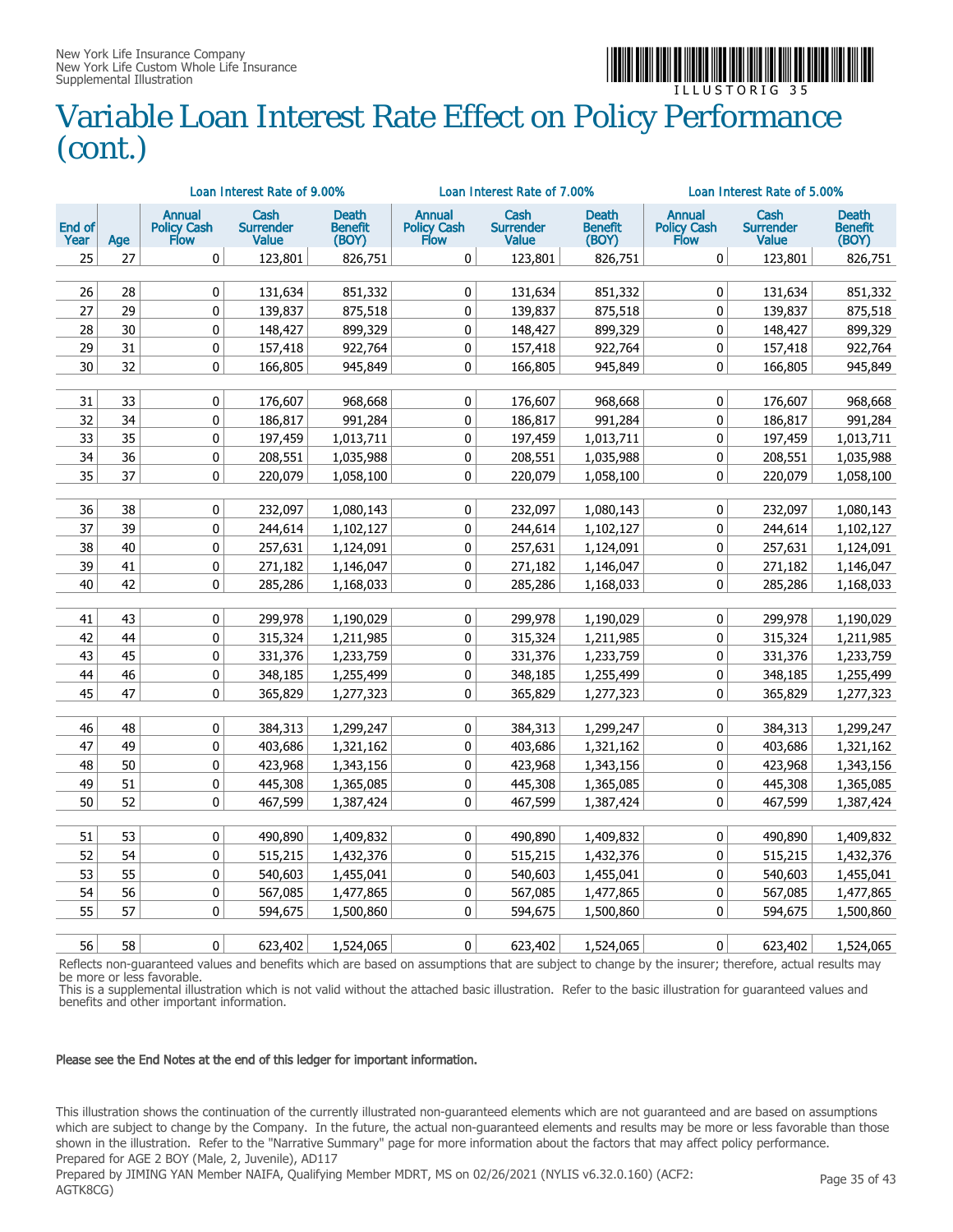

## Variable Loan Interest Rate Effect on Policy Performance (cont.)

|                |     | Loan Interest Rate of 9.00%          |                                          |                                  |                                      | Loan Interest Rate of 7.00%              |                                  | Loan Interest Rate of 5.00%   |                                          |                                         |  |
|----------------|-----|--------------------------------------|------------------------------------------|----------------------------------|--------------------------------------|------------------------------------------|----------------------------------|-------------------------------|------------------------------------------|-----------------------------------------|--|
| End of<br>Year | Age | <b>Annual</b><br>Policy Cash<br>Flow | Cash<br><b>Surrender</b><br><b>Value</b> | Death<br><b>Benefit</b><br>(BOY) | <b>Annual</b><br>Policy Cash<br>Flow | Cash<br><b>Surrender</b><br><b>Value</b> | Death<br><b>Benefit</b><br>(BOY) | Annual<br>Policy Cash<br>Flow | Cash<br><b>Surrender</b><br><b>Value</b> | <b>Death</b><br><b>Benefit</b><br>(BOY) |  |
| 57             | 59  | $\mathbf 0$                          | 653,311                                  | 1,547,517                        | 0                                    | 653,311                                  | 1,547,517                        | $\mathbf 0$                   | 653,311                                  | 1,547,517                               |  |
| 58             | 60  | $\bf{0}$                             | 684,417                                  | 1,571,214                        | 0                                    | 684,417                                  | 1,571,214                        | 0                             | 684,417                                  | 1,571,214                               |  |
| 59             | 61  | $\mathbf{0}$                         | 716,759                                  | 1,595,230                        | $\mathbf 0$                          | 716,759                                  | 1,595,230                        | $\mathbf 0$                   | 716,759                                  | 1,595,230                               |  |
| 60             | 62  | 0                                    | 750,338                                  | 1,619,612                        | 0                                    | 750,338                                  | 1,619,612                        | 0                             | 750,338                                  | 1,619,612                               |  |
|                |     |                                      |                                          |                                  |                                      |                                          |                                  |                               |                                          |                                         |  |
| 61             | 63  | 0                                    | 785,166                                  | 1,644,396                        | 0                                    | 785,166                                  | 1,644,396                        | 0                             | 785,166                                  | 1,644,396                               |  |
| 62             | 64  | 0                                    | 821,267                                  | 1,669,606                        | 0                                    | 821,267                                  | 1,669,606                        | 0                             | 821,267                                  | 1,669,606                               |  |
| 63             | 65  | $-38,965$                            | 818,020                                  | 1,614,858                        | $-38,965$                            | 818,020                                  | 1,614,858                        | $-38,965$                     | 818,020                                  | 1,614,858                               |  |
| 64             | 66  | $-38,965$                            | 814,346                                  | 1,561,826                        | $-38,965$                            | 814,346                                  | 1,561,826                        | $-38,965$                     | 814,346                                  | 1,561,826                               |  |
| 65             | 67  | $-38,965$                            | 808,556                                  | 1,543,631                        | $-38,965$                            | 809,258                                  | 1,543,631                        | $-38,965$                     | 809,959                                  | 1,543,631                               |  |
|                |     |                                      |                                          |                                  |                                      |                                          |                                  |                               |                                          |                                         |  |
| 66             | 68  | $-38,965$                            | 800,150                                  | 1,526,152                        | $-38,965$                            | 802,445                                  | 1,526,854                        | $-38,965$                     | 804,712                                  | 1,527,555                               |  |
| 67             | 69  | $-38,965$                            | 788,820                                  | 1,505,076                        | $-38,965$                            | 793,738                                  | 1,507,371                        | $-38,965$                     | 798,534                                  | 1,509,638                               |  |
| 68             | 70  | $-38,965$                            | 774,140                                  | 1,480,016                        | $-38,965$                            | 782,866                                  | 1,484,934                        | $-38,965$                     | 791,268                                  | 1,489,731                               |  |
| 69             | 71  | $-38,965$                            | 755,719                                  | 1,450,587                        | $-38,965$                            | 769,610                                  | 1,459,312                        | $-38,965$                     | 782,811                                  | 1,467,714                               |  |
| 70             | 72  | $-38,965$                            | 733,103                                  | 1,416,452                        | $-38,965$                            | 753,710                                  | 1,430,343                        | $-38,965$                     | 773,038                                  | 1,443,545                               |  |
|                |     |                                      |                                          |                                  |                                      |                                          |                                  |                               |                                          |                                         |  |
| 71             | 73  | $-38,965$                            | 705,774                                  | 1,377,319                        | $-38,965$                            | 734,863                                  | 1,397,926                        | $-38,965$                     | 761,785                                  | 1,417,253                               |  |
| 72             | 74  | $-38,965$                            | 673,168                                  | 1,332,777                        | $-38,965$                            | 712,747                                  | 1,361,866                        | $-38,965$                     | 748,885                                  | 1,388,788                               |  |
| 73             | 75  | $-38,965$                            | 634,655                                  | 1,282,403                        | $-38,965$                            | 686,996                                  | 1,321,981                        | $-38,965$                     | 734,143                                  | 1,358,119                               |  |
| 74             | 76  | $-38,965$                            | 589,588                                  | 1,225,611                        | $-38,965$                            | 657,265                                  | 1,277,952                        | $-38,965$                     | 717,394                                  | 1,325,099                               |  |
| 75             | 77  | $-38,965$                            | 537,028                                  | 1,161,719                        | $-38,965$                            | 622,943                                  | 1,229,395                        | $-38,965$                     | 698,226                                  | 1,289,524                               |  |
|                |     |                                      |                                          |                                  |                                      |                                          |                                  |                               |                                          |                                         |  |
| 76             | 78  | $-38,965$                            | 476,231                                  | 1,089,671                        | $-38,965$                            | 583,656                                  | 1,175,586                        | $-38,965$                     | 676,480                                  | 1,250,869                               |  |
| 77             | 79  | $-38,965$                            | 406,400                                  | 1,008,649                        | $-38,965$                            | 539,014                                  | 1,116,073                        | $-38,965$                     | 652,000                                  | 1,208,898                               |  |
| 78             | 80  | $-38,965$                            | 326,595                                  | 917,838                          | $-38,965$                            | 488,531                                  | 1,050,453                        | $-38,965$                     | 624,554                                  | 1,163,439                               |  |
| 79             | 81& | $-38,965$                            | 235,819                                  | 816,391                          | $-38,965$                            | 431,713                                  | 978,327                          | $-38,965$                     | 593,920                                  | 1,114,350                               |  |
| 80             | 82  | $-38,965$                            | 132,943                                  | 703,385                          | $-38,965$                            | 367,986                                  | 899,279                          | $-38,965$                     | 559,823                                  | 1,061,486                               |  |
|                |     |                                      |                                          |                                  |                                      |                                          |                                  |                               |                                          |                                         |  |
| 81             | 83  | $-14,247$                            | 43,777                                   | 602,551                          | $-38,965$                            | 296,835                                  | 812,875                          | $-38,965$                     | 522,068                                  | 1,004,711                               |  |
| 82             | 84  | 79,311                               | 44,260                                   | 583,833                          | $-38,965$                            | 217,423                                  | 718,615                          | $-38,965$                     | 480,168                                  | 943,848                                 |  |
| 83             | 85  | 83,281                               | 44,659                                   | 565,178                          | 0                                    | 170,719                                  | 655,060                          | 0                             | 474,690                                  | 917,806                                 |  |
| 84             | 86  | 87,399                               | 44,926                                   | 546,790                          | 0                                    | 117,120                                  | 585,450                          | 0                             | 466,344                                  | 889,420                                 |  |
| 85             | 87  | 91,695                               | 45,074                                   | 528,919                          | 0                                    | 55,976                                   | 509,418                          | 0                             | 454,819                                  | 858,641                                 |  |
| 86             | 88  | 96,132                               | 45,123                                   |                                  | 54,665                               | 45,123                                   | 481,240                          | 0                             | 439,826                                  | 825,418                                 |  |
|                |     |                                      |                                          | 511,805                          |                                      |                                          |                                  | 0                             |                                          |                                         |  |
| 87             | 89  | 100,682                              | 45,040                                   | 495,667                          | 69,248                               | 45,040                                   | 464,233                          |                               | 421,031                                  | 789,688                                 |  |
| 88             | 90  | 105,300                              | 45,022                                   | 480,680                          | 73,005                               | 45,022                                   | 448,385                          | 0                             | 398,358                                  | 751,372                                 |  |
| 89             | 91  | 109,796                              | 45,044                                   | 466,799                          | 76,647                               | 45,044                                   | 433,650                          | 0                             | 371,701                                  | 710,339                                 |  |

Reflects non-guaranteed values and benefits which are based on assumptions that are subject to change by the insurer; therefore, actual results may be more or less favorable.

This is a supplemental illustration which is not valid without the attached basic illustration. Refer to the basic illustration for guaranteed values and benefits and other important information.

#### Please see the End Notes at the end of this ledger for important information.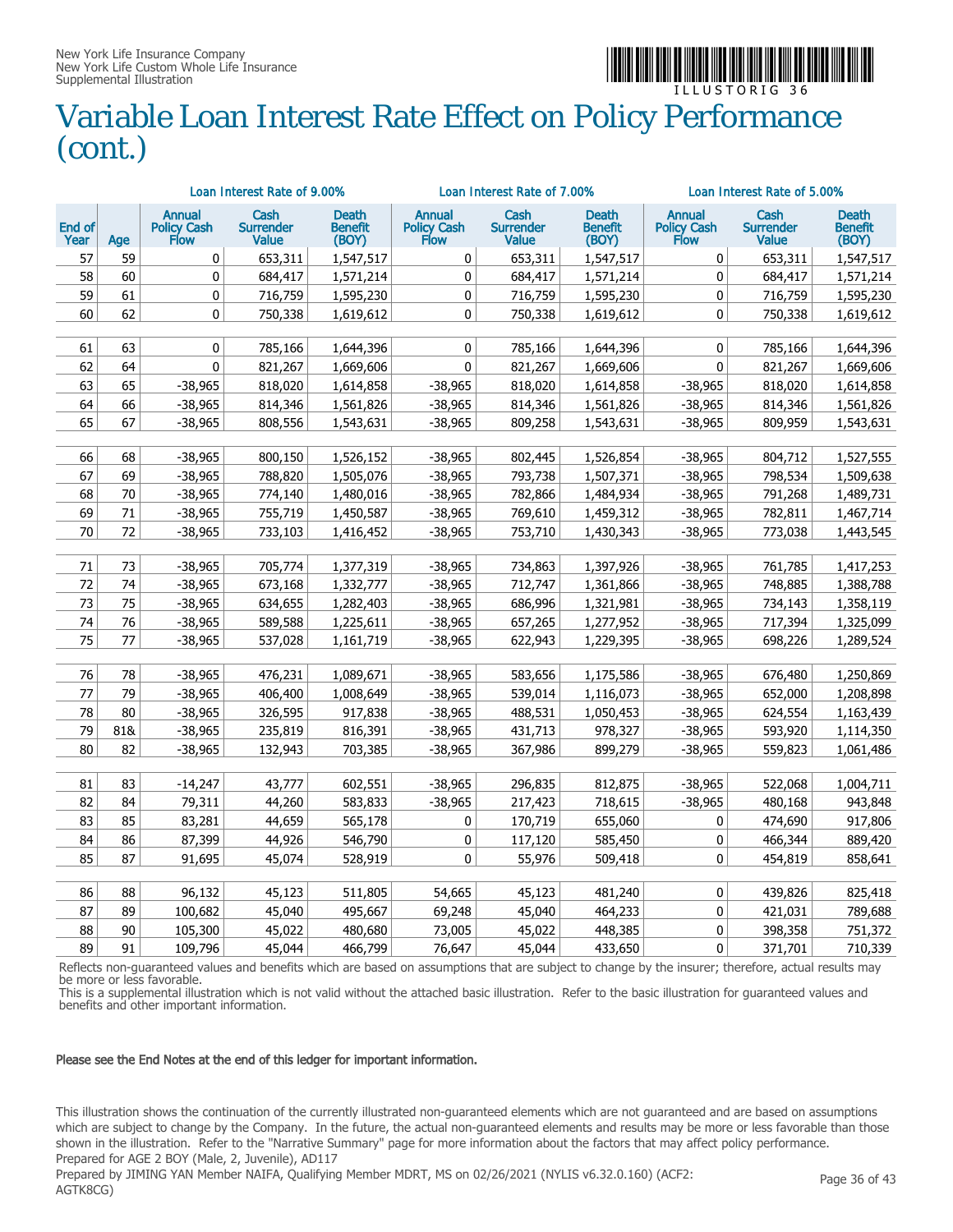

## Variable Loan Interest Rate Effect on Policy Performance (cont.)

|                |     | Loan Interest Rate of 9.00%                        |                                   |                                         |                                      | Loan Interest Rate of 7.00%       |                                         | Loan Interest Rate of 5.00%          |                                                 |                                         |
|----------------|-----|----------------------------------------------------|-----------------------------------|-----------------------------------------|--------------------------------------|-----------------------------------|-----------------------------------------|--------------------------------------|-------------------------------------------------|-----------------------------------------|
| End of<br>Year | Age | <b>Annual</b><br><b>Policy Cash</b><br><b>Flow</b> | Cash<br><b>Surrender</b><br>Value | <b>Death</b><br><b>Benefit</b><br>(BOY) | <b>Annual</b><br>Policy Cash<br>Flow | Cash<br><b>Surrender</b><br>Value | <b>Death</b><br><b>Benefit</b><br>(BOY) | <b>Annual</b><br>Policy Cash<br>Flow | <b>Cash</b><br><b>Surrender</b><br><b>Value</b> | <b>Death</b><br><b>Benefit</b><br>(BOY) |
| 90             | 92  | 114,151                                            | 45,281                            | 453,916                                 | 80,152                               | 45,281                            | 419,917                                 | 0                                    | 341,170                                         | 666,422                                 |
|                |     |                                                    |                                   |                                         |                                      |                                   |                                         |                                      |                                                 |                                         |
| 91             | 93  | 118,167                                            | 45,923                            | 441,686                                 | 83,317                               | 45,923                            | 406,836                                 | 0                                    | 307,110                                         | 619,408                                 |
| 92             | 94  | 121,663                                            | 47,347                            | 429,543                                 | 85,950                               | 47,347                            | 393,831                                 | 0                                    | 270,272                                         | 569,067                                 |
| 93             | 95  | 124,234                                            | 49,560                            | 416,682                                 | 87,629                               | 49,560                            | 380,078                                 | 0                                    | 231,520                                         | 515,374                                 |
| 94             | 96  | 125,819                                            | 53,571                            | 401,618                                 | 88,272                               | 53,571                            | 364,071                                 | 0                                    | 192,870                                         | 457,758                                 |
| 95             | 97  | 125,779                                            | 59,133                            | 382,488                                 | 87,203                               | 59,133                            | 343,913                                 | 0                                    | 155,879                                         | 396,008                                 |
| 96             | 98  | 124,082                                            | 67,867                            | 357,678                                 | 84,354                               | 67,867                            | 317,950                                 | 0                                    | 124,183                                         | 330,343                                 |
| 97             | 99  | 118,971                                            | 80,455                            | 323,250                                 | 77,891                               | 80,455                            | 282,170                                 | 0                                    | 102,577                                         | 260,594                                 |
| 98             | 100 | 109,220                                            | 104,908                           | 272,029                                 | 66,485                               | 104,908                           | 229,294                                 | 0                                    | 104,909                                         | 184,931                                 |
| 99             | 101 | 0                                                  | 124,463                           | 104,908                                 | 0                                    | 124,463                           | 104,908                                 | $\pmb{0}$                            | 124,463                                         | 104,908                                 |
| 100            | 102 | 0                                                  | 145,347                           | 124,463                                 | 0                                    | 145,347                           | 124,463                                 | 0                                    | 145,348                                         | 124,463                                 |
|                |     |                                                    |                                   |                                         |                                      |                                   |                                         |                                      |                                                 |                                         |
| 101            | 103 | 0                                                  | 167,617                           | 145,347                                 | 0                                    | 167,617                           | 145,347                                 | 0                                    | 167,618                                         | 145,348                                 |
| 102            | 104 | 0                                                  | 191,316                           | 167,618                                 | 0                                    | 191,316                           | 167,618                                 | 0                                    | 191,317                                         | 167,618                                 |
| 103            | 105 | 0                                                  | 216,033                           | 191,317                                 | 0                                    | 216,033                           | 191,317                                 | 0                                    | 216,034                                         | 191,317                                 |
| 104            | 106 | 0                                                  | 241,680                           | 216,033                                 | 0                                    | 241,680                           | 216,033                                 | 0                                    | 241,681                                         | 216,034                                 |
| 105            | 107 | 0                                                  | 268,288                           | 241,680                                 | 0                                    | 268,288                           | 241,680                                 | 0                                    | 268,288                                         | 241,681                                 |
|                |     |                                                    |                                   |                                         |                                      |                                   |                                         |                                      |                                                 |                                         |
| 106            | 108 | 0                                                  | 295,897                           | 268,288                                 | 0                                    | 295,897                           | 268,288                                 | 0                                    | 295,897                                         | 268,288                                 |
| 107            | 109 | 0                                                  | 324,538                           | 295,896                                 | 0                                    | 324,538                           | 295,896                                 | 0                                    | 324,539                                         | 295,897                                 |
| 108            | 110 | 0                                                  | 354,256                           | 324,538                                 | 0                                    | 354,256                           | 324,538                                 | 0                                    | 354,256                                         | 324,538                                 |
| 109            | 111 | 0                                                  | 385,086                           | 354,256                                 | 0                                    | 385,086                           | 354,256                                 | 0                                    | 385,086                                         | 354,257                                 |
| 110            | 112 | 0                                                  | 417,067                           | 385,085                                 | 0                                    | 417,067                           | 385,085                                 | 0                                    | 417,068                                         | 385,086                                 |
|                |     |                                                    |                                   |                                         |                                      |                                   |                                         |                                      |                                                 |                                         |
| 111            | 113 | 0                                                  | 450,244                           | 417,067                                 | 0                                    | 450,244                           | 417,067                                 | 0                                    | 450,245                                         | 417,068                                 |
| 112            | 114 | 0                                                  | 484,661                           | 450,244                                 | 0                                    | 484,661                           | 450,244                                 | 0                                    | 484,662                                         | 450,245                                 |
| 113            | 115 | 0                                                  | 520,363                           | 484,661                                 | 0                                    | 520,363                           | 484,661                                 | 0                                    | 520,364                                         | 484,662                                 |
| 114            | 116 | 0                                                  | 557,399                           | 520,363                                 | 0                                    | 557,399                           | 520,363                                 | 0                                    | 557,399                                         | 520,364                                 |
| 115            | 117 | 0                                                  | 595,817                           | 557,399                                 | 0                                    | 595,817                           | 557,399                                 | 0                                    | 595,817                                         | 557,399                                 |
| 116            | 118 | 0                                                  | 635,668                           | 595,816                                 | 0                                    | 635,668                           | 595,816                                 | 0                                    | 635,668                                         | 595,817                                 |
| 117            | 119 | 0                                                  | 677,006                           | 635,667                                 | 0                                    | 677,006                           | 635,667                                 | 0                                    | 677,006                                         | 635,668                                 |
| 118            | 120 | 0                                                  | 719,880                           | 677,005                                 | 0                                    | 719,880                           | 677,005                                 | 0                                    | 719,881                                         | 677,006                                 |
| 119            | 121 | 0                                                  | 764,350                           | 719,881                                 | $\mathbf{0}$                         | 764,350                           | 719,881                                 | $\mathbf{0}$                         | 764,350                                         | 719,882                                 |

Reflects non-guaranteed values and benefits which are based on assumptions that are subject to change by the insurer; therefore, actual results may be more or less favorable.

This is a supplemental illustration which is not valid without the attached basic illustration. Refer to the basic illustration for guaranteed values and benefits and other important information.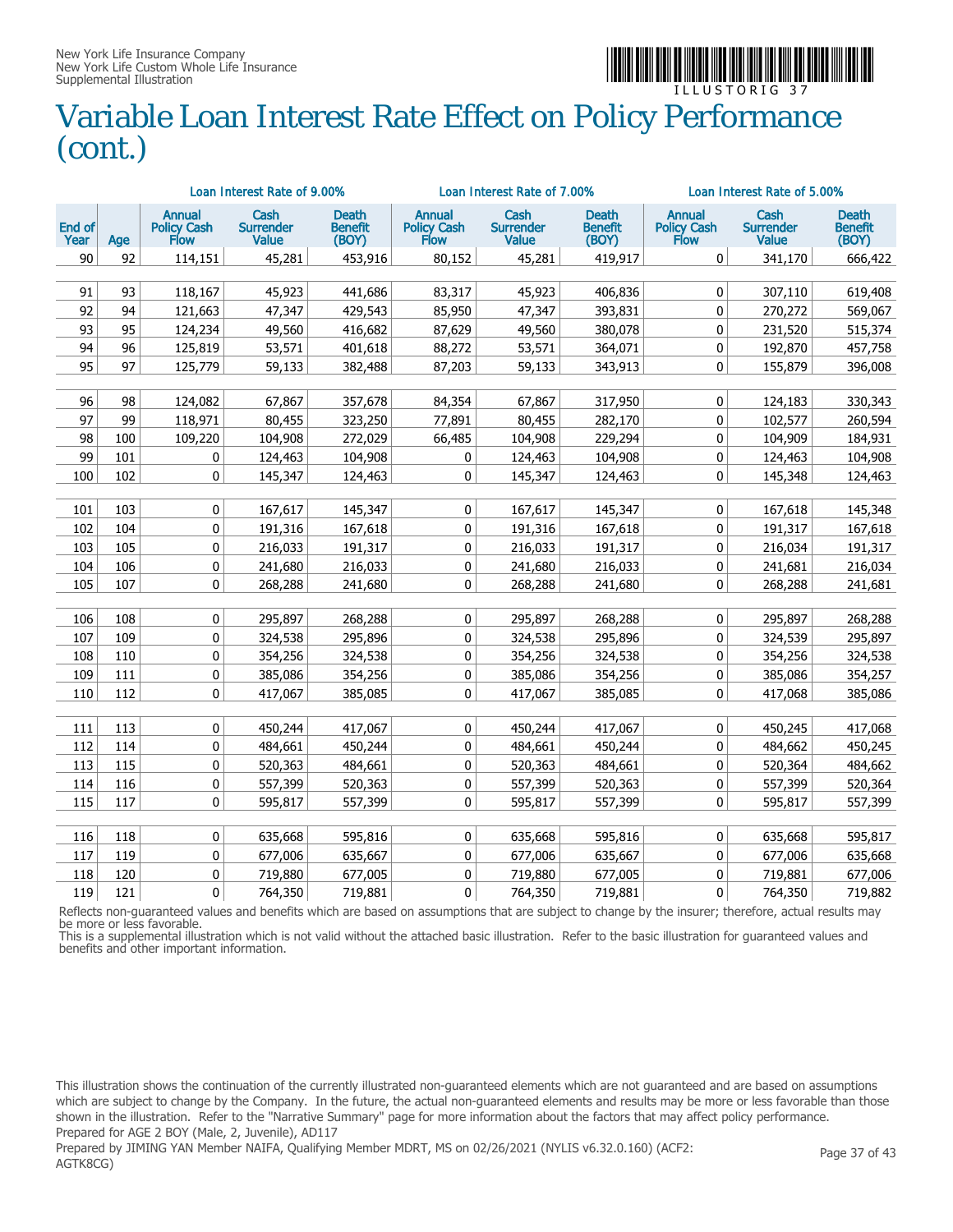

#### I L L U S T O R I G 3 8 Variable Loan Interest Rate Effect on Policy Performance (cont.)

#### End Notes

#### Please refer to the "Owner Actions Reflected In This Illustration" page for an explanation of the Modified Endowment Contract status of the policy being illustrated.

& Represents the insured's life expectancy added to the insured's age. See Additional Information section on the Narrative Summary page for more information.

Loan interest accrues at the variable rates shown in the ledger up until the policy anniversary on which the insured reaches age 100. Thereafter, interest accrues at a fixed rate of 4.00% per year.

Unless noted above, values shown are based on our current illustrative dividend scale and our current OPP expense charge of 12.00%. Please refer to the Narrative Summary for Column Heading Definitions.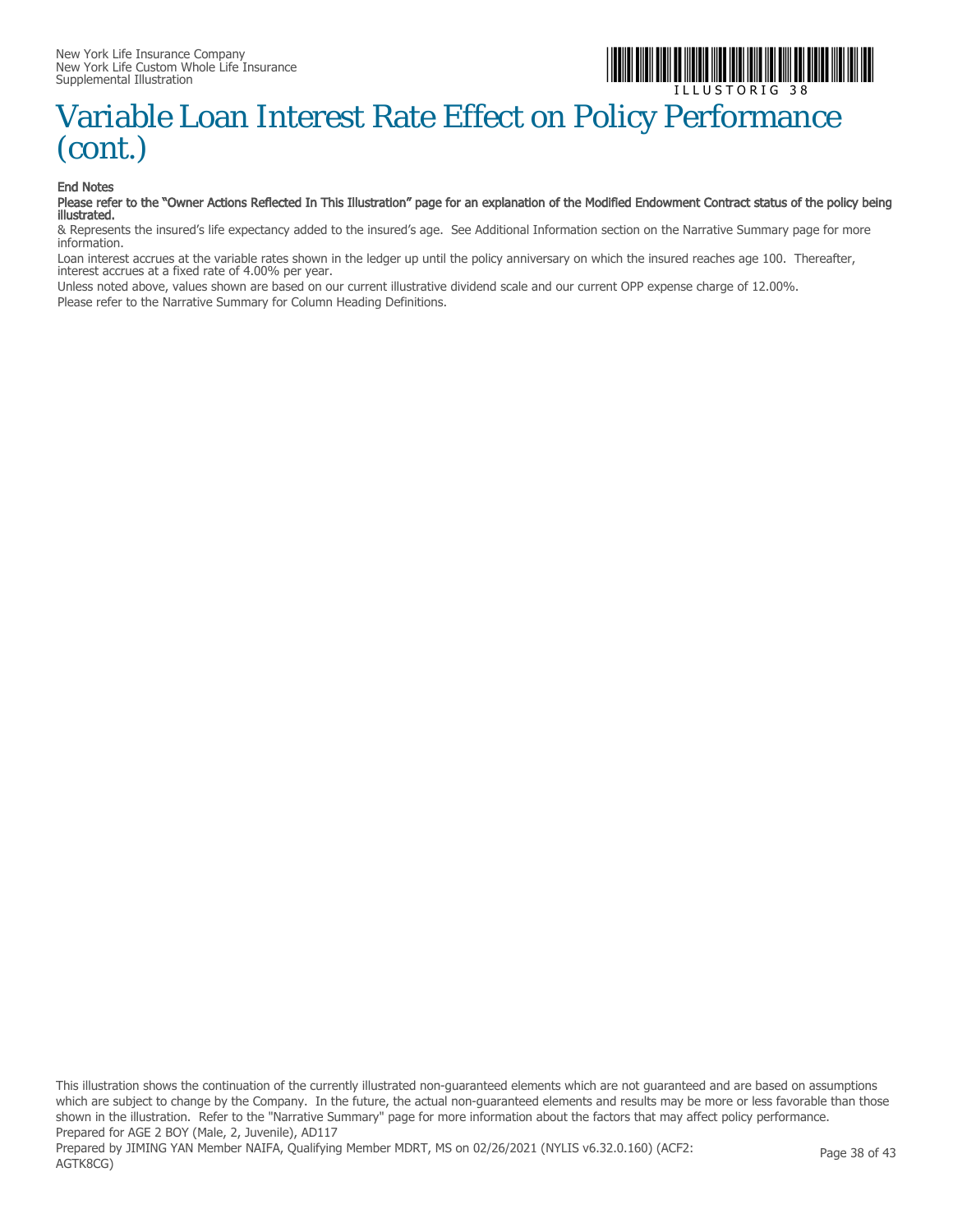

### Internal Rate of Return Summary (Including Year by Year Internal Rates of Return)

Base Policy Face Amount: \$500,000 **Premium Mode: Check-O-Matic** Initial Death Benefit Amount: \$500,000 Dividend Option: Paid-Up Additions Premium Paying Period: 20 years

Life insurance policies provide immediate death benefit protection and long term tax deferred cash value accumulation. The **Cumulative Internal Rate of Return** (IRR) is an important way to measure your Custom Whole Life policy's performance. It is equivalent to the interest rate at which the illustrated Annual Policy Cash Flow would have to be invested outside the policy (ignoring taxes) to arrive at the cash value or death benefit of the policy when non-guaranteed dividends are factored in. The Cumulative IRR is compounded annually.

The Year by Year Internal Rate of Return is the individual return earned within each individual policy year. Each annual return is equivalent to the interest rate at which the cash value at the beginning of the policy year, plus the Policy Cash Flow for that policy year, would have to be invested outside the policy (ignoring taxes) to arrive at the cash value at the end of that policy year.

For both the Cumulative and Year by Year IRR measures, all payments are assumed to be paid at the beginning of each policy year.

|                |                |                                          |                                | <b>Policy Values</b>                                            | <b>Internal Rates of Return</b> |                                                            |                                                            |                                                                     |
|----------------|----------------|------------------------------------------|--------------------------------|-----------------------------------------------------------------|---------------------------------|------------------------------------------------------------|------------------------------------------------------------|---------------------------------------------------------------------|
| End of<br>Year | Age            | <b>Annual Policy</b><br><b>Cash Flow</b> | <b>Cash Surrender</b><br>Value | <b>Annual Cash</b><br><b>Surrender Value</b><br><b>Increase</b> | <b>Death Benefit</b><br>(BOY)   | <b>Cumulative IRR</b><br>on Cash<br><b>Surrender Value</b> | <b>Cumulative</b><br><b>IRR on Death</b><br><b>Benefit</b> | <b>Year by Year</b><br><b>IRR on Cash</b><br><b>Surrender Value</b> |
| 1              | 3              | 4,091                                    | 0                              | $\mathbf 0$                                                     | 500,000                         | $-100.00\%$                                                | 12,123.27%                                                 | $-100.00\%$                                                         |
| 2              | 4              | 4,091                                    | 15                             | 15                                                              | 500,000                         | $-99.63%$                                                  | 956.72%                                                    | -99.63%                                                             |
| 3              | 5              | 4,091                                    | 541                            | 526                                                             | 500,233                         | $-88.31%$                                                  | 358.90%                                                    | $-86.83%$                                                           |
| 4              | 6              | 4,091                                    | 3,053                          | 2,512                                                           | 500,610                         | $-56.36%$                                                  | 201.66%                                                    | $-34.08%$                                                           |
| 5              | $\overline{7}$ | 4,091                                    | 6,492                          | 3,439                                                           | 501,193                         | $-36.00%$                                                  | 134.78%                                                    | $-9.12%$                                                            |
|                |                |                                          |                                |                                                                 |                                 |                                                            |                                                            |                                                                     |
| 6              | 8              | 4,091                                    | 10,199                         | 3,707                                                           | 503,356                         | $-24.69%$                                                  | 99.07%                                                     | $-3.62%$                                                            |
| 7              | 9              | 4,091                                    | 14,202                         | 4,003                                                           | 507,267                         | $-17.62%$                                                  | 77.29%                                                     | $-0.61%$                                                            |
| 8              | 10             | 4,091                                    | 18,525                         | 4,323                                                           | 513,199                         | $-12.83%$                                                  | 62.83%                                                     | 1.27%                                                               |
| 9              | 11             | 4,091                                    | 23,167                         | 4,642                                                           | 521,084                         | $-9.44%$                                                   | 52.62%                                                     | 2.44%                                                               |
| 10             | 12             | 4,091                                    | 27,989                         | 4,822                                                           | 530,675                         | $-7.04%$                                                   | 45.08%                                                     | 2.68%                                                               |
|                |                |                                          |                                |                                                                 |                                 |                                                            |                                                            |                                                                     |
| 11             | 13             | 4,091                                    | 32,393                         | 4,404                                                           | 540,030                         | $-5.59%$                                                   | 39.27%                                                     | 0.98%                                                               |
| 12             | 14             | 4,091                                    | 37,167                         | 4,774                                                           | 550,819                         | $-4.36%$                                                   | 34.70%                                                     | 1.87%                                                               |
| 13             | 15             | 4,091                                    | 42,319                         | 5,152                                                           | 563,537                         | $-3.32%$                                                   | 31.06%                                                     | 2.57%                                                               |
| 14             | 16             | 4,091                                    | 47,845                         | 5,526                                                           | 578,134                         | $-2.43%$                                                   | 28.09%                                                     | 3.09%                                                               |
| 15             | 17             | 4,091                                    | 53,799                         | 5,954                                                           | 594,481                         | $-1.66%$                                                   | 25.63%                                                     | 3.59%                                                               |
|                |                |                                          |                                |                                                                 |                                 |                                                            |                                                            |                                                                     |
| 16             | 18             | 4,091                                    | 60,033                         | 6,235                                                           | 613,105                         | $-1.02%$                                                   | 23.58%                                                     | 3.70%                                                               |
| 17             | 19             | 4.091                                    | 66,709                         | 6,675                                                           | 632,581                         | $-0.46%$                                                   | 21.83%                                                     | 4.03%                                                               |
| 18             | 20             | 4,091                                    | 73,789                         | 7,081                                                           | 653,905                         | 0.02%                                                      | 20.34%                                                     | 4.22%                                                               |
| 19             | 21             | 4,091                                    | 81,287                         | 7,498                                                           | 676,034                         | 0.45%                                                      | 19.04%                                                     | 4.38%                                                               |
| 20             | 22             | 4,091                                    | 89,564                         | 8,277                                                           | 698,916                         | 0.85%                                                      | 17.90%                                                     | 4.90%                                                               |
|                |                |                                          |                                |                                                                 |                                 |                                                            |                                                            |                                                                     |
| 21             | 23             | 0                                        | 95,825                         | 6,261                                                           | 725,158                         | 1.36%                                                      | 16.97%                                                     | 6.99%                                                               |
| 22             | 24             | 0                                        | 102,369                        | 6,544                                                           | 751,042                         | 1.77%                                                      | 16.13%                                                     | 6.83%                                                               |

Reflects non-guaranteed values and benefits which are based on assumptions that are subject to change by the insurer; therefore, actual results may be more or less favorable.

This is a supplemental illustration which is not valid without the attached basic illustration. Refer to the basic illustration for guaranteed values and benefits and other important information.

#### Please see the End Notes at the end of this ledger for important information.

This illustration shows the continuation of the currently illustrated non-guaranteed elements which are not guaranteed and are based on assumptions which are subject to change by the Company. In the future, the actual non-guaranteed elements and results may be more or less favorable than those shown in the illustration. Refer to the "Narrative Summary" page for more information about the factors that may affect policy performance. Prepared for AGE 2 BOY (Male, 2, Juvenile), AD117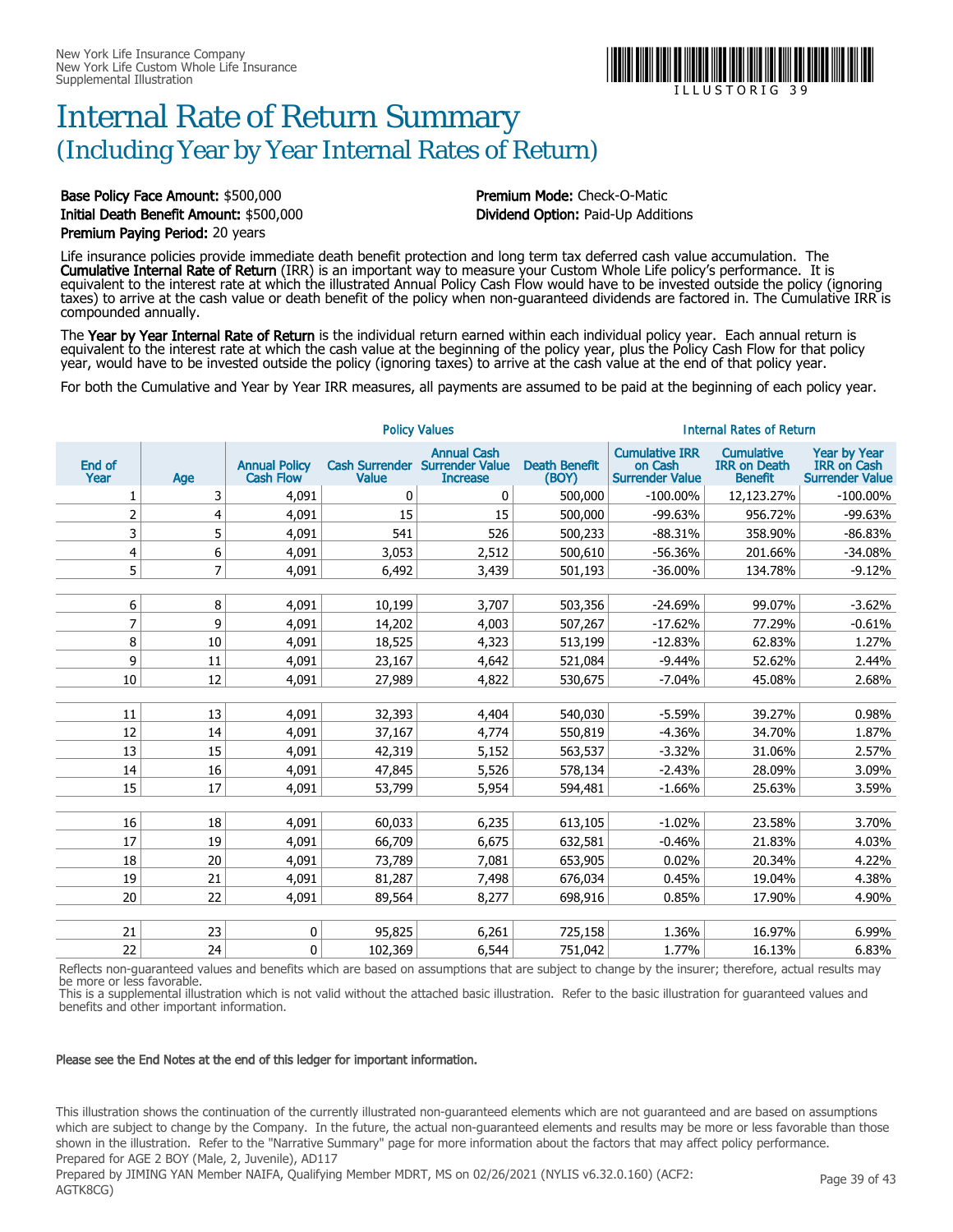

### Internal Rate of Return Summary (cont.) (Including Year by Year Internal Rates of Return)

|                |     | <b>Policy Values</b>                     |              |                                                                         | <b>Internal Rates of Return</b> |                                                            |                                                            |                                                                     |
|----------------|-----|------------------------------------------|--------------|-------------------------------------------------------------------------|---------------------------------|------------------------------------------------------------|------------------------------------------------------------|---------------------------------------------------------------------|
| End of<br>Year | Age | <b>Annual Policy</b><br><b>Cash Flow</b> | <b>Value</b> | <b>Annual Cash</b><br>Cash Surrender Surrender Value<br><b>Increase</b> | <b>Death Benefit</b><br>(BOY)   | <b>Cumulative IRR</b><br>on Cash<br><b>Surrender Value</b> | <b>Cumulative</b><br><b>IRR on Death</b><br><b>Benefit</b> | <b>Year by Year</b><br><b>IRR</b> on Cash<br><b>Surrender Value</b> |
| 23             | 25  | 0                                        | 109,200      | 6,831                                                                   | 776.584                         | 2.11%                                                      | 15.38%                                                     | 6.67%                                                               |
| 24             | 26  | 0                                        | 116,332      | 7,132                                                                   | 801,822                         | 2.39%                                                      | 14.69%                                                     | 6.53%                                                               |
| 25             | 27  | $\mathbf{0}$                             | 123,801      | 7,469                                                                   | 826,751                         | 2.63%                                                      | 14.07%                                                     | 6.42%                                                               |
|                |     |                                          |              |                                                                         |                                 |                                                            |                                                            |                                                                     |
| 26             | 28  | 0                                        | 131,634      | 7,833                                                                   | 851,332                         | 2.84%                                                      | 13.50%                                                     | 6.33%                                                               |
| 27             | 29  | $\pmb{0}$                                | 139,837      | 8,203                                                                   | 875,518                         | 3.02%                                                      | 12.97%                                                     | 6.23%                                                               |
| 28             | 30  | 0                                        | 148,427      | 8,590                                                                   | 899,329                         | 3.18%                                                      | 12.49%                                                     | 6.14%                                                               |
| 29             | 31  | 0                                        | 157,418      | 8,991                                                                   | 922,764                         | 3.32%                                                      | 12.04%                                                     | 6.06%                                                               |
| 30             | 32  | 0                                        | 166.805      | 9,387                                                                   | 945.849                         | 3.44%                                                      | 11.62%                                                     | 5.96%                                                               |
|                |     |                                          |              |                                                                         |                                 |                                                            |                                                            |                                                                     |
| 31             | 33  | 0                                        | 176,607      | 9,803                                                                   | 968,668                         | 3.55%                                                      | 11.24%                                                     | 5.88%                                                               |
| 32             | 34  | 0                                        | 186,817      | 10,210                                                                  | 991,284                         | 3.64%                                                      | 10.88%                                                     | 5.78%                                                               |
| 33             | 35  | 0                                        | 197,459      | 10,643                                                                  | 1,013,711                       | 3.72%                                                      | 10.54%                                                     | 5.70%                                                               |
| 34             | 36  | $\pmb{0}$                                | 208,551      | 11,092                                                                  | 1,035,988                       | 3.80%                                                      | 10.23%                                                     | 5.62%                                                               |
| 35             | 37  | 0                                        | 220,079      | 11,528                                                                  | 1,058,100                       | 3.86%                                                      | 9.93%                                                      | 5.53%                                                               |
|                |     |                                          |              |                                                                         |                                 |                                                            |                                                            |                                                                     |
| 36             | 38  | 0                                        | 232,097      | 12,018                                                                  | 1,080,143                       | 3.92%                                                      | 9.66%                                                      | 5.46%                                                               |
| 37             | 39  | $\mathbf 0$                              | 244,614      | 12,517                                                                  | 1,102,127                       | 3.97%                                                      | 9.40%                                                      | 5.39%                                                               |
| 38             | 40  | 0                                        | 257,631      | 13,018                                                                  | 1,124,091                       | 4.01%                                                      | 9.15%                                                      | 5.32%                                                               |
| 39             | 41  | $\pmb{0}$                                | 271,182      | 13,551                                                                  | 1,146,047                       | 4.05%                                                      | 8.92%                                                      | 5.26%                                                               |
| 40             | 42  | 0                                        | 285,286      | 14,104                                                                  | 1,168,033                       | 4.09%                                                      | 8.70%                                                      | 5.20%                                                               |
|                |     |                                          |              |                                                                         |                                 |                                                            |                                                            |                                                                     |
| 41             | 43  | 0                                        | 299,978      | 14,693                                                                  | 1,190,029                       | 4.12%                                                      | 8.50%                                                      | 5.15%                                                               |
| 42             | 44  | 0                                        | 315,324      | 15,346                                                                  | 1,211,985                       | 4.15%                                                      | 8.30%                                                      | 5.12%                                                               |
| 43             | 45  | 0                                        | 331,376      | 16,052                                                                  | 1,233,759                       | 4.18%                                                      | 8.12%                                                      | 5.09%                                                               |
| 44             | 46  | 0                                        | 348,185      | 16,809                                                                  | 1,255,499                       | 4.20%                                                      | 7.94%                                                      | 5.07%                                                               |
| 45             | 47  | $\mathbf{0}$                             | 365,829      | 17,644                                                                  | 1,277,323                       | 4.23%                                                      | 7.77%                                                      | 5.07%                                                               |
| 46             | 48  | 0                                        | 384,313      | 18,484                                                                  | 1,299,247                       | 4.25%                                                      | 7.61%                                                      | 5.05%                                                               |
| 47             | 49  | $\pmb{0}$                                | 403,686      | 19,373                                                                  | 1,321,162                       | 4.27%                                                      | 7.46%                                                      | 5.04%                                                               |
| 48             | 50  | 0                                        | 423,968      | 20,282                                                                  | 1,343,156                       | 4.29%                                                      | 7.31%                                                      | 5.02%                                                               |
| 49             | 51  | 0                                        | 445,308      | 21,339                                                                  | 1,365,085                       | 4.31%                                                      | 7.17%                                                      | 5.03%                                                               |
|                |     | $\Omega$                                 |              |                                                                         |                                 |                                                            |                                                            |                                                                     |
| 50             | 52  |                                          | 467,599      | 22,291                                                                  | 1,387,424                       | 4.32%                                                      | 7.04%                                                      | 5.01%                                                               |
| 51             | 53  | 0                                        | 490,890      | 23,291                                                                  | 1,409,832                       | 4.34%                                                      | 6.91%                                                      | 4.98%                                                               |
| 52             | 54  | 0                                        | 515,215      | 24,326                                                                  | 1,432,376                       | 4.35%                                                      | 6.79%                                                      | 4.96%                                                               |
| 53             | 55  | 0                                        | 540,603      | 25,388                                                                  | 1,455,041                       | 4.36%                                                      | 6.67%                                                      | 4.93%                                                               |
| 54             | 56  | 0                                        | 567,085      | 26,482                                                                  | 1,477,865                       | 4.38%                                                      | 6.56%                                                      | 4.90%                                                               |
| 55             | 57  | $\mathbf{0}$                             | 594,675      | 27,590                                                                  | 1,500,860                       | 4.39%                                                      | 6.45%                                                      | 4.87%                                                               |

Reflects non-guaranteed values and benefits which are based on assumptions that are subject to change by the insurer; therefore, actual results may be more or less favorable.

This is a supplemental illustration which is not valid without the attached basic illustration. Refer to the basic illustration for guaranteed values and benefits and other important information.

#### Please see the End Notes at the end of this ledger for important information.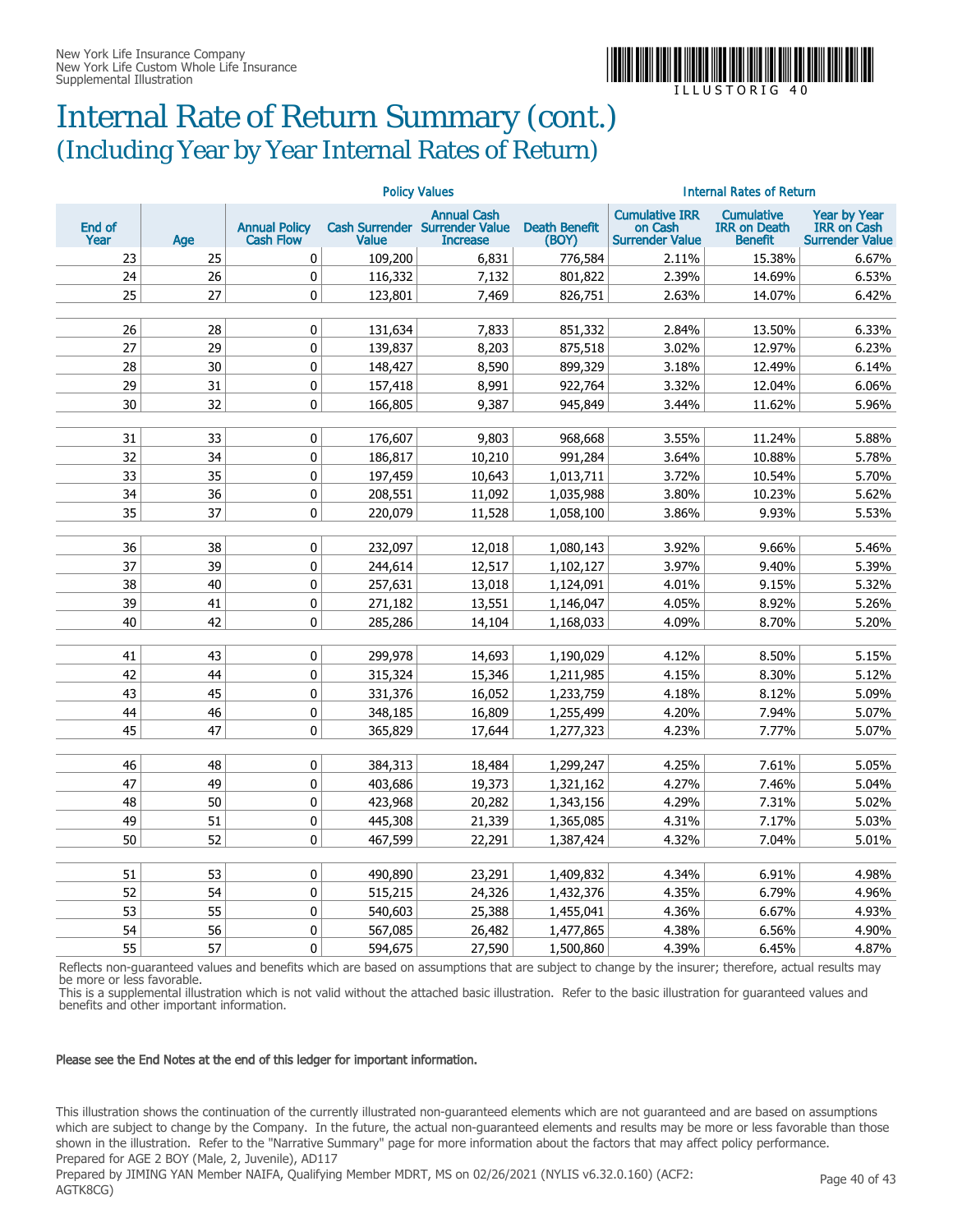

### Internal Rate of Return Summary (cont.) (Including Year by Year Internal Rates of Return)

|                |     | <b>Policy Values</b>                     |                    |                                                                         |                               | <b>Internal Rates of Return</b>                            |                                                            |                                                              |
|----------------|-----|------------------------------------------|--------------------|-------------------------------------------------------------------------|-------------------------------|------------------------------------------------------------|------------------------------------------------------------|--------------------------------------------------------------|
| End of<br>Year | Age | <b>Annual Policy</b><br><b>Cash Flow</b> | <b>Value</b>       | <b>Annual Cash</b><br>Cash Surrender Surrender Value<br><b>Increase</b> | <b>Death Benefit</b><br>(BOY) | <b>Cumulative IRR</b><br>on Cash<br><b>Surrender Value</b> | <b>Cumulative</b><br><b>IRR on Death</b><br><b>Benefit</b> | Year by Year<br><b>IRR</b> on Cash<br><b>Surrender Value</b> |
| 56             | 58  | 0                                        | 623,402            | 28,727                                                                  | 1,524,065                     | 4.40%                                                      | 6.35%                                                      | 4.83%                                                        |
| 57             | 59  | 0                                        | 653,311            | 29,909                                                                  | 1,547,517                     | 4.40%                                                      | 6.25%                                                      | 4.80%                                                        |
| 58             | 60  | 0                                        | 684,417            | 31,107                                                                  | 1,571,214                     | 4.41%                                                      | 6.15%                                                      | 4.76%                                                        |
| 59             | 61  | 0                                        | 716,759            | 32,342                                                                  | 1,595,230                     | 4.42%                                                      | 6.06%                                                      | 4.73%                                                        |
| 60             | 62  | 0                                        | 750,338            | 33,578                                                                  | 1,619,612                     | 4.42%                                                      | 5.97%                                                      | 4.68%                                                        |
|                |     |                                          |                    |                                                                         |                               |                                                            |                                                            |                                                              |
| 61             | 63  | 0                                        | 785,166            | 34,828                                                                  | 1,644,396                     | 4.43%                                                      | 5.89%                                                      | 4.64%                                                        |
| 62             | 64  | 0                                        | 821,267            | 36,101                                                                  | 1,669,606                     | 4.43%                                                      | 5.81%                                                      | 4.60%                                                        |
| 63             | 65  | $-38,965$                                | 818,020            | $-3,247$                                                                | 1,614,858                     | 4.43%                                                      | 5.68%                                                      | 4.57%                                                        |
| 64             | 66  | $-38,965$                                | 814,346            | $-3,674$                                                                | 1,561,826                     | 4.43%                                                      | 5.57%                                                      | 4.53%                                                        |
| 65             | 67  | $-38,965$                                | 809,959            | $-4,387$                                                                | 1,543,631                     | 4.43%                                                      | 5.50%                                                      | 4.46%                                                        |
| 66             | 68  | $-38,965$                                |                    |                                                                         |                               | 4.43%                                                      |                                                            |                                                              |
| 67             | 69  | $-38,965$                                | 804,712<br>798,534 | $-5,247$                                                                | 1,527,555<br>1,509,638        | 4.43%                                                      | 5.44%<br>5.38%                                             | 4.37%<br>4.28%                                               |
| 68             | 70  | $-38,965$                                | 791,268            | $-6,178$<br>$-7,267$                                                    | 1,489,731                     | 4.43%                                                      | 5.32%                                                      | 4.17%                                                        |
| 69             | 71  | $-38,965$                                | 782,811            |                                                                         | 1,467,714                     | 4.42%                                                      | 5.26%                                                      | 4.06%                                                        |
| 70             | 72  | $-38,965$                                | 773,038            | $-8,456$<br>$-9,774$                                                    | 1,443,545                     | 4.42%                                                      | 5.20%                                                      | 3.92%                                                        |
|                |     |                                          |                    |                                                                         |                               |                                                            |                                                            |                                                              |
| 71             | 73  | $-38,965$                                | 761,785            | $-11,253$                                                               | 1,417,253                     | 4.41%                                                      | 5.15%                                                      | 3.78%                                                        |
| 72             | 74  | $-38,965$                                | 748,885            | $-12,900$                                                               | 1,388,788                     | 4.40%                                                      | 5.10%                                                      | 3.61%                                                        |
| 73             | 75  | $-38,965$                                | 734,143            | $-14,742$                                                               | 1,358,119                     | 4.39%                                                      | 5.05%                                                      | 3.41%                                                        |
| 74             | 76  | $-38,965$                                | 717,394            | $-16,750$                                                               | 1,325,099                     | 4.38%                                                      | 5.00%                                                      | 3.20%                                                        |
| 75             | 77  | $-38,965$                                | 698,226            | $-19,168$                                                               | 1,289,524                     | 4.37%                                                      | 4.95%                                                      | 2.92%                                                        |
|                |     |                                          |                    |                                                                         |                               |                                                            |                                                            |                                                              |
| 76             | 78  | $-38,965$                                | 676,480            | $-21,746$                                                               | 1,250,869                     | 4.36%                                                      | 4.90%                                                      | 2.61%                                                        |
| 77             | 79  | $-38,965$                                | 652,000            | $-24,479$                                                               | 1,208,898                     | 4.34%                                                      | 4.85%                                                      | 2.27%                                                        |
| 78             | 80  | $-38,965$                                | 624,554            | $-27,446$                                                               | 1,163,439                     | 4.33%                                                      | 4.81%                                                      | 1.88%                                                        |
| 79             | 81& | $-38,965$                                | 593,920            | $-30,634$                                                               | 1,114,350                     | 4.31%                                                      | 4.76%                                                      | 1.42%                                                        |
| 80             | 82  | $-38,965$                                | 559,823            | $-34,097$                                                               | 1,061,486                     | 4.29%                                                      | 4.71%                                                      | 0.88%                                                        |
|                |     |                                          |                    |                                                                         |                               |                                                            |                                                            |                                                              |
| 81             | 83  | $-38,965$                                | 522,068            | $-37,754$                                                               | 1,004,711                     | 4.27%                                                      | 4.67%                                                      | 0.23%                                                        |
| 82             | 84  | $-38,965$                                | 480,168            | $-41,900$                                                               | 943.848                       | 4.25%                                                      | 4.62%                                                      | $-0.61%$                                                     |
| 83             | 85  | 0                                        | 474,690            | $-5,479$                                                                | 917,806                       | 4.23%                                                      | 4.57%                                                      | $-1.14%$                                                     |
| 84             | 86  | 0                                        | 466,344            | $-8,346$                                                                | 889,420                       | 4.20%                                                      | 4.53%                                                      | $-1.76%$                                                     |
| 85             | 87  | 0                                        | 454,819            | $-11,525$                                                               | 858,641                       | 4.18%                                                      | 4.48%                                                      | $-2.47%$                                                     |
| 86             | 88  | 0                                        | 439,826            | $-14,993$                                                               | 825,418                       | 4.15%                                                      | 4.44%                                                      | $-3.30%$                                                     |
| 87             | 89  | 0                                        | 421,031            | $-18,795$                                                               | 789,688                       | 4.12%                                                      | 4.39%                                                      | $-4.27%$                                                     |

Reflects non-guaranteed values and benefits which are based on assumptions that are subject to change by the insurer; therefore, actual results may be more or less favorable.

This is a supplemental illustration which is not valid without the attached basic illustration. Refer to the basic illustration for guaranteed values and benefits and other important information.

#### Please see the End Notes at the end of this ledger for important information.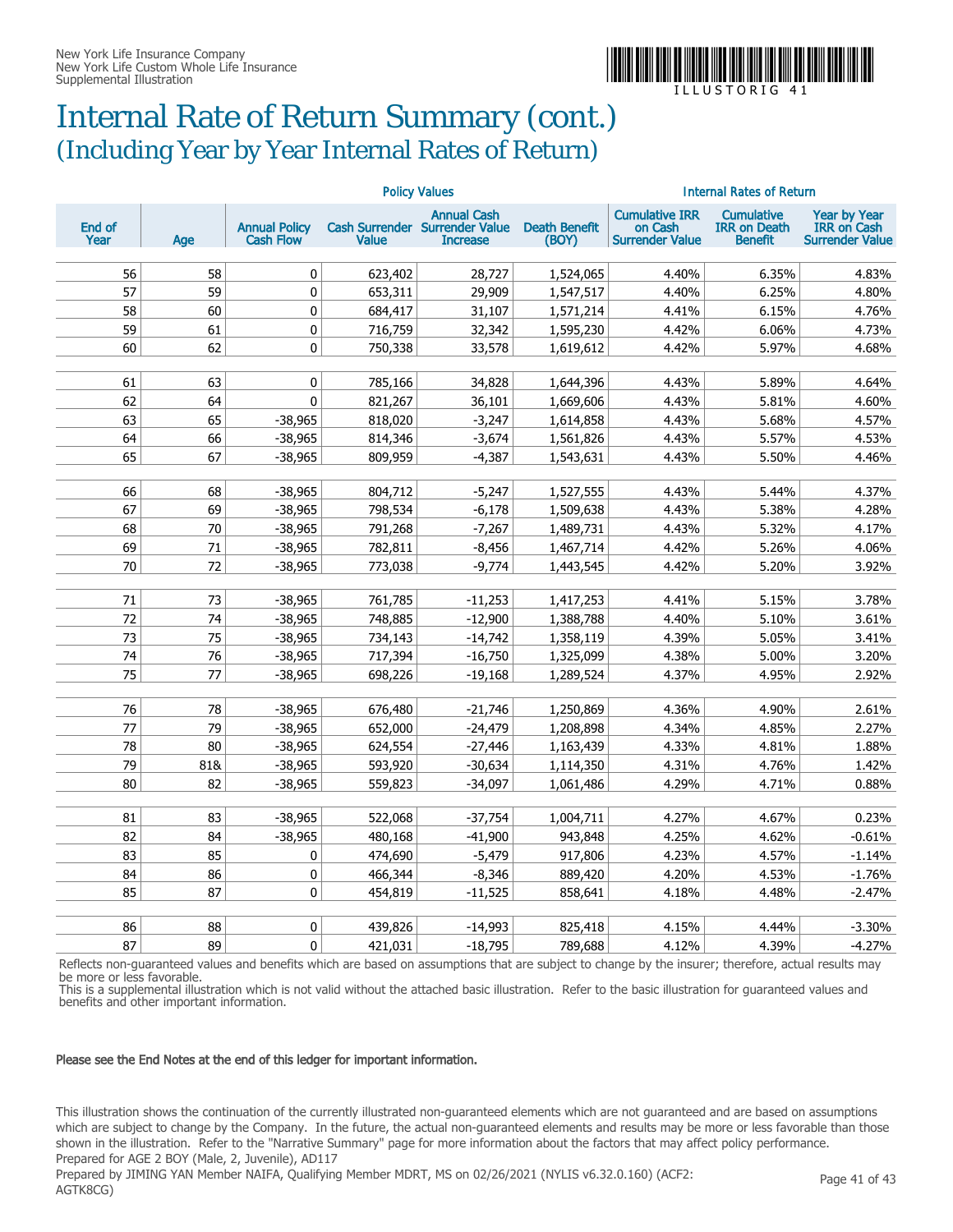

### Internal Rate of Return Summary (cont.) (Including Year by Year Internal Rates of Return)

|                |     | <b>Policy Values</b>                     |              |                                                                         | <b>Internal Rates of Return</b> |                                                            |                                                            |                                                                     |
|----------------|-----|------------------------------------------|--------------|-------------------------------------------------------------------------|---------------------------------|------------------------------------------------------------|------------------------------------------------------------|---------------------------------------------------------------------|
| End of<br>Year | Age | <b>Annual Policy</b><br><b>Cash Flow</b> | <b>Value</b> | <b>Annual Cash</b><br>Cash Surrender Surrender Value<br><b>Increase</b> | <b>Death Benefit</b><br>(BOY)   | <b>Cumulative IRR</b><br>on Cash<br><b>Surrender Value</b> | <b>Cumulative</b><br><b>IRR on Death</b><br><b>Benefit</b> | <b>Year by Year</b><br><b>IRR</b> on Cash<br><b>Surrender Value</b> |
| 88             | 90  | 0                                        | 398,358      | $-22,672$                                                               | 751,372                         | 4.09%                                                      | 4.34%                                                      | $-5.38%$                                                            |
| 89             | 91  | 0                                        | 371,701      | $-26,658$                                                               | 710,339                         | 4.05%                                                      | 4.30%                                                      | $-6.69%$                                                            |
| 90             | 92  | 0                                        | 341,170      | $-30,531$                                                               | 666,422                         | 4.02%                                                      | 4.25%                                                      | $-8.21%$                                                            |
|                |     |                                          |              |                                                                         |                                 |                                                            |                                                            |                                                                     |
| 91             | 93  | 0                                        | 307,110      | $-34,060$                                                               | 619,408                         | 3.98%                                                      | 4.20%                                                      | $-9.98%$                                                            |
| 92             | 94  | 0                                        | 270,272      | $-36,838$                                                               | 569,067                         | 3.94%                                                      | 4.15%                                                      | $-12.00%$                                                           |
| 93             | 95  | 0                                        | 231,520      | $-38,752$                                                               | 515,374                         | 3.90%                                                      | 4.10%                                                      | $-14.34%$                                                           |
| 94             | 96  | 0                                        | 192,870      | $-38,650$                                                               | 457,758                         | 3.87%                                                      | 4.05%                                                      | $-16.69%$                                                           |
| 95             | 97  | 0                                        | 155,879      | $-36,990$                                                               | 396,008                         | 3.83%                                                      | 4.00%                                                      | $-19.18%$                                                           |
|                |     |                                          |              |                                                                         |                                 |                                                            |                                                            |                                                                     |
| 96             | 98  | 0                                        | 124,183      | $-31,696$                                                               | 330,343                         | 3.80%                                                      | 3.95%                                                      | $-20.33%$                                                           |
| 97             | 99  | 0                                        | 102,577      | $-21,606$                                                               | 260,594                         | 3.78%                                                      | 3.90%                                                      | $-17.40%$                                                           |
| 98             | 100 | 0                                        | 104,909      | 2,332                                                                   | 184,931                         | 3.78%                                                      | 3.84%                                                      | 2.27%                                                               |
| 99             | 101 | 0                                        | 124,463      | 19,554                                                                  | 104,908                         | 3.79%                                                      | 3.78%                                                      | 18.64%                                                              |
| 100            | 102 | 0                                        | 145,348      | 20,885                                                                  | 124,463                         | 3.80%                                                      | 3.79%                                                      | 16.78%                                                              |
|                |     |                                          |              |                                                                         |                                 |                                                            |                                                            |                                                                     |
| 101            | 103 | 0                                        | 167,618      | 22,270                                                                  | 145,348                         | 3.82%                                                      | 3.80%                                                      | 15.32%                                                              |
| 102            | 104 | 0                                        | 191,317      | 23,699                                                                  | 167,618                         | 3.83%                                                      | 3.81%                                                      | 14.14%                                                              |
| 103            | 105 | $\pmb{0}$                                | 216,034      | 24,717                                                                  | 191,317                         | 3.84%                                                      | 3.82%                                                      | 12.92%                                                              |
| 104            | 106 | 0                                        | 241,681      | 25,647                                                                  | 216,034                         | 3.84%                                                      | 3.83%                                                      | 11.87%                                                              |
| 105            | 107 | 0                                        | 268,288      | 26,607                                                                  | 241,681                         | 3.85%                                                      | 3.84%                                                      | 11.01%                                                              |
|                |     |                                          |              |                                                                         |                                 |                                                            |                                                            |                                                                     |
| 106            | 108 | 0                                        | 295,897      | 27,609                                                                  | 268,288                         | 3.86%                                                      | 3.85%                                                      | 10.29%                                                              |
| 107            | 109 | 0                                        | 324,539      | 28,642                                                                  | 295,897                         | 3.87%                                                      | 3.86%                                                      | 9.68%                                                               |
| 108            | 110 | 0                                        | 354,256      | 29,718                                                                  | 324,538                         | 3.88%                                                      | 3.86%                                                      | 9.16%                                                               |
| 109            | 111 | 0                                        | 385,086      | 30,830                                                                  | 354,257                         | 3.89%                                                      | 3.87%                                                      | 8.70%                                                               |
| 110            | 112 | 0                                        | 417,068      | 31,982                                                                  | 385,086                         | 3.89%                                                      | 3.88%                                                      | 8.31%                                                               |
|                |     |                                          |              |                                                                         |                                 |                                                            |                                                            |                                                                     |
| 111            | 113 | 0                                        | 450,245      | 33,177                                                                  | 417,068                         | 3.90%                                                      | 3.89%                                                      | 7.95%                                                               |
| 112            | 114 | 0                                        | 484,662      | 34,417                                                                  | 450,245                         | 3.90%                                                      | 3.89%                                                      | 7.64%                                                               |
| 113            | 115 | 0                                        | 520,364      | 35,702                                                                  | 484,662                         | 3.91%                                                      | 3.90%                                                      | 7.37%                                                               |
| 114            | 116 | 0                                        | 557,399      | 37,035                                                                  | 520,364                         | 3.92%                                                      | 3.90%                                                      | 7.12%                                                               |
| 115            | 117 | 0                                        | 595,817      | 38,418                                                                  | 557,399                         | 3.92%                                                      | 3.91%                                                      | 6.89%                                                               |
| 116            | 118 | 0                                        | 635,668      | 39,851                                                                  | 595,817                         | 3.93%                                                      | 3.91%                                                      | 6.69%                                                               |
| 117            | 119 | 0                                        | 677,006      | 41,338                                                                  | 635,668                         | 3.93%                                                      | 3.92%                                                      | 6.50%                                                               |
|                |     | 0                                        |              |                                                                         |                                 |                                                            |                                                            |                                                                     |
| 118            | 120 |                                          | 719,881      | 42,875                                                                  | 677,006                         | 3.94%                                                      | 3.92%                                                      | 6.33%                                                               |
| 119            | 121 | 0                                        | 764,350      | 44,469                                                                  | 719,882                         | 3.94%                                                      | 3.93%                                                      | 6.18%                                                               |

Reflects non-guaranteed values and benefits which are based on assumptions that are subject to change by the insurer; therefore, actual results may be more or less favorable.

This is a supplemental illustration which is not valid without the attached basic illustration. Refer to the basic illustration for guaranteed values and benefits and other important information.